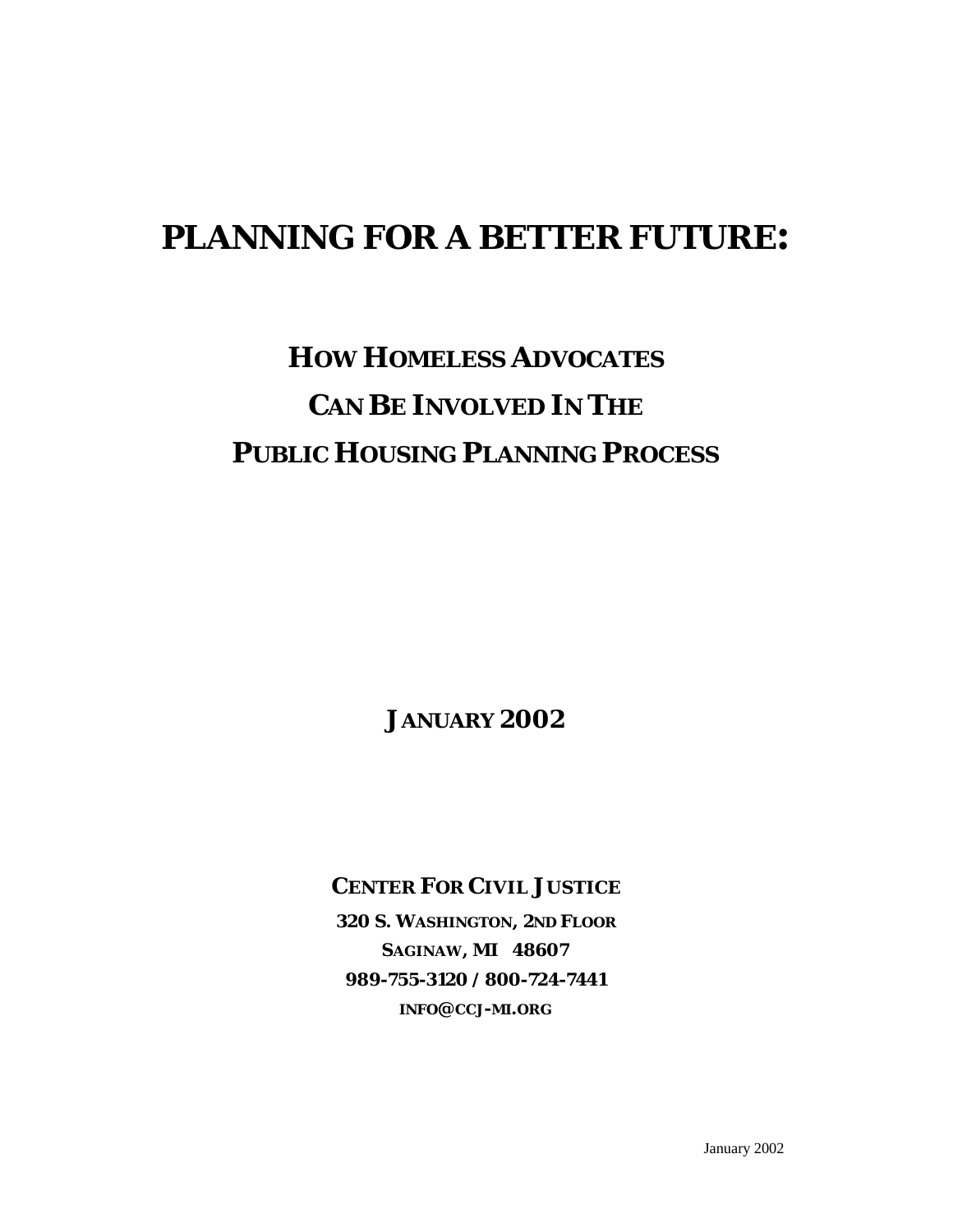# **Table of Contents**

|    | I. WHY ADVOCATES SHOULD CARE ABOUT THEIR LOCAL HOUSING PLANS                                                                                                                                                                                                                                              | 1  |
|----|-----------------------------------------------------------------------------------------------------------------------------------------------------------------------------------------------------------------------------------------------------------------------------------------------------------|----|
| П. | <b>THE PLANS</b>                                                                                                                                                                                                                                                                                          | 3  |
|    | -Overview                                                                                                                                                                                                                                                                                                 |    |
|    | -HUD Consolidated Plan                                                                                                                                                                                                                                                                                    |    |
|    | -Public Housing Authority Plan                                                                                                                                                                                                                                                                            |    |
|    | -The Relationship Between The PHA Plan And The Consolidated Plan                                                                                                                                                                                                                                          |    |
|    | -The Relationship Between the PHA Plan And the Continuum of Care Plan                                                                                                                                                                                                                                     |    |
|    | <b>III. THE PLAYERS</b>                                                                                                                                                                                                                                                                                   | 7  |
|    | -Housing Authority Officials                                                                                                                                                                                                                                                                              |    |
|    | -Resident Advisory Boards                                                                                                                                                                                                                                                                                 |    |
|    | -Community Advocates                                                                                                                                                                                                                                                                                      |    |
|    | -Homeless Individuals and Families                                                                                                                                                                                                                                                                        |    |
|    | <b>IV. THE PROCESS</b>                                                                                                                                                                                                                                                                                    | 13 |
|    | -Required Steps                                                                                                                                                                                                                                                                                           |    |
|    | -Ideas for Community / Advocate Involvement                                                                                                                                                                                                                                                               |    |
|    | -Common Obstacles and Solutions                                                                                                                                                                                                                                                                           |    |
|    | V. ADVOCACY OPPORTUNITIES WITHIN THE PHA ANNUAL PLAN                                                                                                                                                                                                                                                      | 17 |
|    | -Overview                                                                                                                                                                                                                                                                                                 |    |
|    | -Selected Sections of the Plan                                                                                                                                                                                                                                                                            |    |
|    | <b>Mission</b><br>Goals and Objective<br><b>Statement of Housing Needs</b><br>Eligibility, Selection and Admissions<br><b>Rent Determination Policies</b><br>Demolition and Disposition<br>Elderly / Disabled Designation<br>Community Service and Self-Sufficiency Programs<br><b>Other Requirements</b> |    |
|    | <b>CONCLUSION</b>                                                                                                                                                                                                                                                                                         |    |

**Page**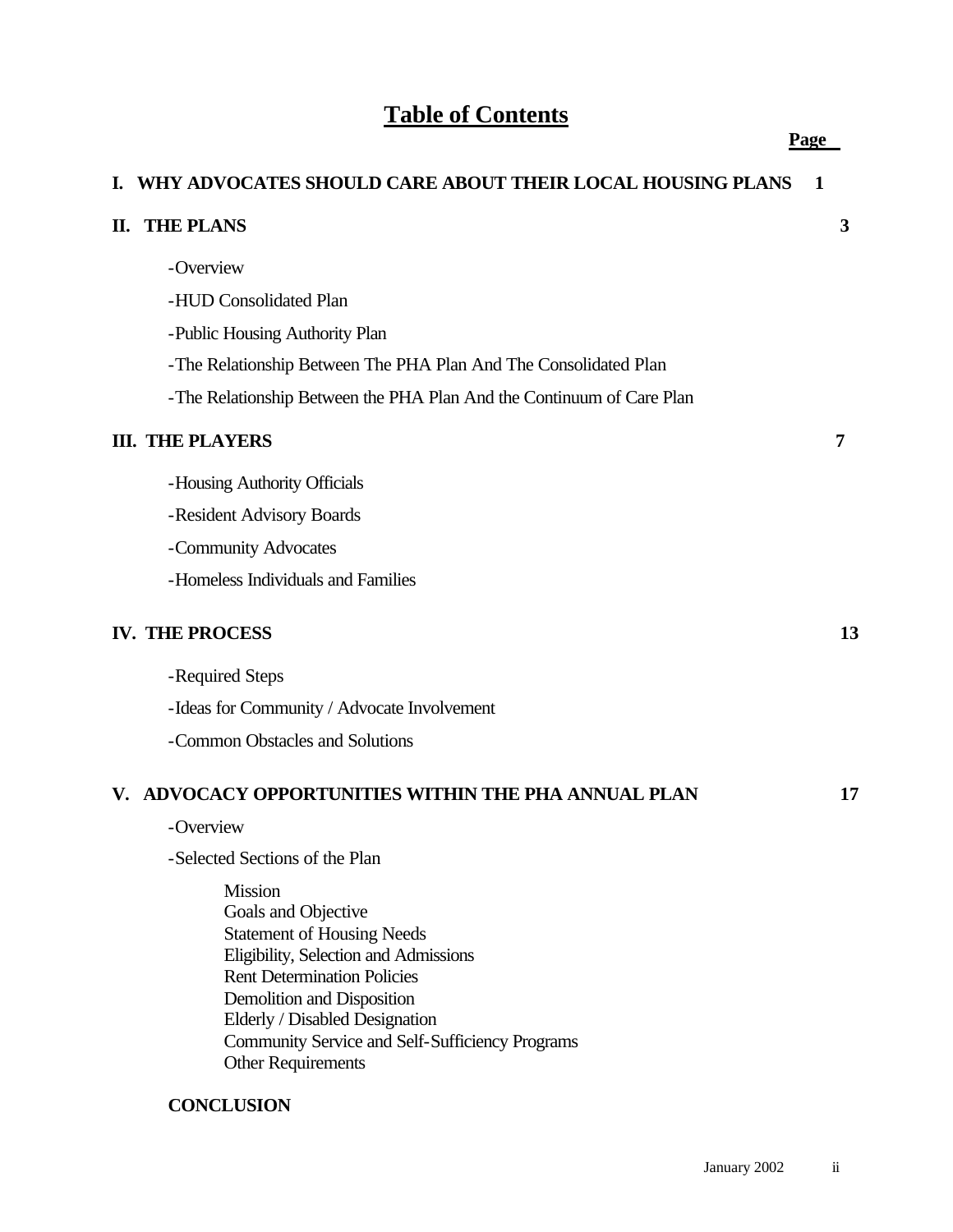### **APPENDICES**

**Appendix Page No.**

|                 | <b>APPENDIX A: Avenues For Public Participation In Developing</b><br><b>The Consolidated Plan</b> |    |
|-----------------|---------------------------------------------------------------------------------------------------|----|
|                 | <b>APPENDIX B: Components Of The PHA Plan—Overview</b>                                            | 3  |
|                 | <b>APPENDIX C: Documenting Housing Needs In Your Community</b>                                    | 4  |
|                 | <b>APPENDIX D: Useful Information About Housing Needs</b><br>In Your Community                    | 5  |
|                 | <b>APPENDIX E: Where to Get Information</b>                                                       | 6  |
|                 | <b>APPENDIX F: Key Documents</b>                                                                  | 7  |
|                 | <b>APPENDIX G: Fiscal Year Start Dates for Public Housing Commissions</b><br>in Michigan          | 9  |
| <b>GLOSSARY</b> |                                                                                                   | 11 |

#### **Acknowledgements**

The Center for Civil Justice would like to thank and recognize the following individuals and organizations that provided support and assistance in the conception and/or drafting of this Manual: Jim Schaafsma from the Michigan Poverty Law Program, Chuck Kieffer from the Michigan State Housing Development Authority, Kip Diotte from the Michigan Coalition Against Homelessness, Barbara Sard from the Center on Budget and Policy Priorities. The Center also appreciates support from the John J. Curtin, Jr. Justice Fund Internship program of the American Bar Association, which supports law students working on homelessness-related issues. This support enabled Noah Leavitt to work on this project as an Intern with the Center for Civil Justice.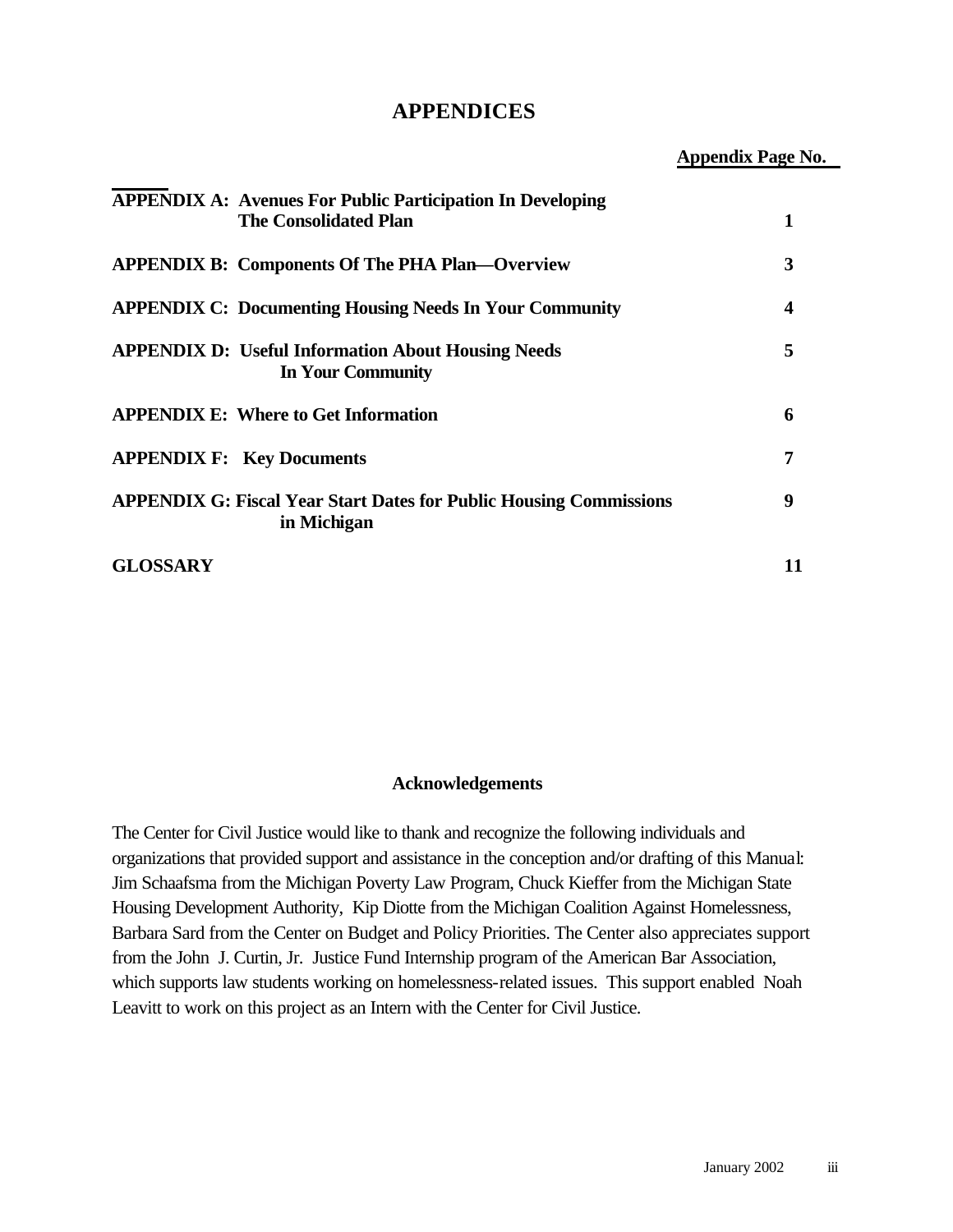# **I. WHY ADVOCATES SHOULD CARE ABOUT THEIR LOCAL HOUSING PLAN**

Advocates for homeless individuals and families have a powerful tool for influencing the development and prioritization of local housing issues. This tool is the public housing planning process. *Participating in this planning process can result in positive and lasting changes for some of the most vulnerable members of a community, including homeless persons.*

This process was created in October 1998, when the *Quality Housing and Work Responsibility Act of 1998* (P.L. 105-276) became law. This law changed the way that the federal government's low income rental housing programs, including public housing and Section 8 housing, are administered. Importantly, *QHWRA provides numerous new opportunities for advocates who work with low-income people and homeless people to be involved in shaping local priorities for the public housing and Section 8 voucher programs in their communities.*

Before QHWRA, the federal government, in the form of the Department of Housing and Urban Development was the primary decisionmaker for these rental housing programs. QHWRA gives local Public Housing Authorities (PHAs) more discretion in setting their policies, such as rent formulas, admissions targets and preferences, building improvements, safety concerns and other matters. In Michigan, PHAs are called Housing Commissions, but the federal language will be used in this booklet.

As a result of this local flexibility, *homeless advocates can persuade local housing officials and planners to focus on particular issues and ideally devote a reasonable proportion of their resources towards the homeless and other lowest income members of the community.*

HUD also administers a second and more comprehensive community planning process called the Consolidated Plan. Importantly, the Consolidated Plan (ConPlan) influences the PHA Plan, because by law the PHA Plan must be consistent with the ConPlan. This booklet describes both plans, concentrating particularly on the PHA process.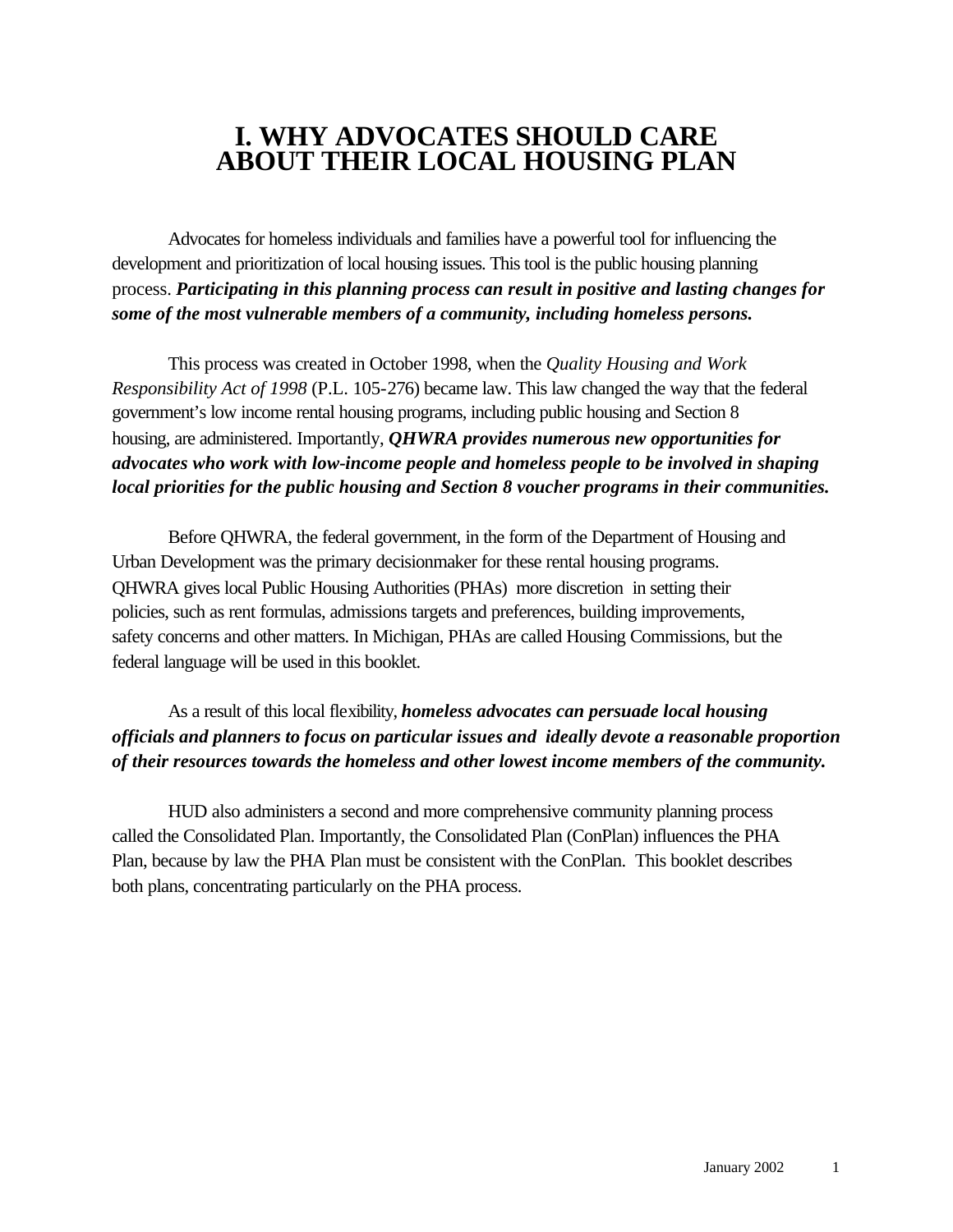This manual discusses many aspects of the PHA planning and ConPlan processes and highlights ways that homelessness advocates can participate meaningfully. It is organized as follows:

#### **The Plans**

This section provides an overview of the HUD Consolidated Plan and the PHA Plan, including the differences between the 5- and 1- year plans for each process. This section also explains the relationship between the two plans and describes the influence of the ConPlan on the PHA plan.

#### **The Players**

This section identifies the four most important groups in the planning process: the housing authority officials, the resident advisory boards, the community advocates and the homeless men, women and children affected by the policies. This section also provides lists of questions that advocates can use when developing their strategies for working with each of these groups.

#### **The Process**

This section describes the steps that a PHA must follow in developing its plan, including a timeline and an overview of the public input requirements. It includes a list of common obstacles facing advocates and several possible solutions to them.

#### **Advocacy Opportunities Within the Plan**

This section examines nine parts of the PHA Plan of concern to people who work with homeless clients. It provides specific statutory requirements and describes ways that advocates might want to think about approaching the issues presented. In addition, this section offers questions that advocates can ask about the particular section of the plan to assess how it will impact the local homeless population.

#### **Additional Resources**

Six attachments (called "appendices") provide details about the plans, advocacy strategies, useful materials and how to research housing needs in your community.

#### **Glossary**

This section defines many important terms used in the planning process.

Although these materials were written for homeless advocates, they can also be used as a general guide for anyone concerned about public and Section 8 housing in their neighborhood. An additional general resource is the *Resident's Guide to the New Public Housing Authority Plans*, available from the Center for Community Change (www.communitychange.org).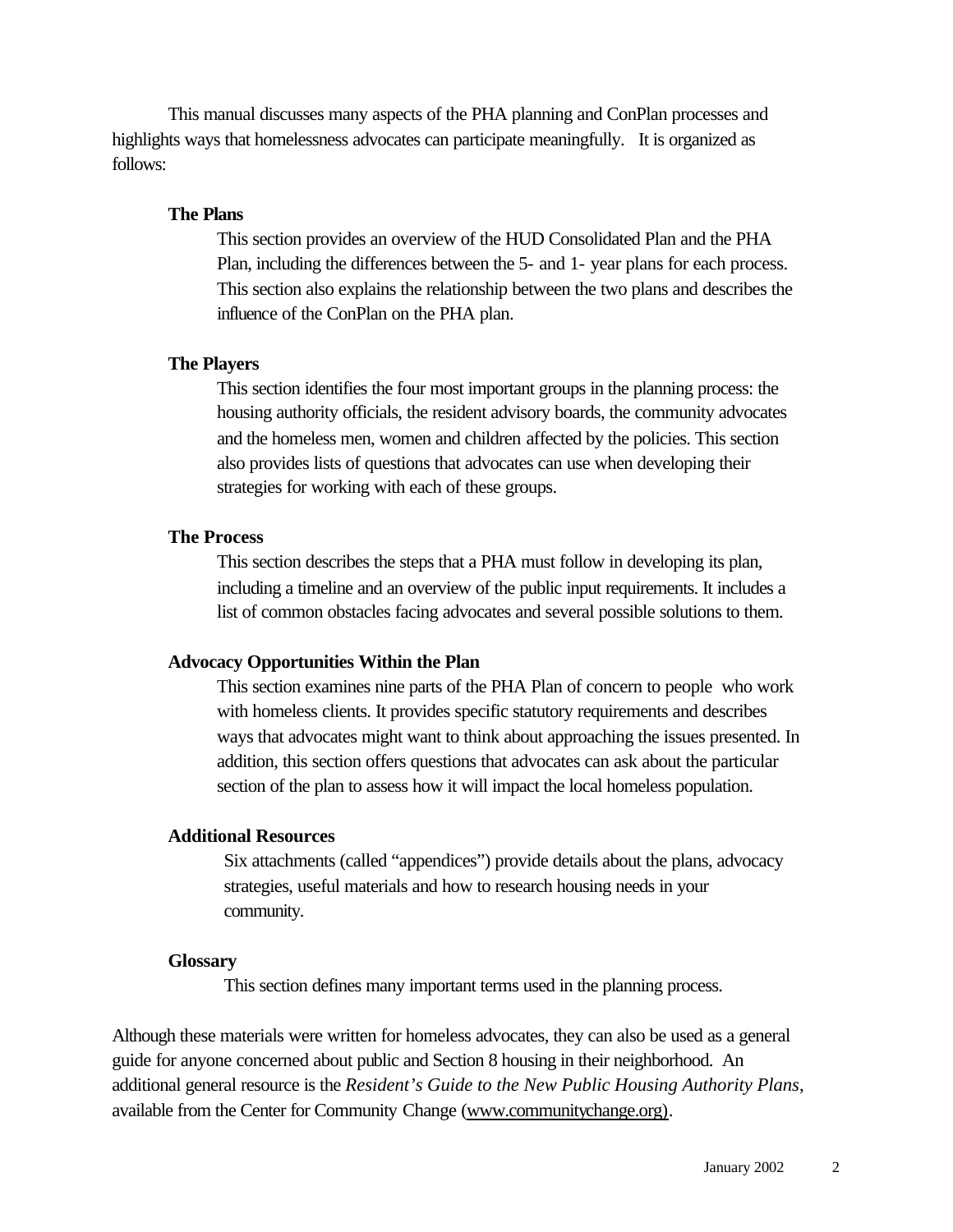# **II. THE PLANS**

#### **Overview**

Two related plans influence the ways that communities can use their federal resources to assist homeless individuals and families. The first of these, the HUD Consolidated Plan (ConPlan), is a comprehensive vision for how a community will address the needs of its low and very low-income members. The second, the PHA Plan, is similar to the ConPlan in that it encourages communities to prepare and address the needs of their area in a methodical way. However, the PHA plan differs because it has a more particular focus on people seeking and living in public and Section 8 voucher housing. Both of these plans must be consistent with each other. *Importantly, each of these plans must be drafted through a process that seeks public input.*

In addition, many communities have a Continuum of Care group whose purpose is to address homelessness and related housing issues. (See page 11 below for more information). Just as the PHA and ConPlan must be coordinated and consistent with each other, a community's Continuum of Care plan should be coordinated and consistent with the PHA and Consolidated plans. *This means that homelessness advocates who participate in their local Continuum of Care should be informed about and participate in the PHA and ConPlan processes in order to assure that all 3 plans are coordinated.* 

Both the ConPlan and the PHA Plan consist of a 5-year strategic vision as well as an annual update. The 5-year vision describes a more general mission, as well as broad goals and objectives, while the 1-year plan details the particular steps the community or the agency will take toward achieving these broader goals. Advocates interested in influencing local housing priorities should strive to become familiar with each of these 4 documents.

According to the law, the Annual PHA Plan must addresses 18 different topic areas, describe other discretionary policies, and explain annual progress being made toward the achievement of the PHA's long-term goals and objectives. *The PHA Plan must be consistent with the broader ConPlan for the same jurisdiction,meaning that effective advocacy in the ConPlan process can aid advocacy in the PHA Plan process.* Although this booklet is primarily concerned with the PHA Plan, we briefly review the Consolidated Plan in the sections that follow and also in the Appendices.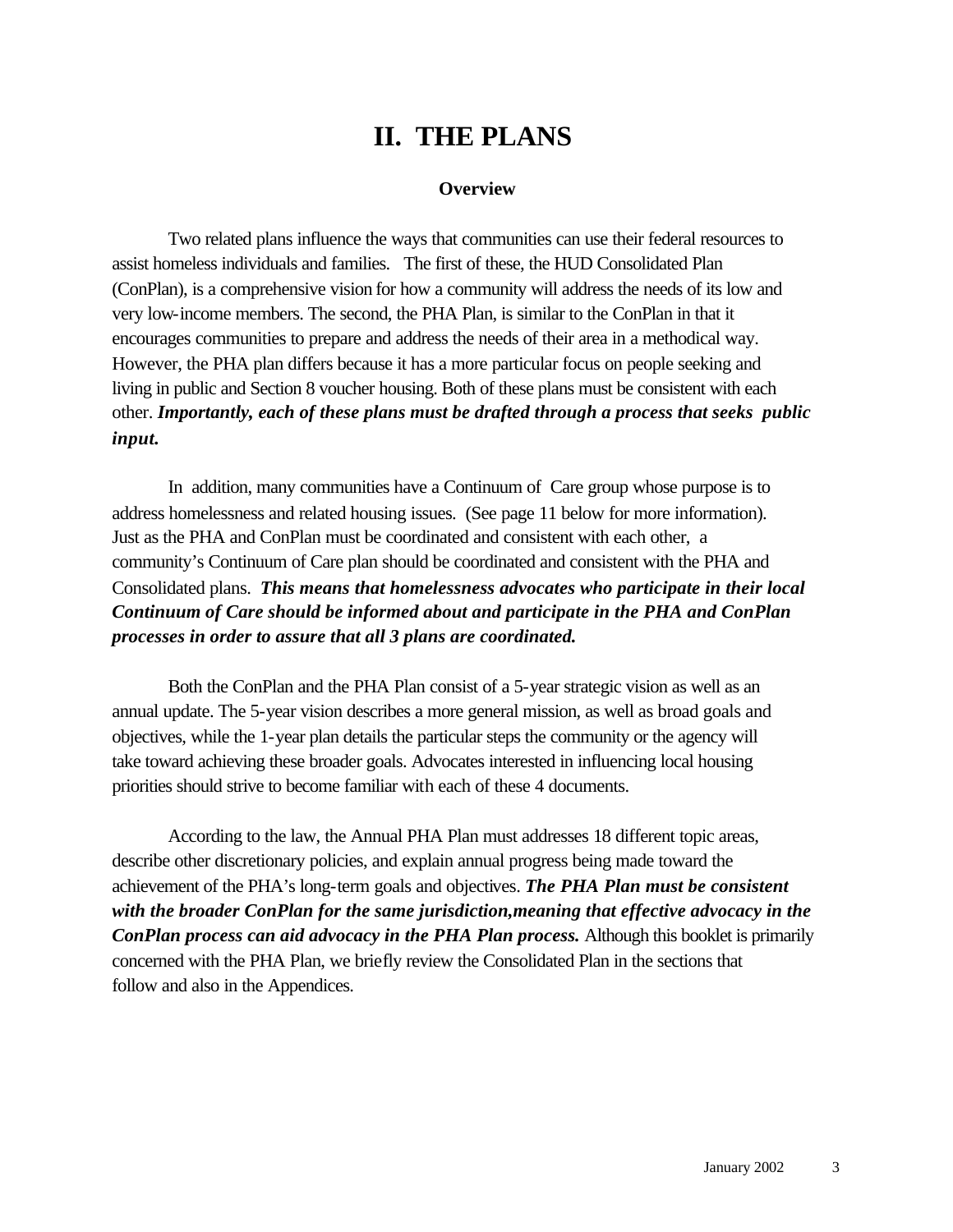# **HUD Consolidated Plan**

#### **What is Required**

Communities must develop a consolidated strategic plan (ConPlan) that describes a broad approach to addressing the housing needs of low-income people in their jurisdiction. The community must create a 5-year plan that states its goals on this issue. It must also provide annual updates ("action plans") which describe the progress the community is making towards the goals raised in the 5-year plan and also identify changes to the community's needs. The law sets out what elements must be a part of the consolidated plan.

#### **Why it is Important**

The ConPlan serves as the master blueprint for promoting affordable housing in a given community. The development of this plan is mandated by federal law under HUD's administration. Communities have to submit a ConPlan before they are eligible to obtain federal funding from programs including the Community Development Block Grant (CDBG), Emergency Shelter Grant (ESG), the HOME Investment Partnerships Program (HOME), Supportive Housing, and Shelter Plus Care programs. In Michigan, 45 larger cities and counties (called "participating jurisdictions") get funding from at least one of these programs directly from HUD. For the rest of the state, a state agency, the Michigan State Housing Development Authority(MSHDA) gets and disburses the program funds to smaller communities MHSDA must comply with the ConPlan requirements). The content of the ConPlan may affect the types of projects that a community or PHAs can undertake using HUD funds. The law requires that projects funded under 17 federal housing programs must be "consistent" with a community's ConPlan. See Appendix A for a detailed description of this point.

#### **Public Input**

There are many opportunities for public input into the process leading to the development of a Consolidated Plan, some of which are detailed in a formal citizen participation plan, others of which are contained in more informal opportunities for dialogue and written feedback. In fact, the law requires that the agency "encourage" public participation, "with particular emphasis" on lower-income individuals. See Appendix A for a detailed description of this requirement

# **Public Housing Authority Plan**

#### **What is Required**

In October, 1998, The Quality Housing and Work Responsibility Act of 1998 changed the rules for how local public housing commissions or authorities operate their public housing and Section 8 voucher programs. Among the changes was the creation of a complex planning process which requires PHAs to develop a strategic vision and annual plans. (The HUD rules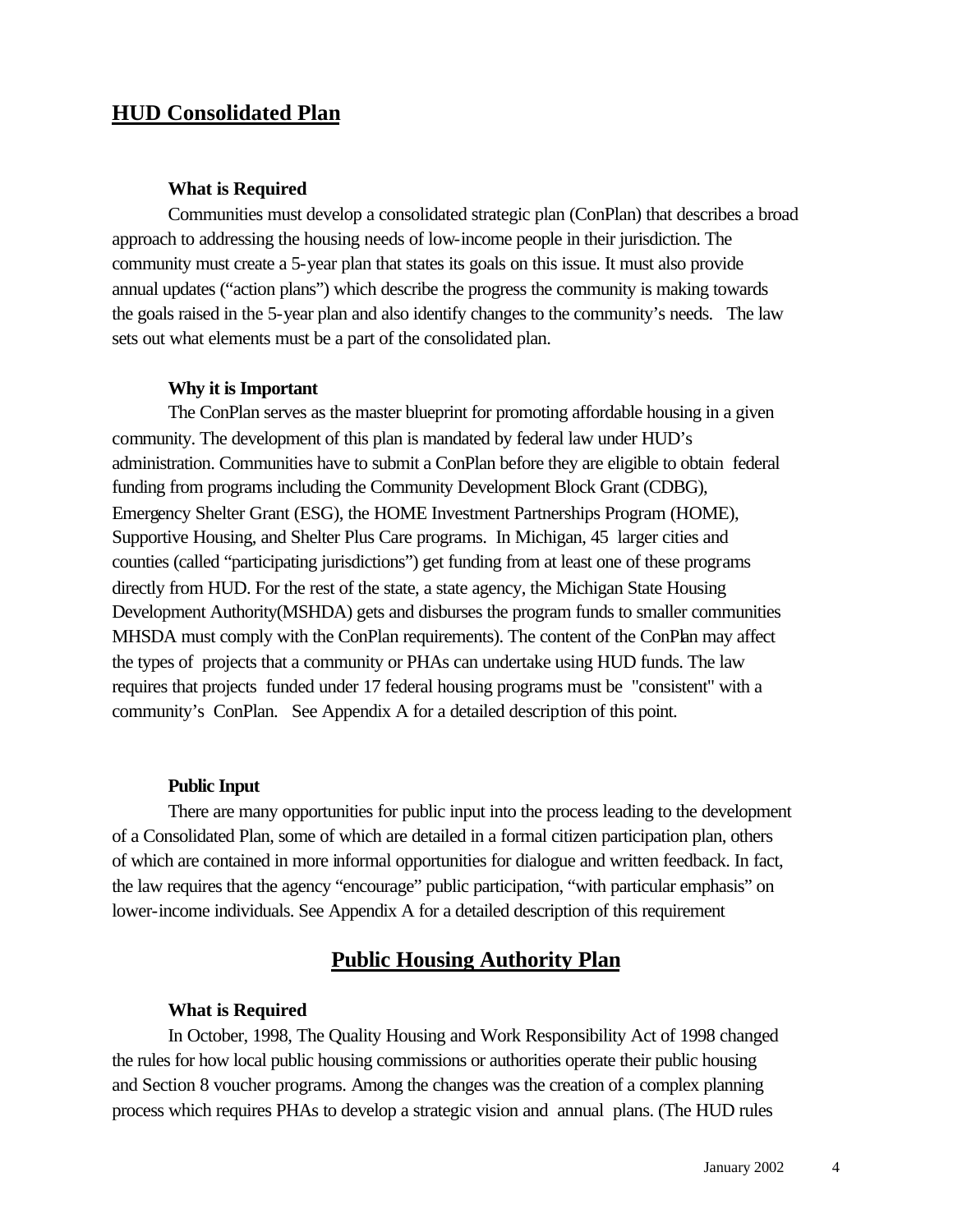for the PHA plan appear at 24 CFR Part 903. (HUD's website for the legislation that created the plan is at www.hud.gov/pih/legis/titlevinfo.html)

PHAs must develop a 5-year plan (the strategic vision which states a general mission and long-terms goals) and an annual plan (a specific plan for achieving these goals). Through these plans, local PHAs establish many public housing and Section 8 policies which determine who get and keep federal rental housing resources in a community. PHAs must submit their plans to HUD for approval. For an overview of the topics that must be covered in the PHA plans, see Appendix B.

*Importantly, when HUD reviews an annual plan, it looks at whether the document 1) has all of the required information, 2) is consistent with data available to HUD, 3) is consistent with the local Consolidated Plan, and 4) is consistent with federal law.* If one of these elements is lacking, the entire Plan can be rejected.

#### **Public Input**

Although not as extensive as in the ConPlan, there are several public participation requirements in the PHA Planning process. This means that advocates have access to at least one public forum at which to voice their comments. The PHA Plan, unlike the ConPlan, also requires input from a Resident Advisory Board (RAB), comprised of current tenants of public housing and section 8 rental units within the PHA's jurisdiction. HUD should give considerable weight to the comments of the RAB and can reject a PHA's submission if the RAB has identified significant problems in the Plan. If advocates are able to form partnerships with RABs and submit ideas jointly through the RAB, this will ensure that these suggestions are included in the PHA's submission to HUD. Following sections in this booklet provide detailed explanation of these points.

## **The Relationship Between The PHA Plan And The Consolidated Plan**

*PHA plans must be consistent with their jurisdiction's HUD Consolidated Plan.* The most important point for advocates is that given this relationship, if homeless needs are not addressed in the ConPlan, the PHA might not address them in its PHA plan. **If the ConPlan doesn't address homelessness, the PHA is prevented from addressing homelessness (as long as its proposal is consistent with other aspects of the ConPlan). If homelessness is not mentioned in the ConPlan, however, it is much easier for the PHA to ignore these needs in its own plan.** Thus, advocates should become as familiar with the ConPlan as possible in preparation for becoming involved in the PHA Plan. As noted earlier, ideally advocates should be involved in getting favorable goals language inserted into the ConPlan that can be used to urge the PHA to adopt consistently favorable goals and policies

The PHA must demonstrate that it has taken steps to ensure that the PHA plan is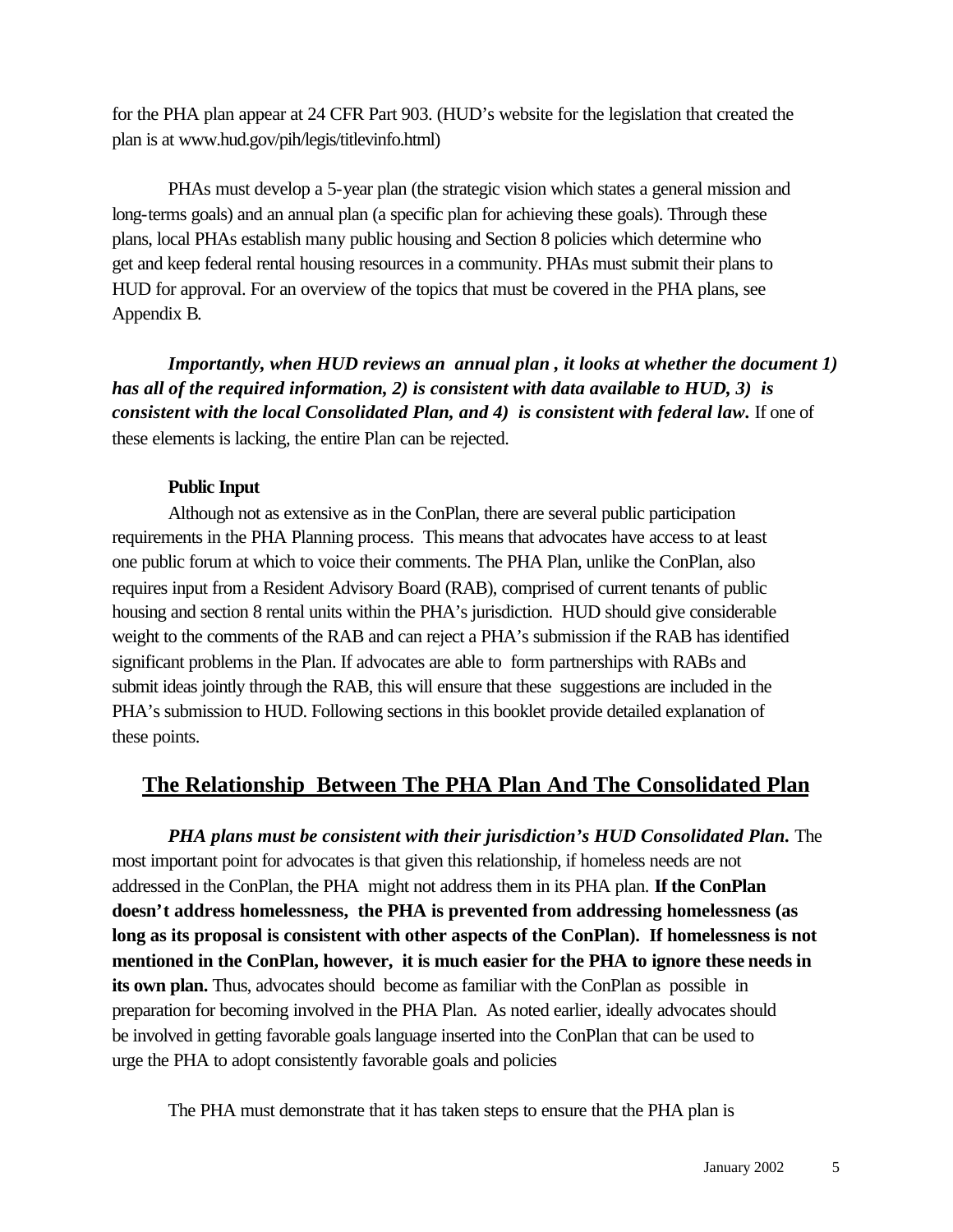consistent with the ConPlan for the same jurisdiction. Indeed, when federal officials developed the model for the PHA plan, they specifically stated that they wanted the PHA plan linked to the goals and information in the ConPlan. Several questions in the final statement of the PHA plan attest to the importance of this link. In addition, the needs, goals and activities detailed in the PHA Plan must reflect the needs and priorities documented in the ConPlan. In fact, PHAs can (indeed *are encouraged to)* use the data provided in the ConPlan to develop the PHA plan, rather than conducting their own community needs assessment.

This requirement of consistency works both ways for advocates*.* On one hand, if advocates obtain a copy of their local ConPlan (it is a publicly-accessible document) they will have a good idea of what can and should be included in the PHA Plan. On the other hand, sometimes a ConPlan will not contain meaningful (or correct) information. Sometimes it may not fully address the needs of certain groups, like homeless people. In these cases, advocates may need to work on getting more or better information into both the ConPlan and the PHA Plan. *HUD presumes that the ConPlan is the most authoritative statement of the housing needs for the geographic area, unless discrepancies are identified in your comments submitted as part of the PHA planning process.*

For more information on the ConPlan and how to become involved in shaping your local ConPlan, see Appendix A.

# **Close Relation Between the Continuum of Care, the PHA and Consolidated Plans**

(Why is the line spacing different here? Is there a reason? The plan adopted by your local Continuum of Care, which will address how many government resources will be spent in the community, should be consistent and coordinated with the PHA plan, as well as the ConPlan. Funds that are allocated and policies that are adopted under all the 3 plans should be targeted toward shared and coordinated goals. Local Continuum of Care groups should study their local Consolidated Plan and Public Housing Plan to see how the findings, goals, policies, and funding decisions in those plans relate to each other and to the goals of the Continuum of Care. If the plans set conflicting goals and policies, then homelessness advocates should advocate for changes in one or more of the plans so that they are more closely aligned.

For more information and ideas on how your Continuum of Care group can work to coordinate its planning with the Consolidated and Public Housing plans, contact the staff at your state Housing Development Authority (MSHDA in Michigan) who are working on COC and homelessness issues. Your local legal services agency, who may already serve on the Continuum of Care group, may be a resource for this type of planning as well.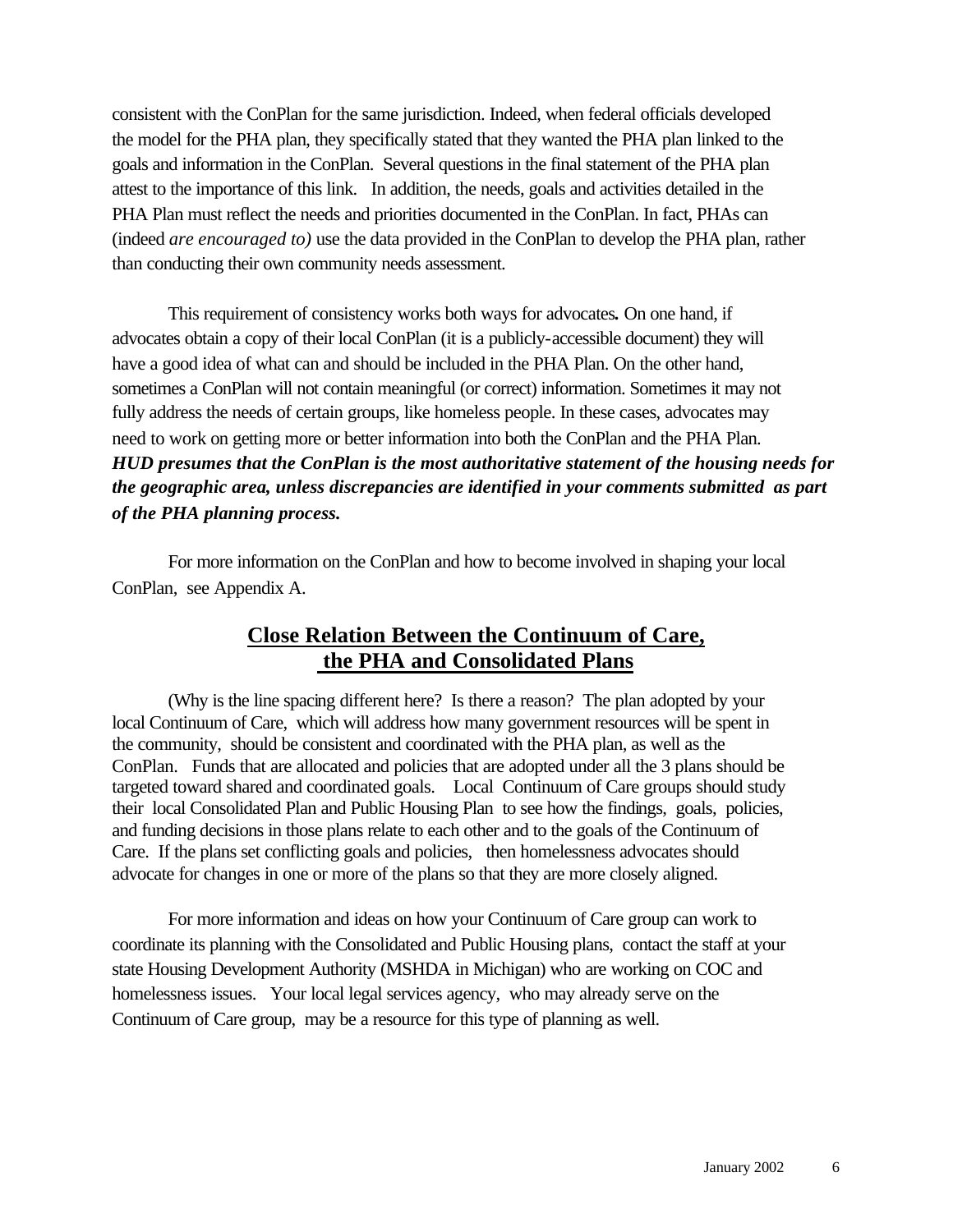# **III. THE PLAYERS**

Four major constituents play important roles in the planning process: the housing authorities, resident boards, advocates and homeless families and individuals. Interested community members must understand each of these groups when formulating strategies.

### **Housing Authority Officials**

#### **Role**

Local public housing authorities own and operate public housing units, and administer the Section 8 voucher program for their community.

PHAs (Do you mean that the housing officials are in charge of developing the annual PHA plan?? Or maybe change the heading to "Public Housing Authority Officials." I'm confused because in the first paragraph you talk about local authorities and here is a "PHA" and the regs below mention both. I'm not clear about the structure here.) are responsible for developing the annual plans. Some of the mandated activities during this process include: You may want to separate the mandated activities more. They blend in with the rest of the paragraph.

-Naming a Resident Advisory Board (RAB) and involve the RAB in the

development of the plan

-Drafting the plan

-Holding a public hearing on the plan

-Submitting the plan to HUD for final approval

In conducting this process, housing authorities must comply with their jurisdiction's Consolidated Plan. This point is clearly required in the regulations:

The PHA must ensure that the Annual Plan is consistent with any applicable Consolidated Plan to the jurisdiction in which the PHA is located. The PHA must submit a certification by the appropriate State or local officials that the Annual Plan is consistent with the Consolidated Plan and include a description of the manner in which the applicable plan contents are consistent with the Consolidated Plans. 24 C.F.R. 903.15

Housing officials must balance the demographics of the residents: on one hand, because of the new policy of income deconcentration, they are under pressure to increase the number of higher-income residents in the developments. Yet, on the other, they must achieve a target of very low income people (below 30% of local area media income). Homeless advocates should be aware of these competing priorities.

#### **Advocates should think about**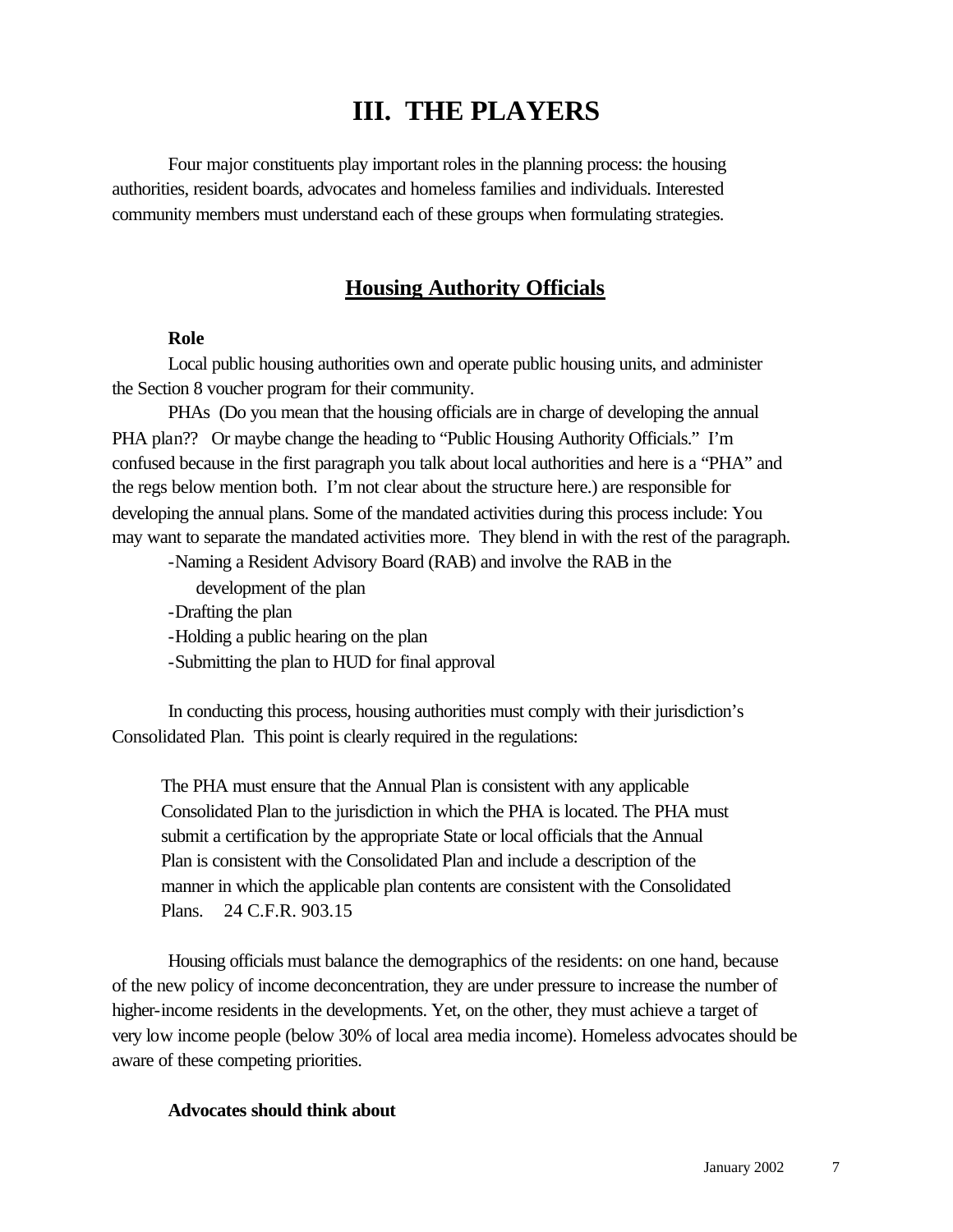Advocates should recognize the differences between the PHA staff and the PHA Board of Commissioners.. The staff are most closely involved with the day to day operation of programs and implementation of polices.

The Board of Commissioners sets policy and is more removed from how the polices actually impact the residents and housing units. But, the Board must approve all plans before they are sent to HUD. The Board is appointed by the local elected officials, and is comprised of community members who sit for a given period of time (sometimes 5-years). At least one member must be a public housing tenant of Section 8 voucher holder. *Advocates should find out as much as they can about the Board*—who is on it? when do the members' terms expire ? who appoints them? when does the Board meet? ( meetings should be open to the public) Is the Board very active and engaged or does it generally defer to the staff?.

Advocates should work to develop positive relations with both the PHA staff and Board. In particular, relations with the staff can be useful for learning the particular outlook that the PHA officials have on homeless issues. Often, the staff's perceptions will influence decisions. It is useful to know the level of information a staff person has about homelessness in the area.

# **Resident Advisory Boards**

#### **Role**

The new law states that PHAs must involve residents of public and Section 8 housing in the planning process. For example, each PHA must establish one or more Resident Advisory Boards (RAB), which adequately represents the tenants assisted by the PHA. If the PHA has a Section 8 program of "significant size," the RAB must include representation by Section 8 voucher holders as well. With some limitations, if the PHA already has a resident council, it may be appointed as the RAB. However, the RAB must adequately reflect and represent all of the residents in the PHA's jurisdiction.

RABs have a major role in helping PHAs develop the plans. The RAB is required to participate in the planning process and to make recommendations to the PHA. First, after the proposed plan is subjected to a public hearing, the PHA must discuss with the Board any revision. Second, the PHA must describe to HUD how it has addressed recommendations by the Board. The PHA must consider all RAB comments. Third, the PHA must include all RAB comments with the final plan submitted to HUD for approval. This last point is not necessarily true for comments received at the required public hearing. Finally, if a PHA seems to be ignoring the RAB in the process, the RAB can challenge and request that HUD reject a plan.

Residents who are involved with this Board may need to remind the PHA of their mandated role in the process. Furthermore, the PHA must provide reasonable resources to help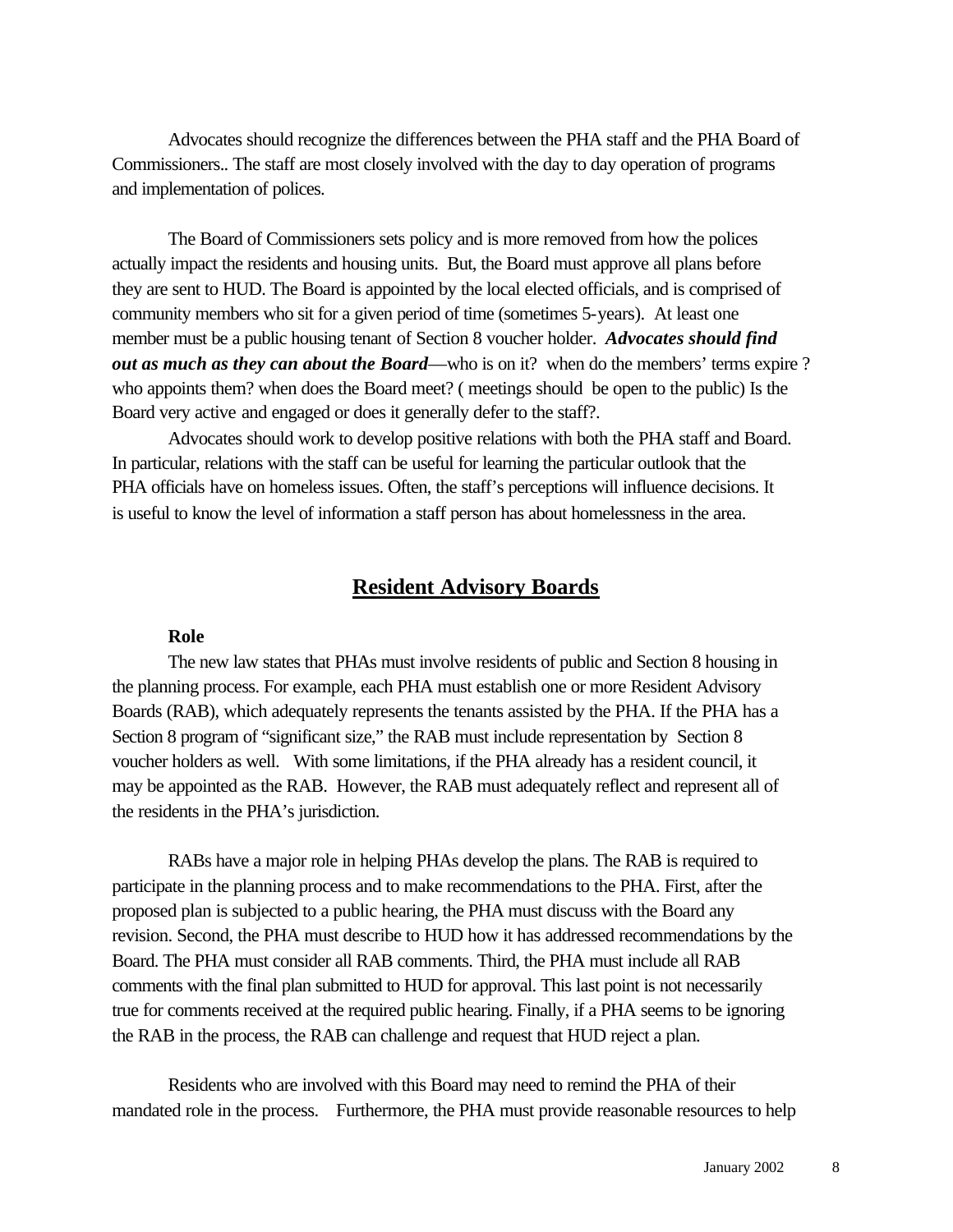the RAB accomplish its mandate to be involved in providing input, including communicating with other residents.

#### **Advocates should think about**

The importance of the role and responsibilities of the RABs present several avenues for advocacy. First, advocates should find out all they can about the Board. Who is on it? Does it reflect and represent all public housing tenants and Section 8 voucher holders?

Does the composition of the Board fulfill all the legal requirements? (These requirements are contained in 24 C.F.R. Parts 903 and 964) Do they meet in the mandated way? Were they properly appointed(instead of handpicked)? Is there the necessary support from the PHA to help the RAB carry out its functions? In light of the importance the law places on the residents' input in the development of the plan, a nonfunctioning or nonexistent RAB can be grounds to reject a plan.

### **Working Together**

Input from the RAB will often carry more weight than that provided by citizen or agency advocates alone. For example, the RAB's comments must be included when the Plan is submitted to HUD for approval, but the public comments do not have to be. Similarly, HUD rules require a PHA to explain how it has considered (or did not consider) the RAB's recommendation, but it is not required to explain how it has considered citizen input.

Advocates should work with the existing RAB to promote their issues. Advocates should try to meet with RAB members to learn about possible areas of common concern. Advocates may be able to work with RAB members to develop joint comments. Alternatively, individual RAB members who are supportive may be willing to incorporate or attach the advocates' comments and suggestions to their own comments. Community advocates may be able to offer support to concerns that were previously raised only by the residents. This type of partnership can benefit residents who may not be able to gather or process the information or do the work that organizations are able to do. Thus, a partnership will benefit both sets of players. *Whatever the partnership, however, the RAB, as well as advocates, should submit all of their comments in writing and keep copies for possible future use.*

A somewhat longer-term approach that may have beneficial results is to have sympathetic individuals (i.e. ex-homeless people) become RAB or tenant council members.

# **Community Advocates**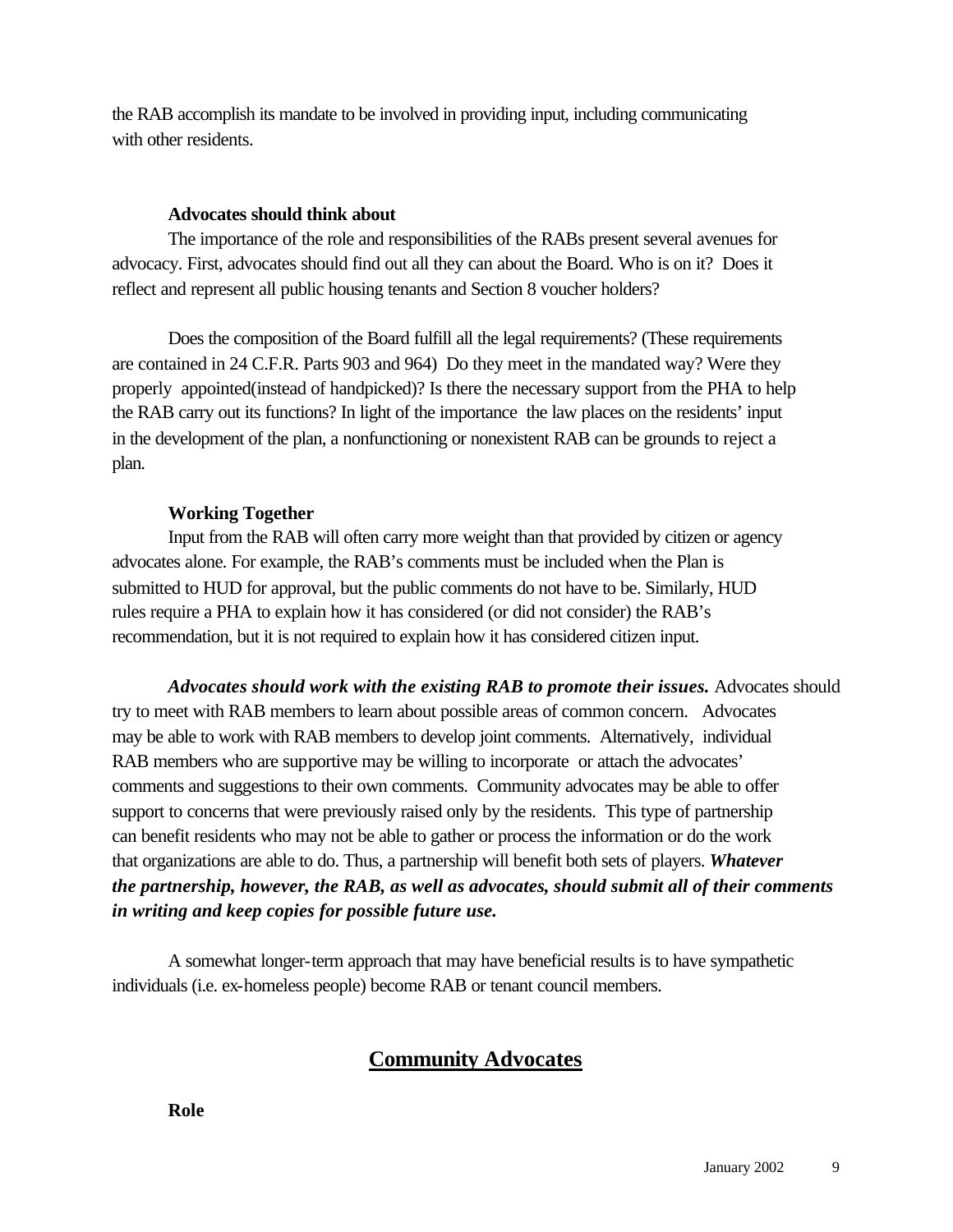As has been pointed out, there is a significant role for interested community members both within the HUD Consolidated Planning process and also within the PHA Planning process. This is true both for the 5-year and 1-year plans. *The most important point to keep in mind is to understand what the PHAs are required to do at each step of the way, and to provide comments based on accurate and timely information.*

#### **Advocates should think about**

Anyone who is concerned about issues of homelessness, affordable housing and the general obstacles to it faced by low and very-income people can be an advocate. Advocates may be organizations, ranging from local shelters and services providers, to hospitals and public health centers. They can also be local businesses, colleges, schools, elected officials and legal services offices. When considering a PHA's proposed plan, advocates should try to gather information and input from as many concerned sectors of the community as possible.

#### **Continuums of Care**

In addition to all of these options, homeless advocates should become involved in, and recruit support from their local Continuum of Care (COC). The COC addresses the multi-faceted nature of homeless, recognizing that it is not necessarily simply a lack of housing that leads to a person's homeless situation, but that other factors, such as mental health problems, addictions and social difficulties, contribute to the problem. Planning for and implementation of the COC process and projects occurs within the strategic overview of local housing and economic conditions that make up each community's Consolidated Plan.

Often, a Continuum will include many members of the social and human services community that work with and are well informed about issues of homelessness. This group may also contain representatives from the local government's planning department and the PHA. Sometimes, the Continuum will have been working on a project (for example, collecting data about the local homeless population) that can be a useful contribution to the PHA plan. The Continuum may also be a good way for advocates to mobilize larger numbers of people to be aware of and involved in the PHA planing process. For example, advocates could present an overview of the planning process at a Continuum meetings and get peoples' involvement.

(You can double check this but the section above seems mostly duplicated in the section below. )**Homeless Individuals and Families**

#### **Role**

While there is not a specific statutorily- defined role for members of a community who are or have been homeless, *representatives of this group can be important allies in the effort to shape the PHA Plan*.

#### **Advocates should think about**

People who are directly affected by the policies and plans of local government can make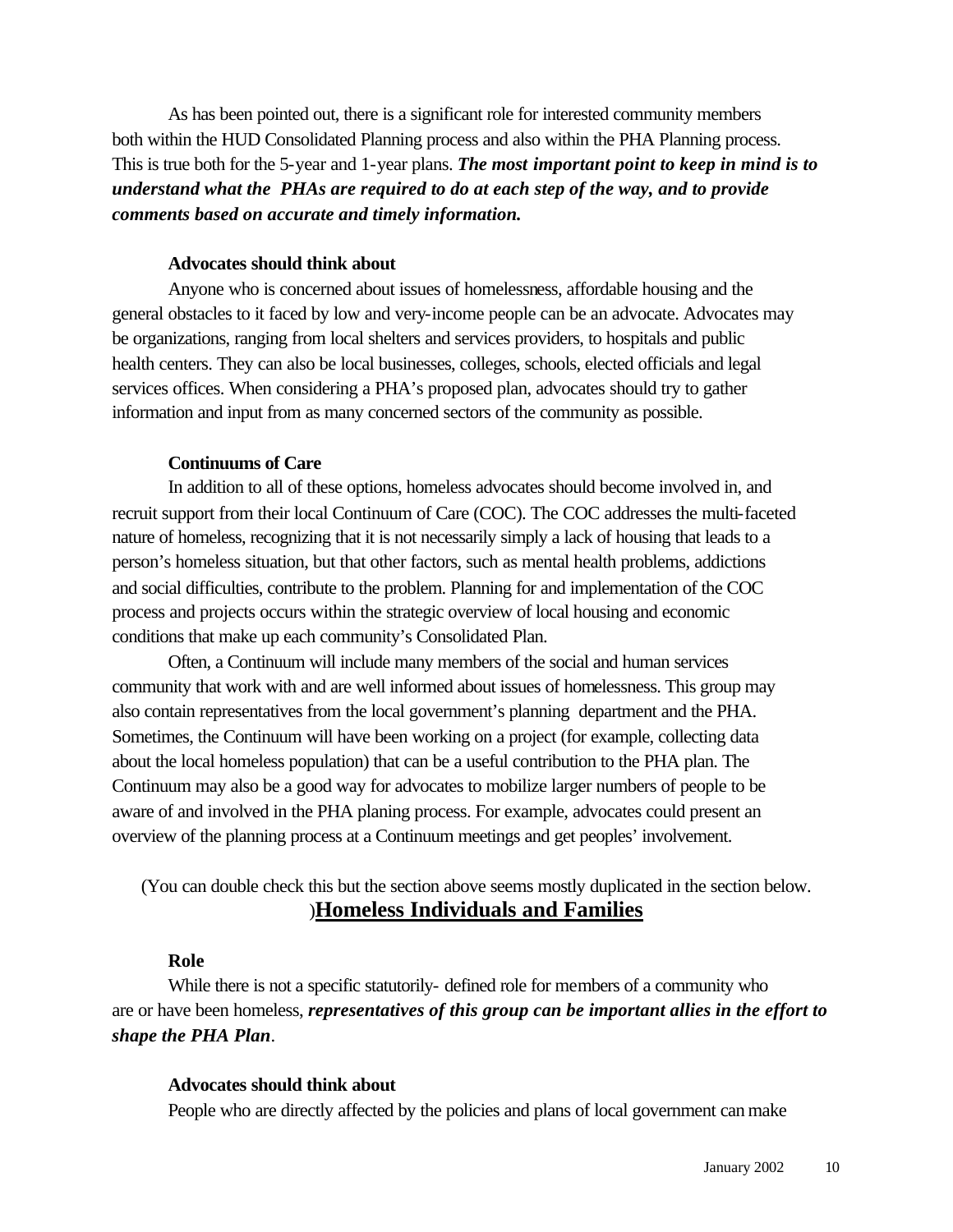an important impression on decision-makers. By 'presenting a face' to what can often seem to be abstract issues, homeless clients who have experienced directly the difficulties of finding or keeping public housing can be effective participants in an advocacy effort.

They can relate their stories about what it was like seeking housing and the difficulties they experienced when approaching the PHA. If these stories are shared at the public hearing and shared with members of the RAB, they may grab the attention of the HUD approval unit.

*Homeless clients can also help provide a perspective on whether elements of the plan accord with their reality as a homeless individual or family.* For example, they may have insights about whether local subsidized housing is sufficient to help end homelessness for most families, and whether that housing stability can promote retention of employment. Both of these points may be relevant to the priorities in the admissions policies of a PHA.

*Clients who are currently (or formerly) homeless should be included in the planning and hearing process, when possible.* Interested and appropriate persons may be found on existing advisory boards for homeless shelters, transitional housing, resident boards or councils through the Public Housing Commission, local multi-purpose collaborative bodies, etc. Lowincome persons may be more likely to participate in planning meetings or public hearings if they receive help with transportation, or stipend to assist with child day care and transportation. Alternatively, a Continuum of Care or other homelessness advocates could organize a "focus group" or other process for obtaining input at one or more local shelters. The information received from these meetings could be incorporated into recommendations for the Consolidated Plan and PHA Plan.

# **IV. THE PROCESS**

This section reviews the steps a PHA must take in developing its Plan and describes some of the most important points on the planning timelines. It then provides an overview of ways that community leaders can be involved. It then reviews a few troubleshoot tips. Finally, it presents a detailed analysis of the most important sections of the Plan that homeless advocates should follow.

#### **REQUIRED STEPS**

*PHAs must follow numerous requirements when developing their plans. 24 CFR 903.17(b).* Some of these include:

**Getting input**: PHAs are mandated to get public input when developing the 5- year and the 1- year plans. This requirement includes at least one public hearing to discuss the plan and receive public comment. This hearing must be convenient to PHA residents, both in the location and the time it takes place.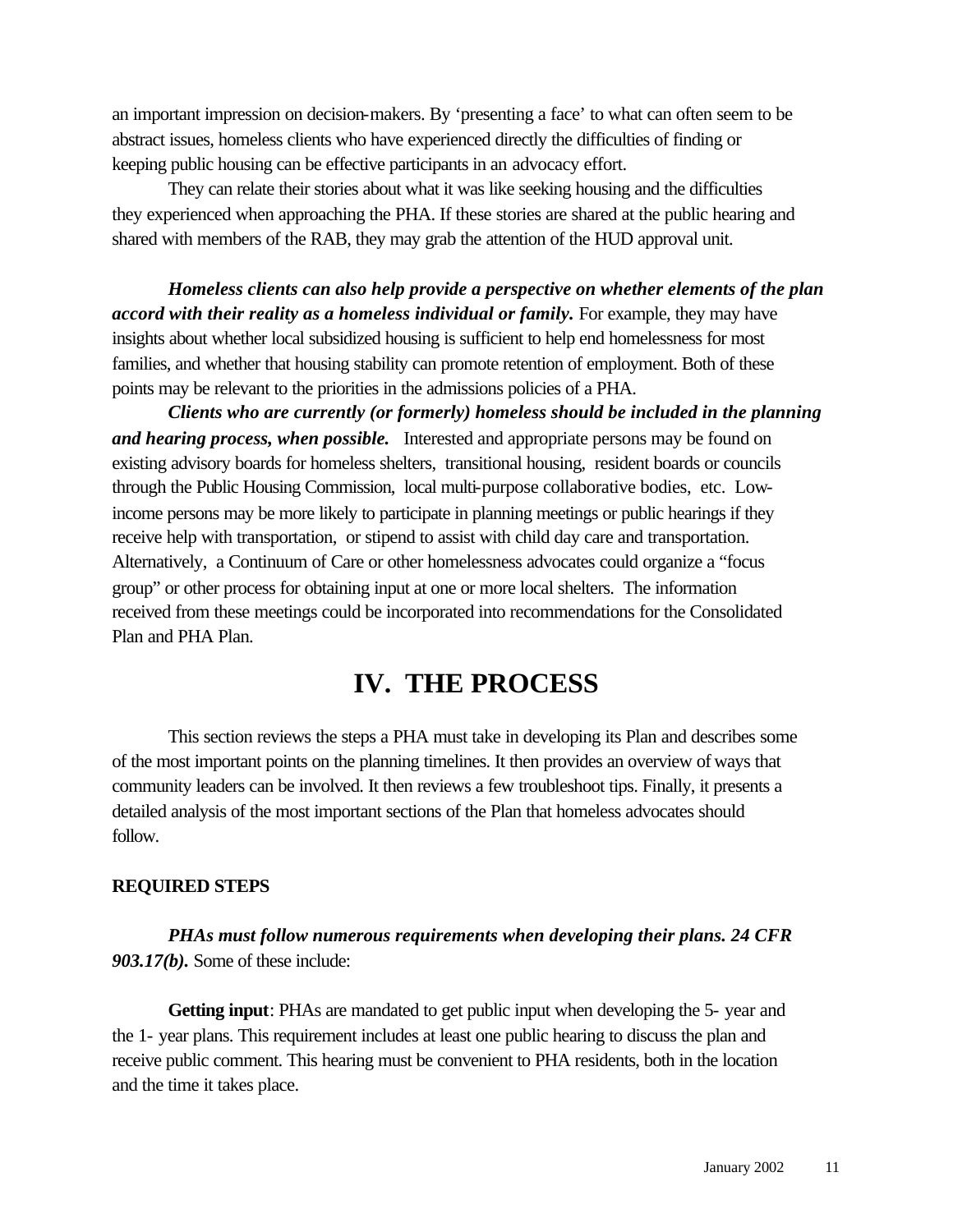**Releasing supporting documents**: PHAs must release copies of all relevant documents. These documents must be available for inspection, upon request, at the main PHA office.

**Giving notice of draft plan**: PHAs must make the Draft Plan available for public review at least 45 days before the hearing. PHAs must also conduct reasonable outreach activities to "encourage broad public participation." It must also contact all organizations and individuals who indicate that they are interested in participating in the planning process.

*Homeless advocates should 1) ask to be put on the list to receive notice of when the plan is available and when the hearing will take place and 2) ask the PHA to bring the draft plan to the Continuum of Care as soon as possible, preferably before the draft is officially released.* Advocates might also want to meet with PHAs to discuss their issues before the plan is released for comment.

**Following a schedule**: PHAs must submit the Plan **75 days** before the beginning of the PHA's particular fiscal year (FY). PHAs have different fiscal years, which determine when they must submit the plan to HUD. Thus:

| FY begins | PHA Plan due 75 days earlier |
|-----------|------------------------------|
| Jan 1     | Oct 18                       |
| April 1   | Jan $16$                     |
| July 1    | April 17                     |
| Oct 1     | July 18                      |

Similarly, the fiscal year determines the preliminary planning calendar. *Advocates can find the fiscal years for all Michigan PHAs ("Commissions") at in Appendix G.* 

**Responding to public input:** A PHA can only adopt a plan and submit it to HUD after it has held a public hearing, considered "all public comments" received on the draft, and made any changes to the plan, based on comments, after consultation with the RAB or other resident organizations. 903.19 (a-c) OK call me anal but I like seeing the full CFR cite. *However, unlike the case with comments from the RAB, the PHA does not have to submit the comments received from the public to HUD with its plan.* This fact makes teaming with an RAB especially important as a way to ensure that the community's comments will be taken seriously by the PHA, and – if unaddressed – brought to HUD's attention.

**Violations of Public Comment Requirements**: If a PHA does not follow the requirements including public participation in developing its plan, the housing statue says that HUD must send the plan back to the PHA if it is challenged *and* if HUD decides that the PHA has not followed the rules*.* 

**Amending Plans**: PHAs can amend or modify "any PHA policy, rule, regulation or other aspect of the plan." 903.1(a). Amendments can only be adopted after an open meeting of the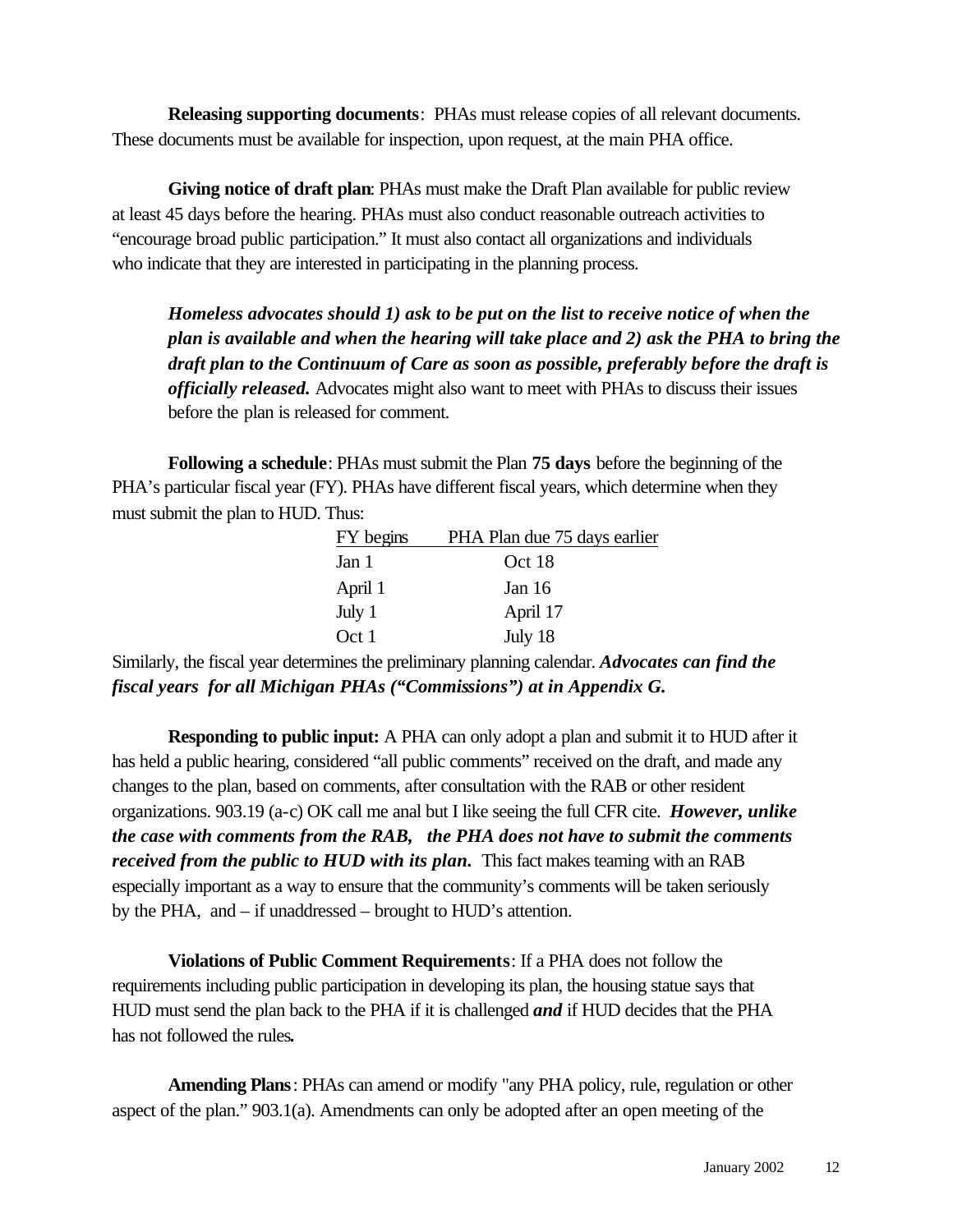PHA's Board of Directors (1) and is consistent with 903.17 (b).

### **IDEAS FOR COMMUNITY / ADVOCATE INVOLVEMENT**

Advocates have many ways to be involved in this process. Among some of the most significant are:

| <b>Strategize</b>     | Identify issues which are most important to you and your clients/members.<br>Identify PHAs which to focus on. Advocates do not need to address every detail!<br>Identify information you can bring to PHAs.<br>Find out the particular calendar and deadlines for the PHA and ConPlan schedules. |
|-----------------------|--------------------------------------------------------------------------------------------------------------------------------------------------------------------------------------------------------------------------------------------------------------------------------------------------|
| <b>Find allies</b>    | Contact resident organizations and request a meeting to discuss common interests.<br>Form community coalitions around planning and research issues.                                                                                                                                              |
| Lay the<br>groundwork | Contact PHA and request to be involved in the planning process.<br>Request regular meetings with the PHA staff.<br>Find out what you can provide to make the planning process easier for PHA staff.                                                                                              |
| <b>Advocate</b>       | Attend public hearings and testify.<br>Submit written comments to the PHA about issues that you think are important.<br>Contact HUD if you think the plan does not meet the legal requirements.<br>Use the media if appropriate to highlight important issues.                                   |

For additional ways that community members should think about becoming involved in this public process, see Appendix A (discussing the ConPlan).

### **COMMON OBSTACLES AND SOLUTIONS**

#### **Possible Obstacles**

In working with either the PHA or the local government unit responsible for creating the ConPlan, advocates may face several obstacles. For example:

*-The PHA / local government does not provide the information you need or have requested -The PHA / local government does not follow the rules -The PHA / local government did not take your ideas into account -The Plan does not meet HUD's standards -The PHA does not comply with a plan that has been approved*

### **Possible Solutions**

The specific solution to the problem will depend on what exactly is at issue. However, in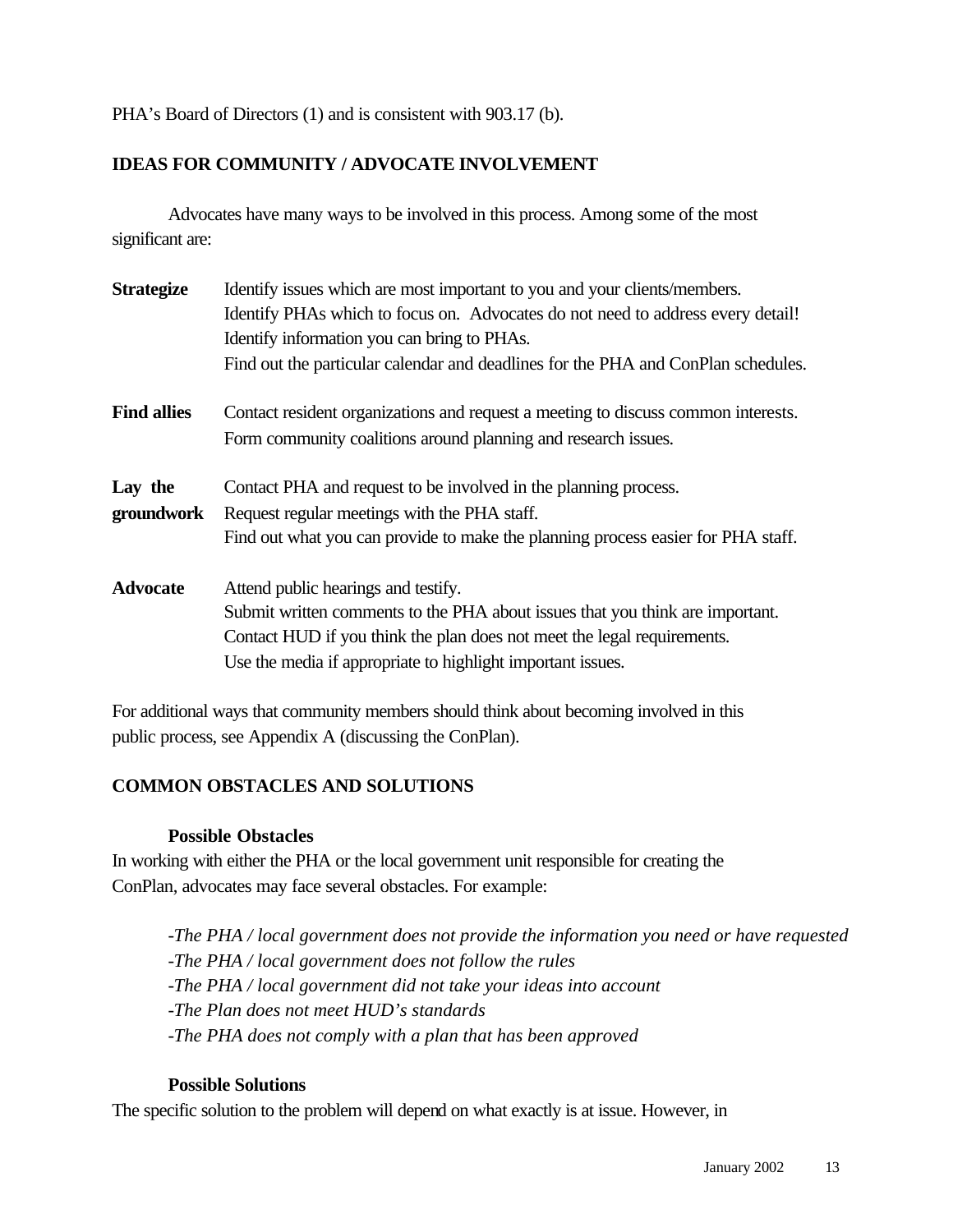general, advocates can use the following steps to lead to a better understanding or resolution of the problem:

*-Find out if there is a law or regulation that says what the PHA must do.*  Sometimes you can find the applicable law on the HUD Clips web page. (See Appendix F). Your local legal aid or legal services office may be able to help you.

*-Work with the RAB to find solutions*

Consistent with their elevated status, comments from the RAB will make a greater impression at the HUD office.

*-Utilize the Freedom of Information Act (FOIA) to get information* This can provide a chance to inspect the documents Be aware that you may be required to pay for copying and staff time if you ask for copies of the document.

-*Contact HUD to file a complaint* (www.hud.gov/local.html for offices)

*-Seek Legal Assistance from a local Legal Services office*. Their attorneys may be able to represent you or your clients, or provide you with information you need to advocate on your own. To find your local legal services office look at www.mlan.net or call the State Bar Lawyer Referral 1-800-968-0738.

# **V. ADVOCACY OPPORTUNITIES WITHIN THE PHA ANNUAL PLAN**

# **Overview**

A PHA must follow a certain format when it develops its 5- and 1-year plans. In particular, the PHA creates its Annual Plan from a template available on the HUD website (http://www.hud.gov/pih/pha/plans/phaps-templates.html, document # 57075.) Because of this easily-accessible and standardized format, advocates can compare the PHA's draft plan with what is required by HUD. Below, we review several sections of the PHA Annual Plan that are of particular interest to homeless advocates. After briefly discussing what each of these sections requires and why it is important, we discuss ways that advocates can provide input on the particular section for the benefit of their clients.

#### **Main Theme--Significant Flexibility and Local Discretion**

Because the 1998 federal housing law gave each PHA broad flexibility in shaping its own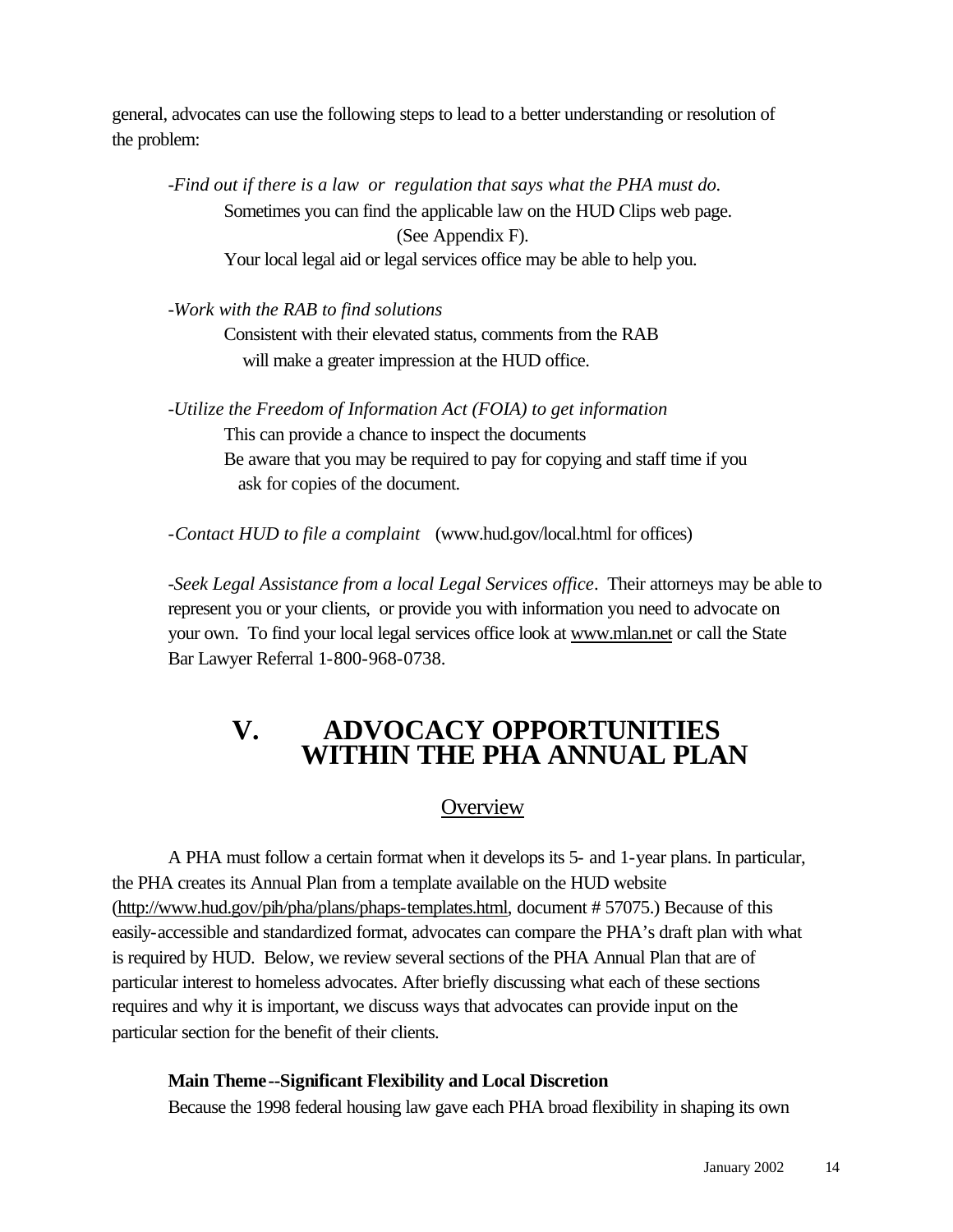priorities and 'flavor,' it is difficult and possibly counterproductive to prescribe a single formula or list of policies that homeless advocates should promote. Rather, advocates must review and consider each of the categories in the Plan as it pertains to the specific make-up and needs of their local homeless population. In addition, advocates must also think about the interaction of these categories.

#### **Key PHA Plan Sections**

While all aspects of the Plan are important, some are more important in determining the priorities and practices of an individual PHA. We focus on the following areas in which advocates can have the most immediate impact. The parenthetical comments following each category identify what type of tenant is impacted by the particular type of policy. *Remember*: this is only a sample of ideas--there are many other ways that advocates can make their voices heard in this process. Be creative! (Note: not all PHAs handle both public housing and Section 8.)

- 1--Mission of the Housing Authority
- 2--Goals and Objectives
- 3--Housing needs of low and very low-income families, elderly, people with disabilities, and minority households in the community *(public housing and Section 8).*
- 4--Eligibility, selection and admissions policies *(public housing and Section 8)*.
- 5--Rent policies *(public housing and Section 8)*.
- 6--Plans for demolition and/or other disposition *(public housing)*.
- 7--Designation of public housing as elderly/disabled *(public housing).*
- 8--Community service and self-sufficiency *(public housing and Section 8).*
- 9--Other *(public housing and Section 8)*

### SELECTED SECTIONS OF THE PLAN

*The Plan begins with two sections that provide broad priorities and themes for the rest of the document. It also requires the PHA to list where the Plan and the supporting documents are available for inspection.*

### 1. Mission

#### **REQUIREMENT**

Each PHA must describe its overall mission. It can choose between selecting a pre-determined statement from the Department or it can develop a unique statement of its own ("the mission of *our* PHA is to  $\ldots$ ").

#### **WHY IMPORTANT**

The PHA's mission shapes the entire Plan. If reducing or eliminating homelessness is a component of the mission, this emphasis will resonate throughout the Plan. Similarly, if it is not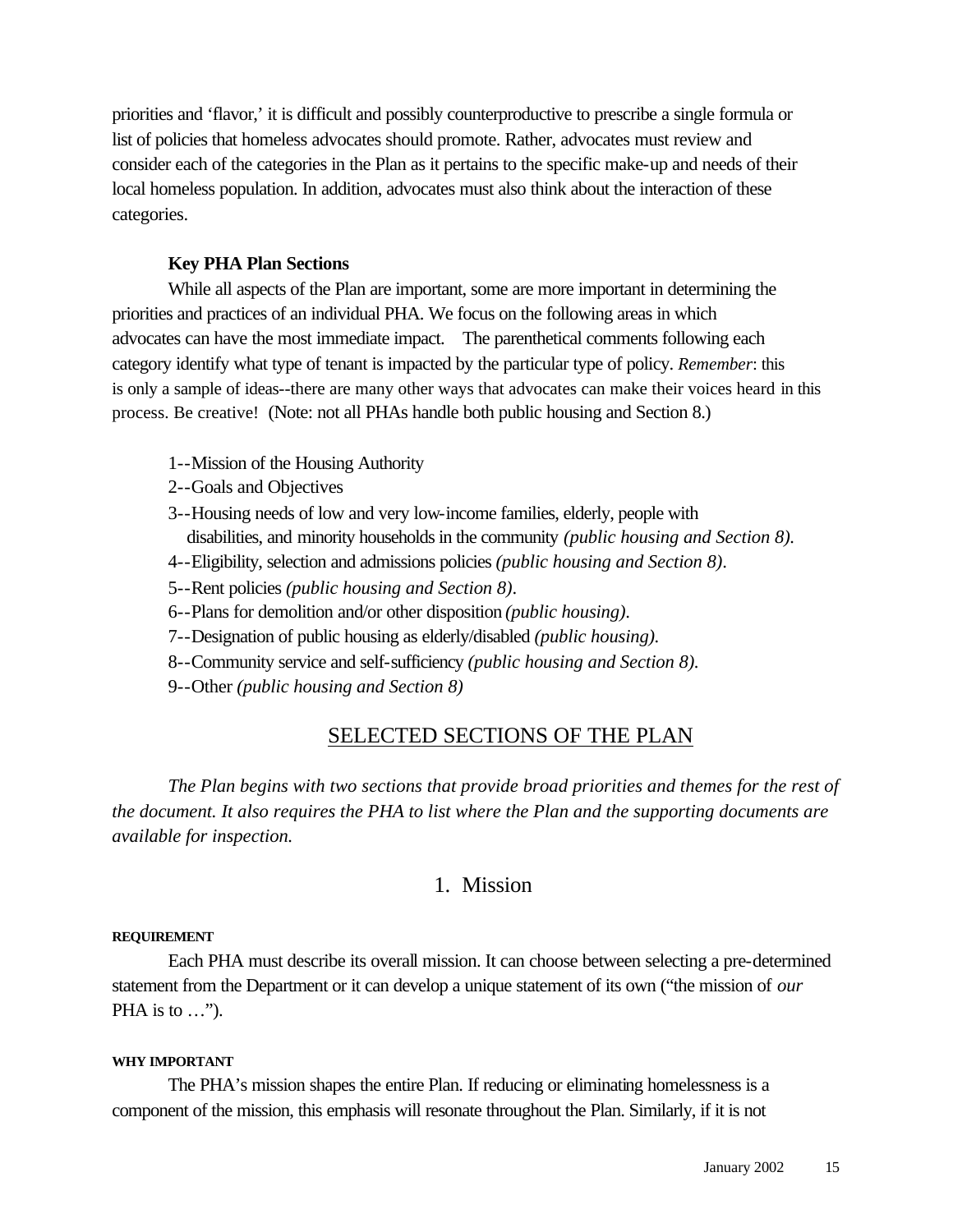included, the PHA has indicated that homeless community members are not of primary concern.

#### **ADVOCACY IDEAS**

Advocates should try to encourage their local PHA to make the reduction of homelessness a specifically-articulated element of the agency's mission. Because mission statements are often quite general, advocates may need to phrase their preferences in language that is similarly broad ("…providing housing for the most vulnerable in our community…" etc.) Advocating for homeless reduction as a part of the PHA's mission will be facilitated if this goal is also a priority in the HUD ConPlan.

# 2. Goals and Objectives

#### **REQUIREMENT**

A PHA must state its goals and objectives for the coming year, based on its mission. PHAs can either adopt goals provided by HUD in the template or they can develop their own goals.

#### **WHY IMPORTANT**

This section moves the PHA's planning process to a level of greater specificity. For example, in the template, HUD provides several goals derived from the Department's national strategic priorities that should be considered by each PHA. Some of these may be of particular interest to homeless advocates. For example:

*HUD national strategic priority*: Improve community quality of life and economic vitality *Local PHA goal*: Provide an improved living environment *Local PHA objectives*: Designate certain housing developments or specific buildings for particular resident groups

Thus, this section begins to define the level of attention given to homeless people and sets forth specific objectives that may or may not address the reduction of homelessness within the PHA jurisdiction.

#### **ADVOCACY IDEAS**

Advocates should recommend that the PHA develop specific goals and objectives addressing issues relating to local homeless populations. For example, a community might want to encourage the PHA to set a goal to "provide more opportunities to transition very low income people into more permanent or stable housing." One objective to accomplish this goal could then be "reducing homeless 15% below the current local figure in 2001."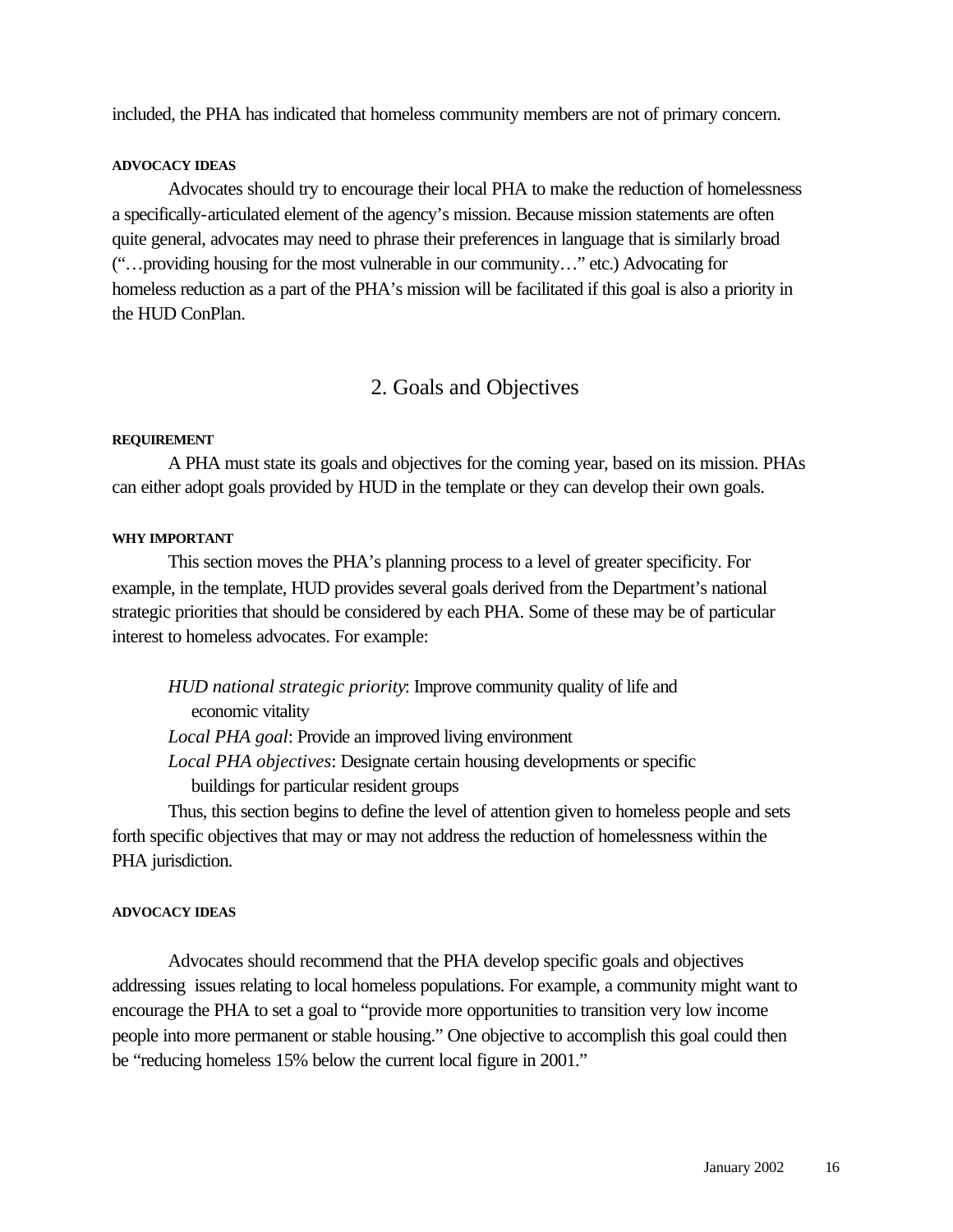*After listing the Mission and Goals, the Plan next moves to more specific criteria for defining who will receive services from the PHA, and in what order they will receive these services. It also provides a long list of supporting documents that the PHA may have used to develop the plan, which must be identified.*

### 3. Statement of Housing Needs

#### **REQUIREMENT**

Each PHA must assess the housing needs of several different groups within its jurisdiction. This is a multi-step process, which includes the following components:

#### A) *Housing Needs Of All Families Within The PHA's Jurisdiction*

PHAs must identify housing needs in their jurisdictions and say how they intend to address these needs "to the maximum extent practicable." PHAs must identify separately the housing needs of certain groups, e.g. those faced by persons at different income levels (including extremely low, very low and low-income families), elderly, disabled, different ethnic and racial groups. For each of these groups, PHA must assess various factors of the group's housing needs , including: affordability, supply, quality, accessibility, size and location. The Plan requires the PHA to list the data sources used for determining this information.

#### B) *Housing Needs Of Families On Public Housing And Section 8 Wait Lists*

The PHA must describe how and when it will open the wait lists for both types of subsidized housing. Information in this section is broken down by same types of categories (income, race, etc.) as in the previous section.

#### C) *Strategy For Addressing Needs*

The PHA must state what strategies it will use to address the housing needs just described. For example:

**Need**: Housing for families at or below 30% of Area Media Income (AMI) . An area's AMI, along with other useful information about housing costs relative to local income, can be found at http://www.nlihc.org/oor2000/index.htm, the website of the National Low Income Housing Coalition)

**Strategy:** Target available assistance to families at or below 30% of AMI*.* The PHA can address this need by employing "admissions preference aimed at families with economic hardships"

As is the case throughout the Plan, the PHA has the option of checking a box labeled "Other" and then listing other strategies. This feature gives the PHA the opportunity to present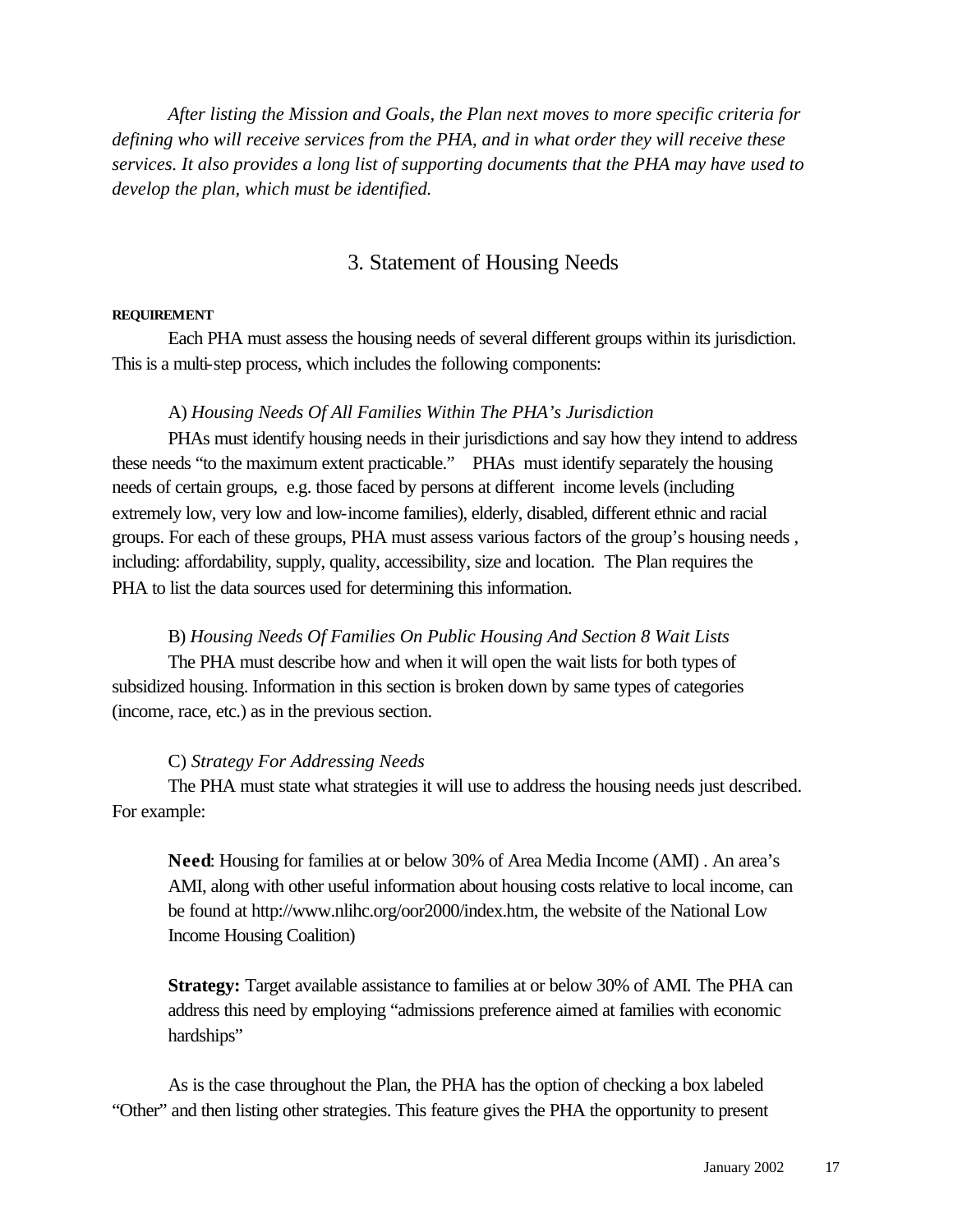any approaches not specifically designated by the Plan.

#### **WHY IMPORTANT**

The PHA establishes its priorities for particular groups within this section. The PHA will determine these priorities based on the data it chooses to use. *The sources of information the PHA uses to portray the housing and homelessness situations in its jurisdiction will shape the action plan.* If they use inaccurate or outdated data about the local homeless population, the services provided will not match the actual need.

#### **ADVOCACY IDEAS**

**Ensure Complete and Accurate Information:** Advocates should try to ensure that the information presented in the Plan most effectively and accurately represents the homeless or near homeless population in the PHA's jurisdiction (city, county, etc.). Advocates should pay particular attention to the sources the PHA used to compile its data which are listed in the plan, noting whether the information in the plan accurately reflects these sources, whether it matches the information that the advocates have compiled on their own (if any), and if all available and relevant sources have been considered.

**Utilize Information from Consolidated Plan (if it is useful):** Much of the information that is requested should be found in the ConPlan for the jurisdiction. HUD regulations allow PHAs to use the information from the ConPlan if it accurately describes local housing needs. 64 Fed. Reg. 8173 (Feb. 18, 1999). If they have a copy of the ConPlan, advocates should not have much difficult in assessing whether the PHA plan is in line with already-defined community priorities. Advocates should use this data to their maximum extent feasible that furthers their local goals.

However, if the ConPlan does not provide this information, or if the ConPlan lists different priorities from the ones desired, advocates may have to supplement the information. *Generally advocates need to present data showing the magnitude of the difficulty that homeless people face*  in *finding reasonable and affordable living situations*. For example, this can be accomplished by having people testify about their experiences having difficulty finding certain kinds of housing, in order to demonstrate the need if it is not evident in the Plan. Elsewhere in this packet we list some of the data sources that may be used to add to the information.

# 4. Policies Governing Eligibility, Selection And Admissions

#### **REQUIREMENT**

The federal housing statute mandates that the PHA must address the identified needs "to the maximum extent practicable" in the remaining sections of the Plan. 42. U.S.C. 1437  $c-1(d)(1)$ One of the ways they can do this is by creating the Plan based on their local community needs and resources.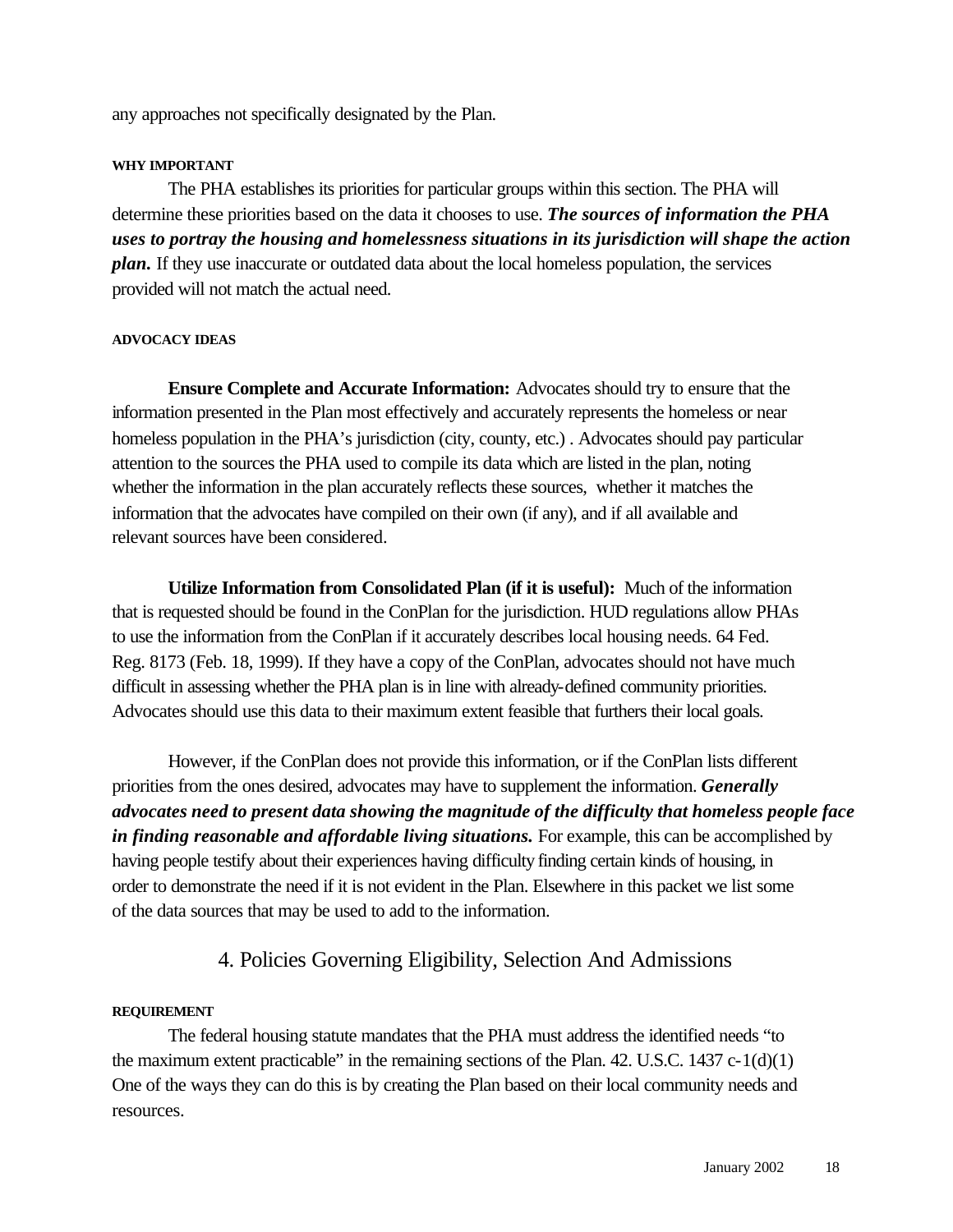Thus, while PHAs have much discretion on these matters, a few federally-mandated guidelines do indeed exist. For example, each year, 40% of the new or available public housing must go to people classified as extremely low income. Similarly, 75% of the new or turned-in Section 8 vouchers must go to this income group. 42 U.S.C. 1437n(a-b) Yet, PHAs also have discretion to increase these percentages if such a decision will be consistent with the other elements of the Plan. Furthermore, admissions requirements must be consistent with other federal law, such as anti-discrimination law and laws that promote fair housing.

This section of the Plan contains many details. Advocates will have to constantly consider the implications of the PHA's choices on their clients. The list below emphasizes public housing, although a similar list must be compiled for Section 8 Housing.

| A. Eligibility         | This subsection includes questions about how PHA verifies<br>eligibility for public housing. Also, asks for non-income screening<br>criteria, such as criminal records or rental histories.                                                                                                                                                                                                                                                                                                                                                                                                                                                                                                                                                                                                                                                     |
|------------------------|-------------------------------------------------------------------------------------------------------------------------------------------------------------------------------------------------------------------------------------------------------------------------------------------------------------------------------------------------------------------------------------------------------------------------------------------------------------------------------------------------------------------------------------------------------------------------------------------------------------------------------------------------------------------------------------------------------------------------------------------------------------------------------------------------------------------------------------------------|
| <b>B.</b> Waiting List | This subsection includes methods used to prioritize the lists.<br>Also, it where people can apply to get on the waiting list,<br>such as PHA offices.                                                                                                                                                                                                                                                                                                                                                                                                                                                                                                                                                                                                                                                                                           |
| C. Targeting           | The plan can use <b>income targeting</b> to promote the support of a<br>certain population groups, especially with regards to different<br>income levels. Thus, a question such as "does the PHA plan to<br>exceed the federal targeting requirements by targeting more than<br>40% of all new admissions to public housing to families at or below<br>30% of median area income?" might be useful.                                                                                                                                                                                                                                                                                                                                                                                                                                             |
| D. Preferences         | The PHA's <b>preferences</b> to identify who on the waiting list will<br>have priority for available housing units. PHAs have broad<br>discretion (within federal law, of course) to establish preference<br>groups for housing stock / space. Although HUD has eliminated its<br>former federal preference categories, these categories can still be<br>adopted by local PHAs. Some of these include: homeless, victims of<br>domestic violence, people who face a high rent burden. As in<br>previous sections, the PHA can choose to write in "other"<br>preferences. Once preferences are established, the PHA must provide<br>a ranking scale for the different categories. Preferences are among<br>the most powerful tools for homelessness advocates to use to make<br>subsidized housing resources more available to homeless persons. |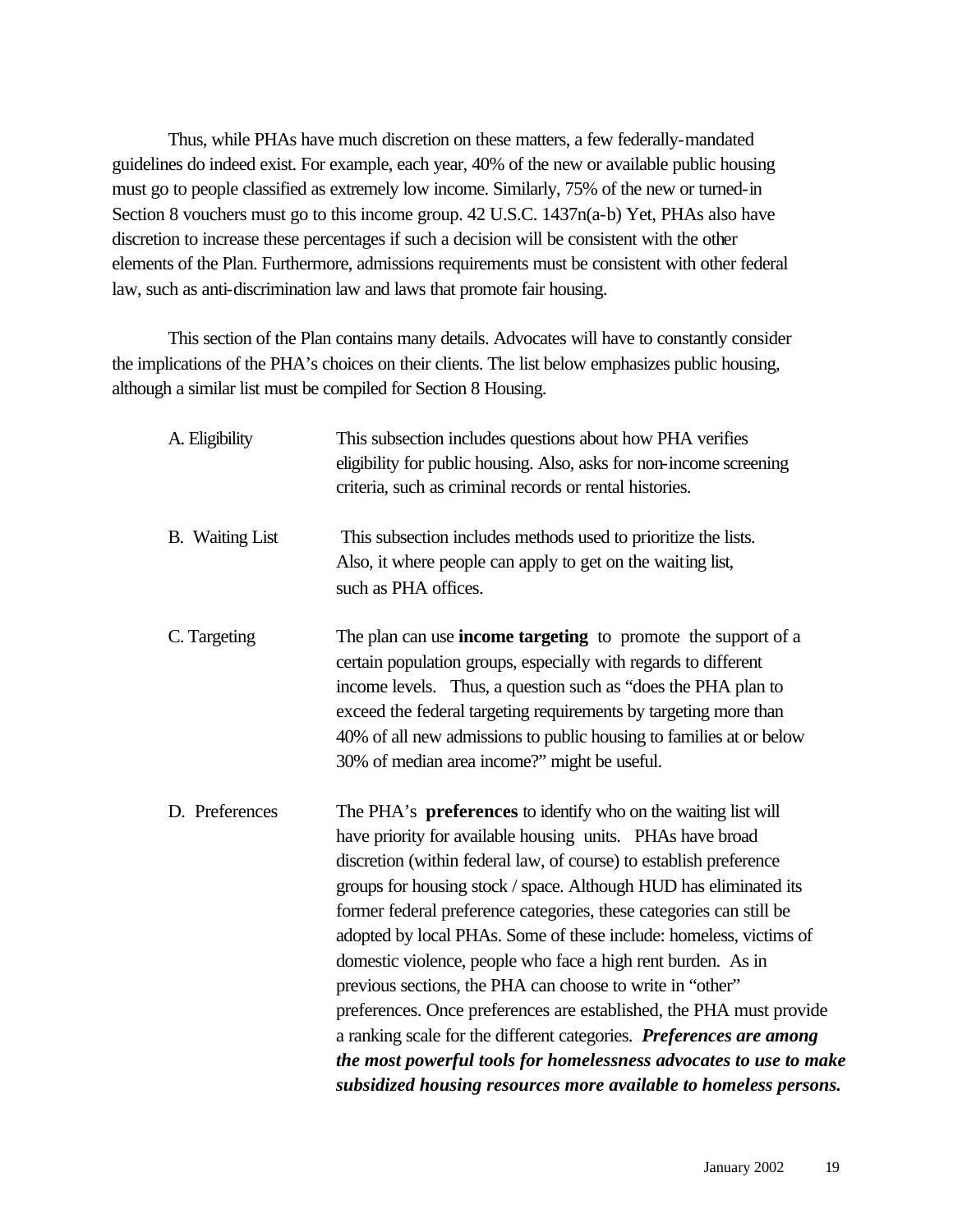| E. Occupancy       | This part of the Plan addresses ways that applicants and residents can<br>access PHA rules.                                                                                                                                                                                                                                                                 |
|--------------------|-------------------------------------------------------------------------------------------------------------------------------------------------------------------------------------------------------------------------------------------------------------------------------------------------------------------------------------------------------------|
| F. Deconcentration | HUD is placing PHAs under greater pressure to demonstrate<br>that their housing is occupied by households with a wide range of<br>incomes As a result, federal obligations may lead to possible changes<br>in admissions policies which can sometimes involve "skipping"<br>people on the waiting list with incomes that do not promote<br>deconcentration. |

#### **WHY IMPORTANT**

The Needs Section shapes the remainder of the Plan. Thus, this section provides PHAs with broad discretion to include or not include homeless people in the clientele that can access public housing.

#### **ADVOCACY IDEAS**

Advocates need to pay attention to a number of interrelated issues. Some of the more useful questions to ask about these subsections are:

**Who gets on the Waiting List?** Advocates should pay attention to how the PHA defines the waiting list. When the list is open, do any of the available positions go to homeless individuals or families? Also, what is the relationship between the waiting list and the PHA's preferences—do the same groups appear on both lists, or on one but not the other? If so, this presents a situation where certain groups might "slip through the cracks." Furthermore, the shape of the wait list might be influenced by the preferences for elderly and disabled people—see later section)

One concern is that homeless people may have difficulty getting placed on the wait list because they are not able to physically access the list. If the PHA allows people to sign up at locations such as homeless shelters and social service agencies, instead of restricting this to only the main PHA office, homeless clients might gain improved access to the wait list.

**How are the admissions criteria developed?** Advocates should check whether the PHA admission criteria are consistent with the Consolidated Plan.

**What types of tenant screening processes exist?** While tenant screening is permitted, criteria for doing so must be rationally related to an applicant's likelihood of complying with the PHA's lease standards. 24 C.F.R. 960.204. Because of this provision, the PHA can screen out homeless or formerly-homeless applicants with illegal drug use and other types of criminal backgrounds. Advocates might review the proposed screening policies and challenge those that violate federal civil rights laws or those that make unreasonable assumptions about the clients' abilities to comply with the lease. Some PHAs may want to look at a tenant's rental history.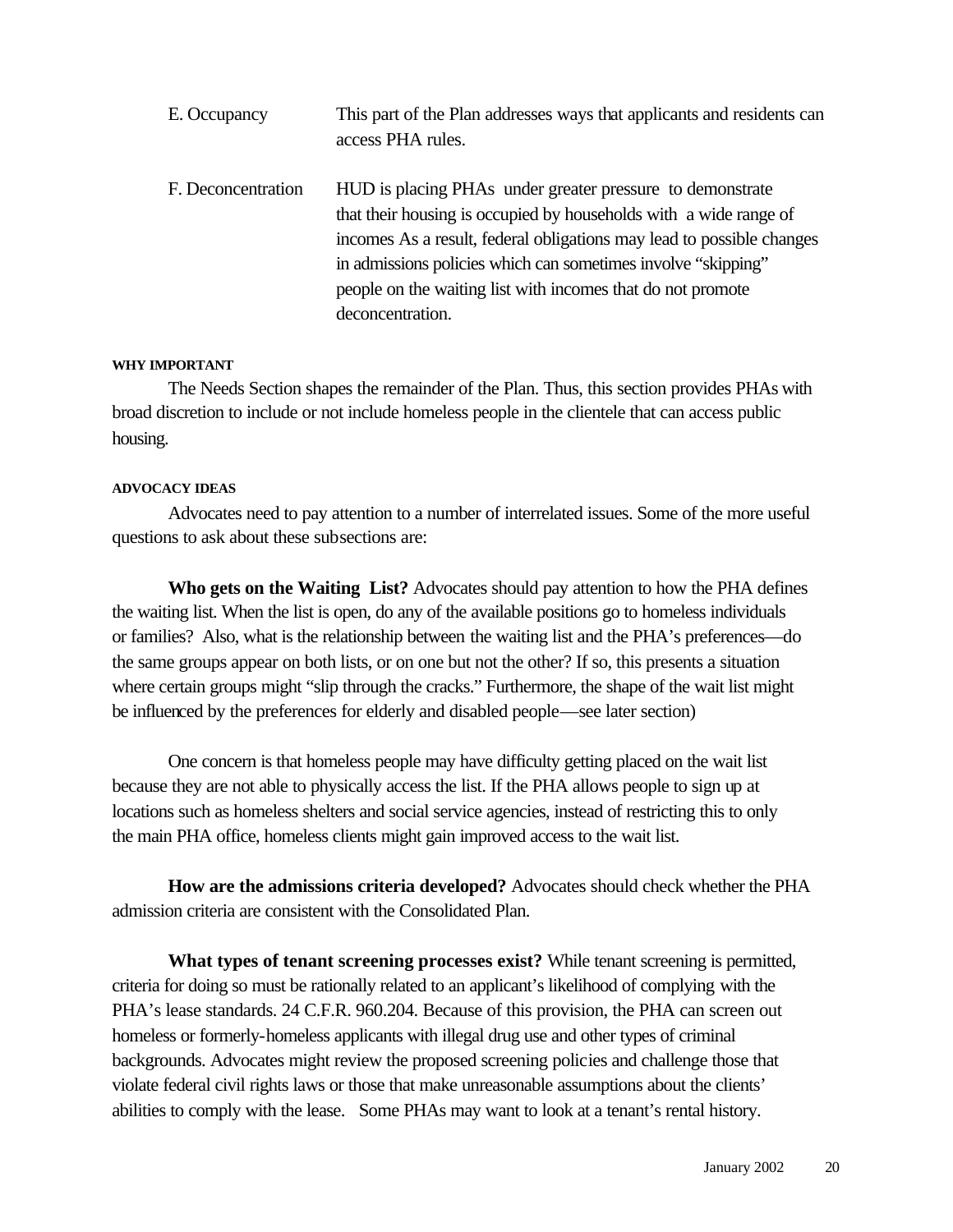Some homeless people are evicted due to substandard housing, legitimate disputes with their landlord, or because they were unable to afford the dwelling. The screening criteria should be assessed to see if it might unfairly screen out person who are homeless following an eviction.

**What are the numerical targets for different income groups?** While PHAs have discretion in setting the lower end of the income-group targets, one important and sometimes overlooked fact is that the federal housing statute does not define the upper limit for this group. Thus, there is flexibility within the targeting realm. To capitalize on this, advocates could demand an increased numerical target for the lowest income clients by requesting a higher percent of people in the below-30% of AMI bracket, coinciding with the incomes of many homeless people.

**Who receives housing** *first***? Do homeless people receive any preference?** Federal law no longer mandates particular preference groups. Instead, PHAs can establish preferences as is most appropriate for their local community. Advocates should assess the proposed preference lists to assess how it will impact their communities. As a general approach, advocates should discuss the benefits of including a preference for homeless individuals or families. *Preferences are one of the most immediate and powerful tools that can be used to make housing available to homeless persons.* 

Advocates can suggest preferences for many types of people, for example, those who live in substandard housing, those who pay excessive rent, those who face voluntary displacement, those who are displaced by governmental action or natural disasters, those who are in a work or training program, those who have an employed member of the household or those who have worked a certain length of time. (For additional information on this issue, see David Bryson and Daniel Lindsey's "The Annual Public Housing Authority Plan: A New Opportunity To Influence Local Public Housing And Section 8 Policy," in 33 *Clearinghouse Rev*. 87 (1999)). Furthermore, although federal law no longer guarantees certain preferences, the law requires that PHAs must consider preferences for certain groups, such as victims of domestic violence. Homeless advocates may want to highlight the fact that homeless women in shelters should qualify for this expedited approval of their applications.

**Are there some subgroups that might be more consistent with the PHA's goals?** Advocates should encourage the PHA to consider whether certain preferences should be adopted in order for the PHA to address housing needs specified in the mission and goals. If the PHA is resistant to a general preference for persons who are homeless, advocates should also think about whether the PHA would be more open to preferences for particular populations of homeless people. Having recognized that PHA officials want to provide space for people who will be good tenants, advocates might focus on promoting subgroups who are most likely to put the PHA at ease. For example, those who have lived in transitional housing for a period of time (demonstrating stability), or those who have been referred from or continue to receive supportive services from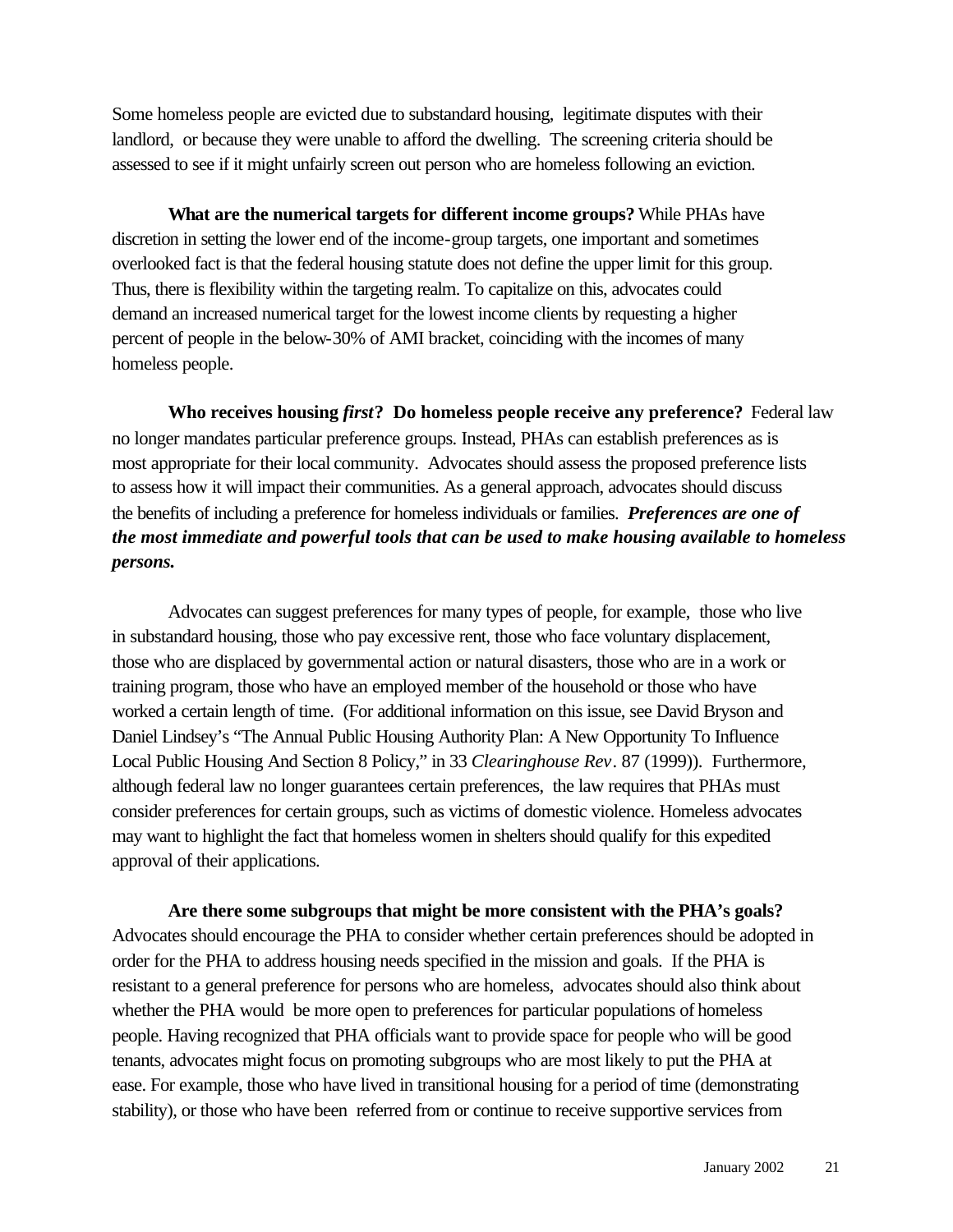designated social services agencies. Removing the possible stereotypes of homeless people who are unable to comply with the lease requirements may help this process.

### **What is the history of homeless preferences for this particular PHA?** Advocates might

need to demonstrate the value of public housing for their homeless clients. In the past, PHAs have actually eliminated preferences for homeless people, claiming that by designating this group as a priority they are actually encouraging people to become homeless when there may not necessarily be any availability for them.

### **Ideas for Preferences related to homelessness (a short, incomplete list):**

- Persons who are homeless (in shelter, living in the street, living temporarily with others)
- Persons who are about to become homeless not due to any fault of their own(due to termination of tenancy, condemnation, inability to pay rent due to involuntary loss of work, etc.)
- Persons who need to move from transitional housing into permanent housing
- Persons receiving homelessness prevention services from designated social agencies
- Persons who pay more than a certain percentage of their income on rent
- Persons who need housing in order to keep Protective Services from removing children from the home
- Domestic violence survivors (this preference must at least be considered by the PHA)

# 5. Rent Determination Policies

### **REQUIREMENT**

l

PHAs have broad discretion in defining the shape of their rental categories and policies. However, there are some rules that apply only to public housing. Is there a cite for this?

# A. *Public Housing, Residents Can Choose From Among Two Rent Structures and whether to Charge Minimum Rent*

**1. income based rent policies -** A resident's rent is usually based on 30% of the resident's adjusted income as their rent.. PHAs have to decide what percentage of income a resident will pay, and define what income is counted. In the Plan, PHAs must describe these income based rent-setting policies, including: discretionary policies, minimum rent, ceiling rents, rent redetermination arrangements.<sup>1</sup>

**2. flat rents** - Residents must be given a choice whether to pay rent based on the flat rent or

<sup>&</sup>lt;sup>1</sup> Note: historically, some PHAs set "ceilings" on the maximum amount that the rent can be increased under an income based policy. Federal law now requires that these ceilings be phased out, and a PHA who did not previously have a ceiling rent policy cannot not now adopt one.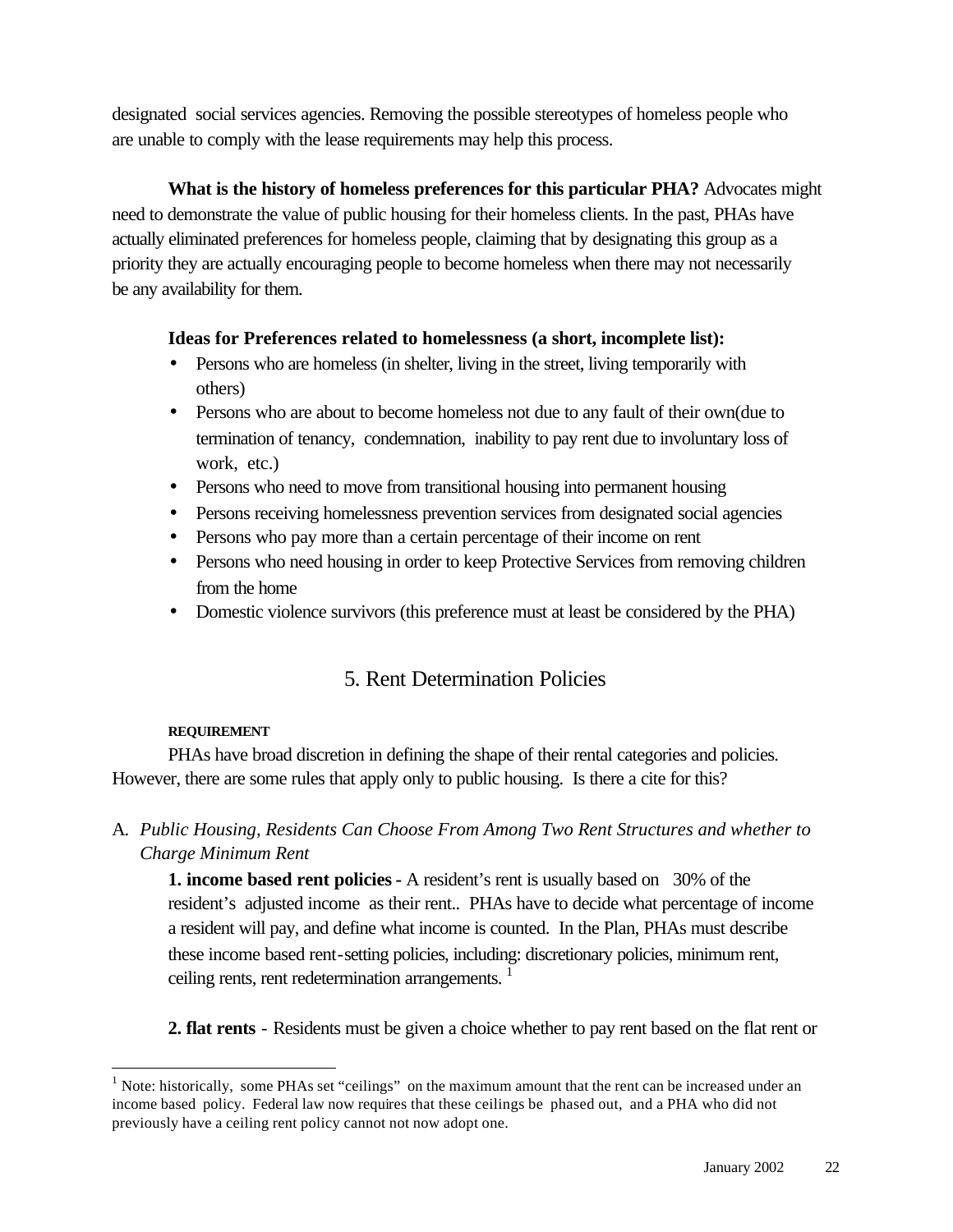their income. PHAs must set a flat rent for each unit. This sum is based on the rental value of the unit. The federal law says that a flat rent can not be higher than what it costs to operate the particular unit. However, it could be lower.

**3. Minimum rent** – the PHA can choose whether or not to charge a minimum rent (typically \$25-50) to those persons who have no income or whose small income would otherwise be spent entirely on utilities.

#### B. *For Both Public Housing and Section 8*

The PHA must provide information about payment standards and minimum rent. For section 8, the PHA must charge a minimum rent.

#### **WHY IMPORTANT**

Rent policies can be complicated, as the interaction among the different ratios of rent types and rental categories may cause groups to "fall through the cracks." However, the policies will affect the ability of residents and future residents to be able to cover their costs. If a PHA charges a minimum rent for its public housing, this may make it more likely that persons with little or no income, once admitted to the PHA's housing, will become homeless because they do not have enough money to pay the minimum rent.

#### **ADVOCACY IDEAS**

This section is more relevant for people who have acquired public housing then who are searching. However, it is recommended that advocates understand how their suggestions for rent policies will impact the PHA's interest in achieving certain rent thresholds and overall financial wellbeing. Advocates should pay attention to a number of issues and must constantly ask, "how will this policy or this interaction of policies impact the homeless families I know?" Some of the more useful questions to ask are:

**What is the balance between flat rent and income-based rent?** PHAs can adjust the ratio of income-based rent versus flat rent. For example, a PHA can decide that it wants to move toward having a greater percentage of people pay flat rent. Homeless people, with minimum income, will probably prefer the former, especially until their financial circumstances stabilize. Accordingly advocates need to watch for the prioritization of these two different categories.

**What percentage of their income do residents pay if they select income -based rent schedule?** Advocates can influence a PHA's decision to determine what percentage of their income residents will pay. Advocates can also provide input as to how to determine what types of resources will consist of countable incomes. Because PHAs can determine whether certain monies are "income", and thus how they will effect the rent that a person is actually able to pay, advocates should watch closely. Furthermore, although the 30% of income is the standard, it could go lower, if the PHA chose to "disregard" some of a resident's income.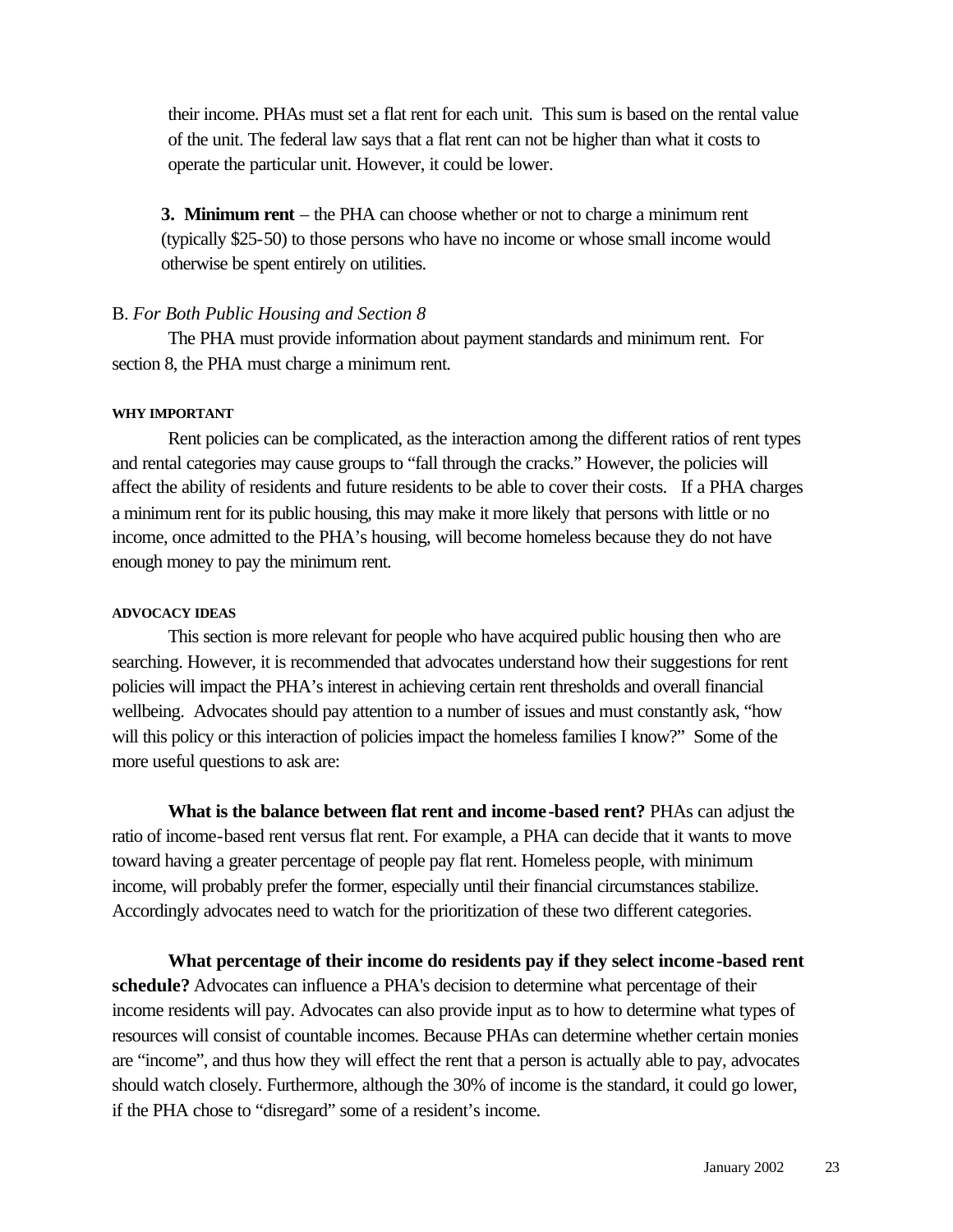**What kinds of income adjustments are in place?** PHAs have wide latitude in determining what kinds of adjustments can be counted, and whether certain expenses like transportation or medical expenses can be deducted from a resident's income. Advocates should promote policies that will let their homeless clients count a lower portion of their income, especially if they are paying an income-based rent. It is important to remember, however, that if the PHA disregards more income, then typically the PHA must make up the lost rent out of its own funds.

**What are the policies that define the minimum rent?** For public housing, PHAs are allowed to establish minimum rent up to 50 dollars. Advocates should first argue that the PHA should not charge any minimum rent to persons whose incomes are so low. However, a PHA can "immediately" allow clients to forgo paying even this minimum in "hardship situations". Crises within this category include decreased income resulting from a loss of a job, a death in the family, an increase in expenses for services such as medical costs or transportation to work, an increased risk of eviction and "other situations as may be determined by the agency" 42 U.S.C. 1437 a  $(a)(3)(B)$ .

Homeless advocates should try to define "other situations" to best address the needs of their communities. The federal regulations specify complicated procedures that must be followed by the PHA to notify residents about and to administer the exemption. Some PHAs can be persuaded that it is less complicated to eliminate a minimum rent policy than for their staff to administer the hardship exemptions in compliance with the law.

**How does the PHA compensate Section 8 landlords?** PHAs also have discretion about how they set the maximum amount that they will pay to Section 8 landlords, ranging between 90 and 110% of the local fair market rate for units of comparable size. In communities with high rents, advocates should push for a standard that is not too low, or else people using Section 8 vouchers will face difficulty in finding housing.  $2\overline{ }$ 

### 6. Demolition And Disposition

#### **REQUIREMENT**

l

PHAs must describe any actions relating to the removal of some of the older or less appropriate housing stock. (housing "stock"? is that like "available units" ) If the PHA plans to ask HUD for permission to raze or sell any of its housing units, the 1-year plan must describe these units and set forth a time line for its proposed actions. It should be noted when the PHA applies to HUD for permission to demolish or sell a building, the PHA will have to show that the building or units are "obsolete" (a legally-defined term) and that it plan was formulated in consultation with

 $2$  Those receiving Section 8 vouchers are allowed to pay more than 30% of their income, but there are still limits on the total amount that they are permitted to pay. Therefore, advocates should push for higher payment rates.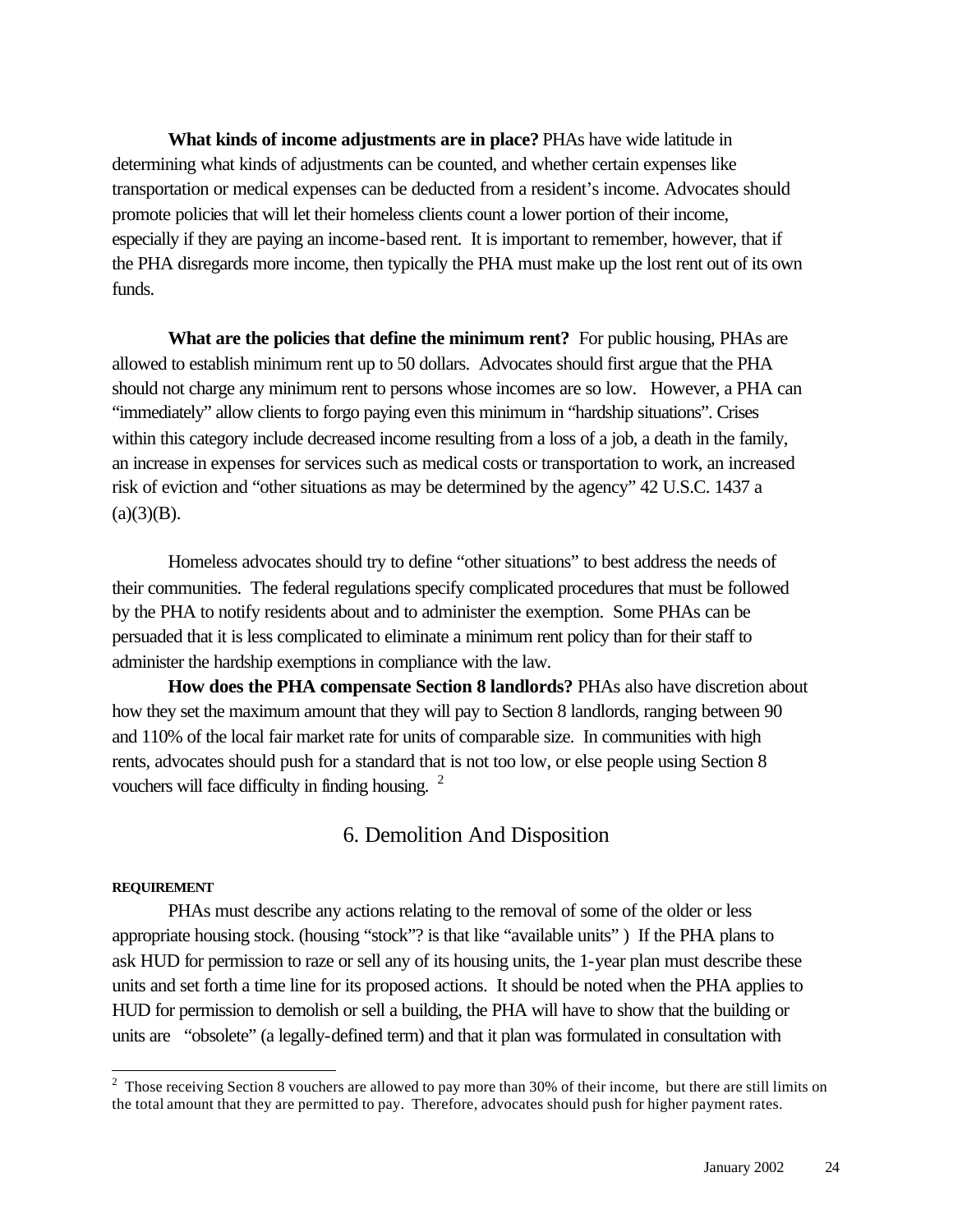residents.

#### **WHY IMPORTANT**

Demolition can pose potential problems for all people who need subsidized housing. If public housing is razed and not replaced, the low-income and homeless people on the waiting lists will not be able to find stable, long-term shelter.

#### **ADVOCACY IDEAS**

Homeless advocates must be concerned about the loss of stock that is most relevant to the local homeless population, whether it is families or individuals. Advocates should look closely at this section to what the PHA's plans are. It will be important not only to fight the loss of relevant units, but also to pay attention to the reallocation of housing units. In addition, advocates should pay attention to whether this section of the PHA's plan is inconsistent with the ConPlan.

# 7. Designation Of Housing For Elderly /Disabled Individuals (Or Families With Such Individuals)

#### **REQUIREMENT**

PHAs have the option of designating units for certain, HUD-approved preference groups, such as elderly and disabled people, or families that contain people in these groups. If the PHA has made these designations, they must explain or demonstrate this preference in the Plan, as well as provide numbers of units affected by this preference.

#### **WHY IMPORTANT**

Some PHAs have had difficulty filling vacancies in units designated for senior or elderly people. Rather than leave these units empty for a long period of time, these units can (and should) be made available to other persons, first the "near elderly" and then anyone. Priority could be given to persons who are or about to become homeless. Often in these situations, PHAs can designate a list of groups that have priority for these units, which can also impact the availability of housing. In addition, these preferences may help homeless people who fall under one of these designated categories.

#### **ADVOCACY IDEAS**

This section of the plan can have provisions that both help and hurt homeless persons, depending on the local circumstances. This demonstrates the difficulties of applying one standardized approach to this category as well as highlighting the need for specific data on each particular community. A high designation for these groups may mean the loss of units that would otherwise be more generally available for homeless people not of these categories. On the other hand, homeless people also are included in these preferential groups.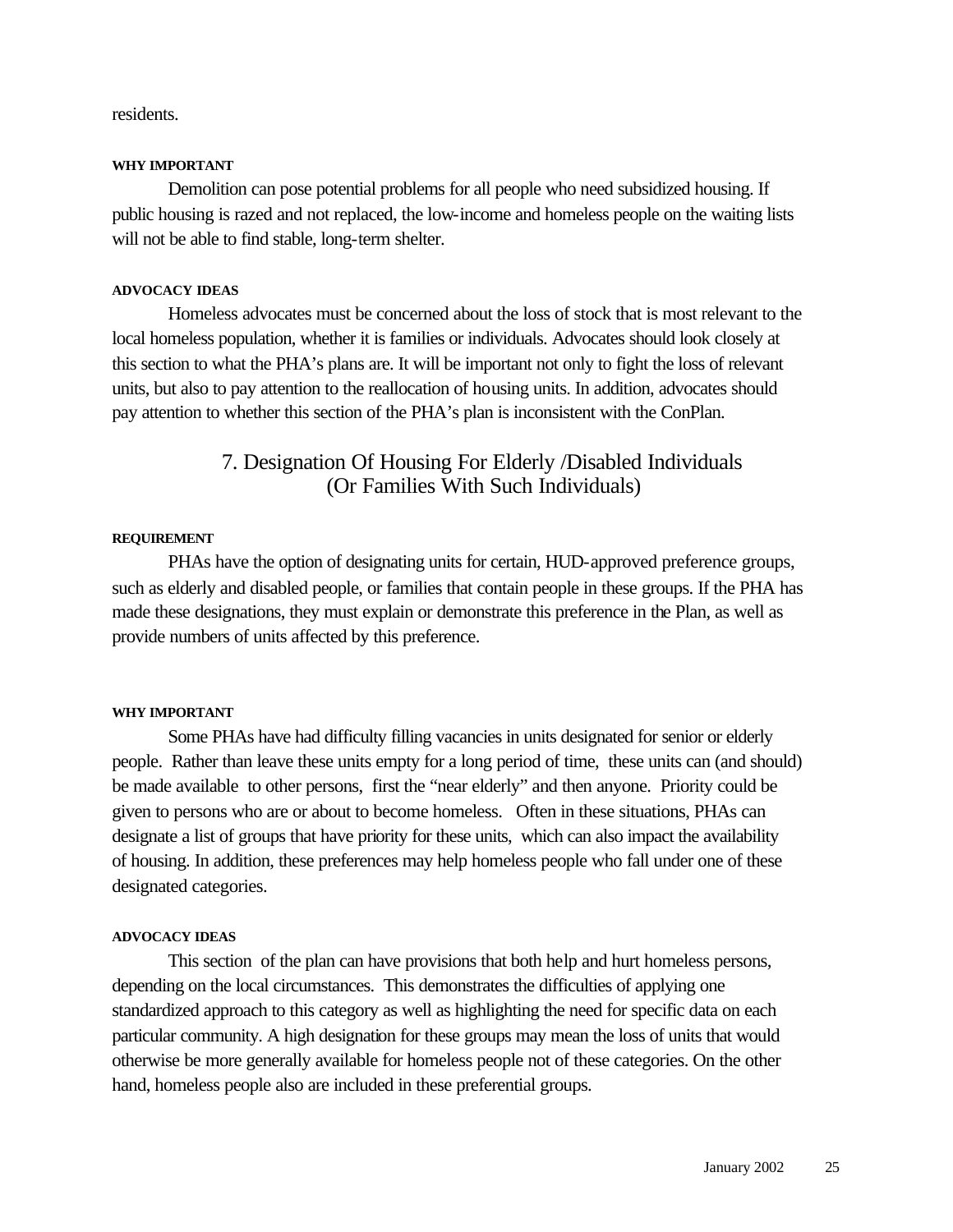If there is no one available to fill this particular bracket, advocates must ask when and how the PHA utilizes the waiting list of non-seniors—are homeless people given any kind of priority? At a minimum, advocates should assure that the PHA has allowed "near elderly" persons on its waiting list into such units, a step which would create a larger opportunity for homeless people to be admitted to these units.

Homeless advocates should also consider the extent of disabilities within their local community. Disability is defined very broadly, so it may be the case that a high number of spots designated for disabled willprovide more avenues for homeless people.

## 8. Community Service And Self-Sufficiency Programs

#### **REQUIREMENT**

The Plan requires PHAs to think holistically about the people they are serving. PHAs are strongly encouraged to develop multi-faceted approaches to address the need for affordable housing for area residents. Part of this can be accomplished by forming links with the local social service community, and in particular, the agency that is responsible for administering public benefits programs (in Michigan this is the Family Independence Agency). The Plan asks for information about several aspects of this collaboration.

Federal law also now requires that public housing residents who are not currently working or engaged in other approved self-sufficiency activities, to participate in 8 hours of approved community service each month unless they are "exempt".

#### A. *Coordination With The Local Welfare (TANF) Agency*

PHAs and TANF agency can jointly administer or run programs, with the shared goal of enhancing economic and social self-sufficiency. A PHA can accomplish this goal by shaping its policies, such as rent determination or admissions, to complement targeted population groups that are also being assisted by welfare, education or training programs.

### B. *Services And Programs Offered To Residents And Participants*

The PHA must explain these programs and describe how the PHA's policies are consistent with this goal.

#### C, *Community Service Activities*

The PHA must follow the Community Service Requirement as explained in section 12(c) of the Housing Act of 1937.

#### **ADVOCACY IDEAS**

Because of the variety of approaches taken by local communities to address their comprehensive human service needs, advocates have much room in this section to present options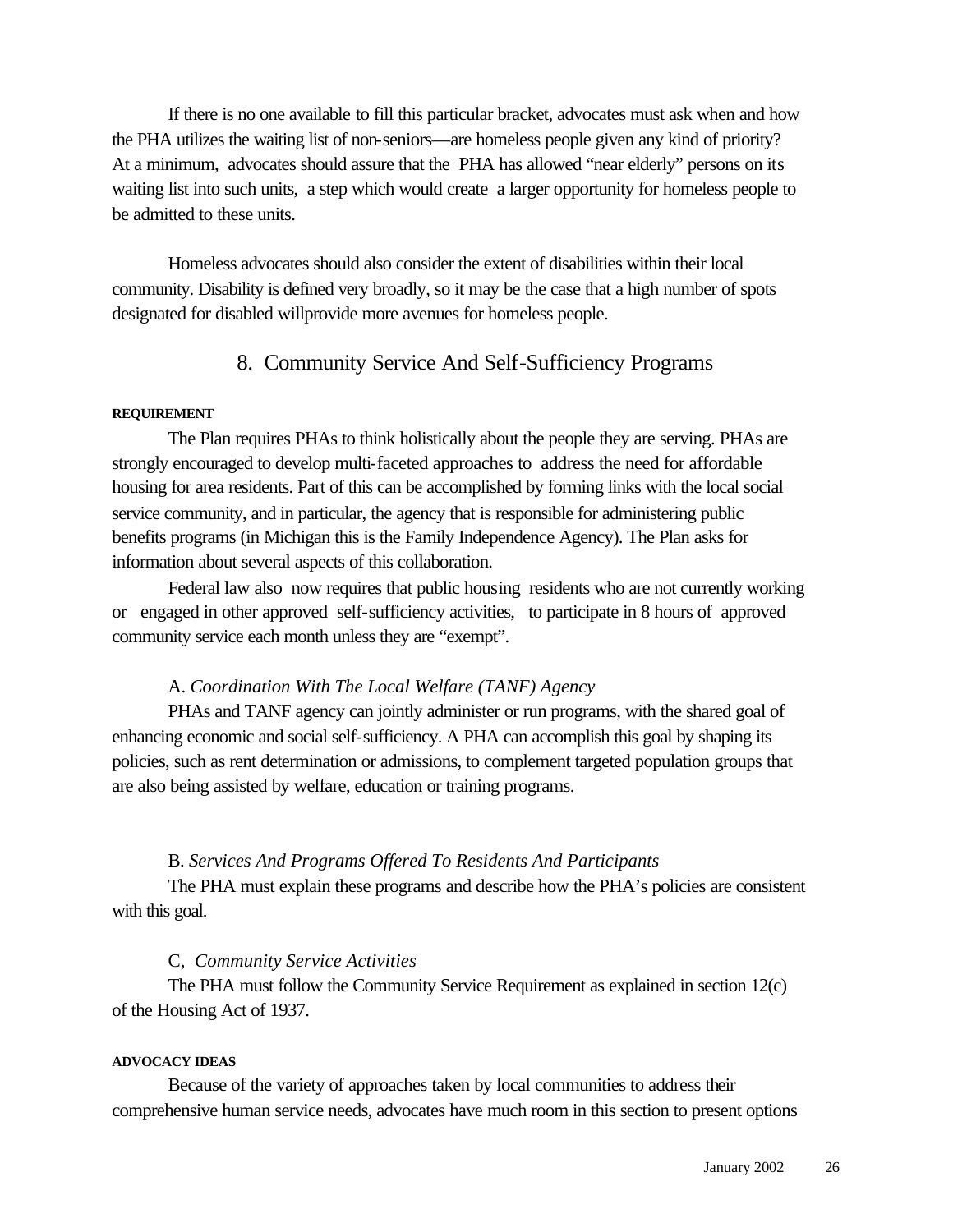and suggestions. Generally, advocates will want their homeless clients both to secure housing assistance and also receive other types of supplementary social services.

PHAs can not require community service of those who are in compliance with or "deferred" or "exempt" from Michigan's work programs. For example, if someone is deferred or exempt from these work requirements, than the PHA should exempt that from community service requirements. Michigan law already grants deferrals or exemptions for a variety of situations, such as domestic violence, critical events, etc. (the PHA already uses these same crises as reasons to reduce a person's rent, as mentioned above) Advocates should work with the PHA to make sure that its policy identifies everyone who may be excused from this requirement, and that the PHA's community service program is reasonable for those who must participate.

## 9. Other Required Information

#### **REQUIREMENT**

The Plan concludes with a catch-all section that asks for information not covered elsewhere. It provides an opportunity for the PHA to make any additional comments or give input. Of particular interest are the sub-sections relating to how input has been provided to the Plan, both through the Residents Advisory Board (RAB) and also through other public channels.

#### A. *Resident Advisory Board Recommendations*

Did the PHA receive any comments from RAB? If yes, they must be attached. In addition, the PHA must describe how it addressed any RAB comments that it received.

#### B. *Description Of Election Process For Residents On PHA Board*

The PHA must list the different criteria and steps needed to become a member of the Board.

#### C. *Statement Of Consistency With HUD Consolidated Plan*

PHA must describe specifically how it has taken steps to ensure consistency

with Consolidated Plan for that jurisdiction, including whether:

-Its statement of needs matches that in the ConPlan

-There was joint involvement in planning and consultative process

-There was consultation with Con Plan agency

-The PHA's activities "are consistent with those in Con Plan"

#### **WHY IMPORTANT**

This section pays particular attention to the public and RAB input to the plan. Because of HUD's requirements in these areas, advocates should pay particular attention to the ways that the plan was developed.

#### **ADVOCACY IDEAS**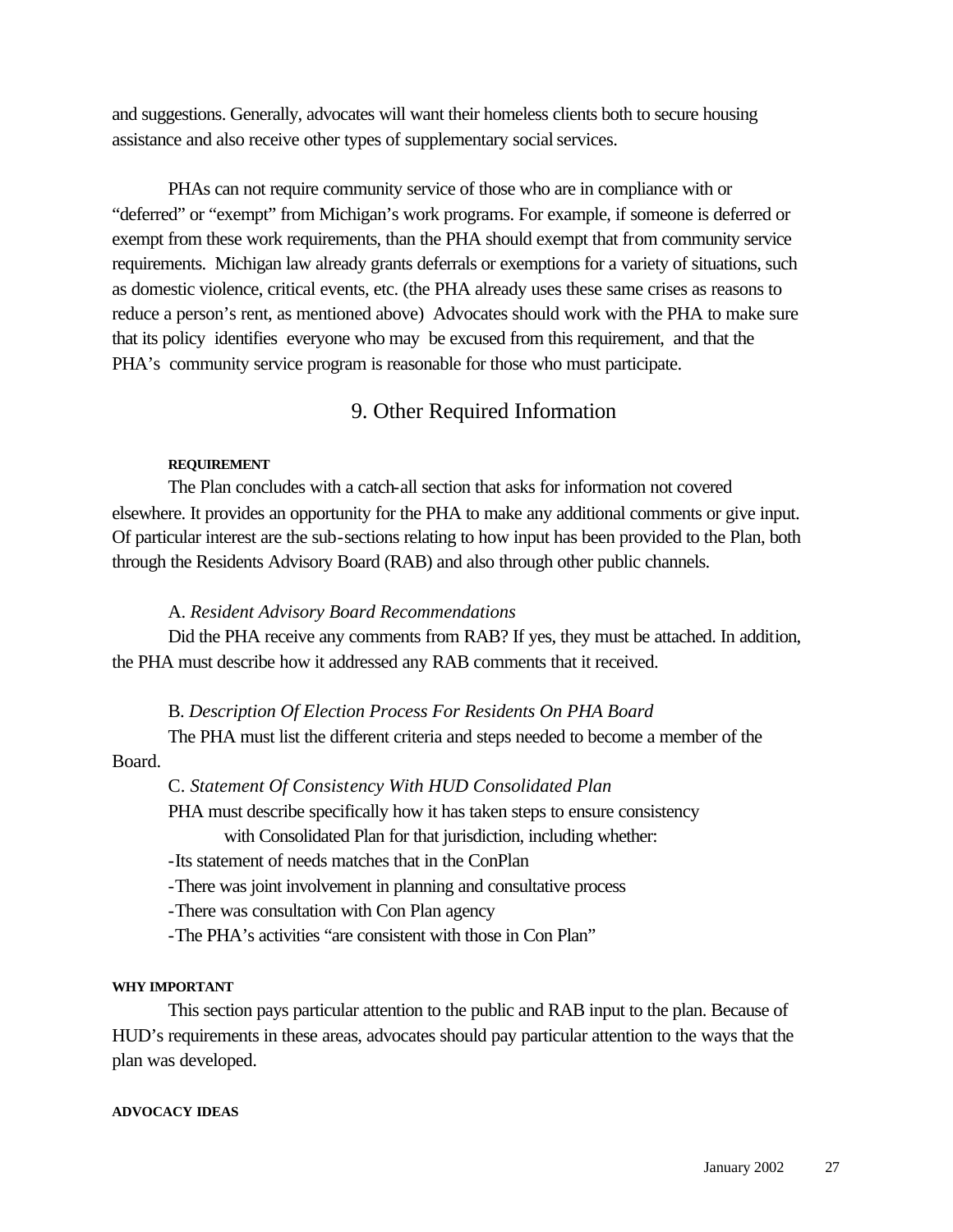This is an important section for advocates because by now they should be well familiarized with the opportunities for public input, as well as with the Consolidated Plan.

One challenge is the relation with the RAB, which is given a significant degree of power in this section. There are several approaches. First, homeless advocates should try to find sympathetic RAB members who can adopt their issues (possibly individuals who had been homeless themselves in the past). Second, and more long term, advocates can try to encourage people they know in public housing units to join the RAB itself, a slower process but one that can pay off handsomely in the long run by having a well-positioned voice.

When thinking about the obligation that the PHA cooperate with other local planning agencies, homeless advocates can also target the places that the PHA is likely to deal with, and to bring their issues forward to that group.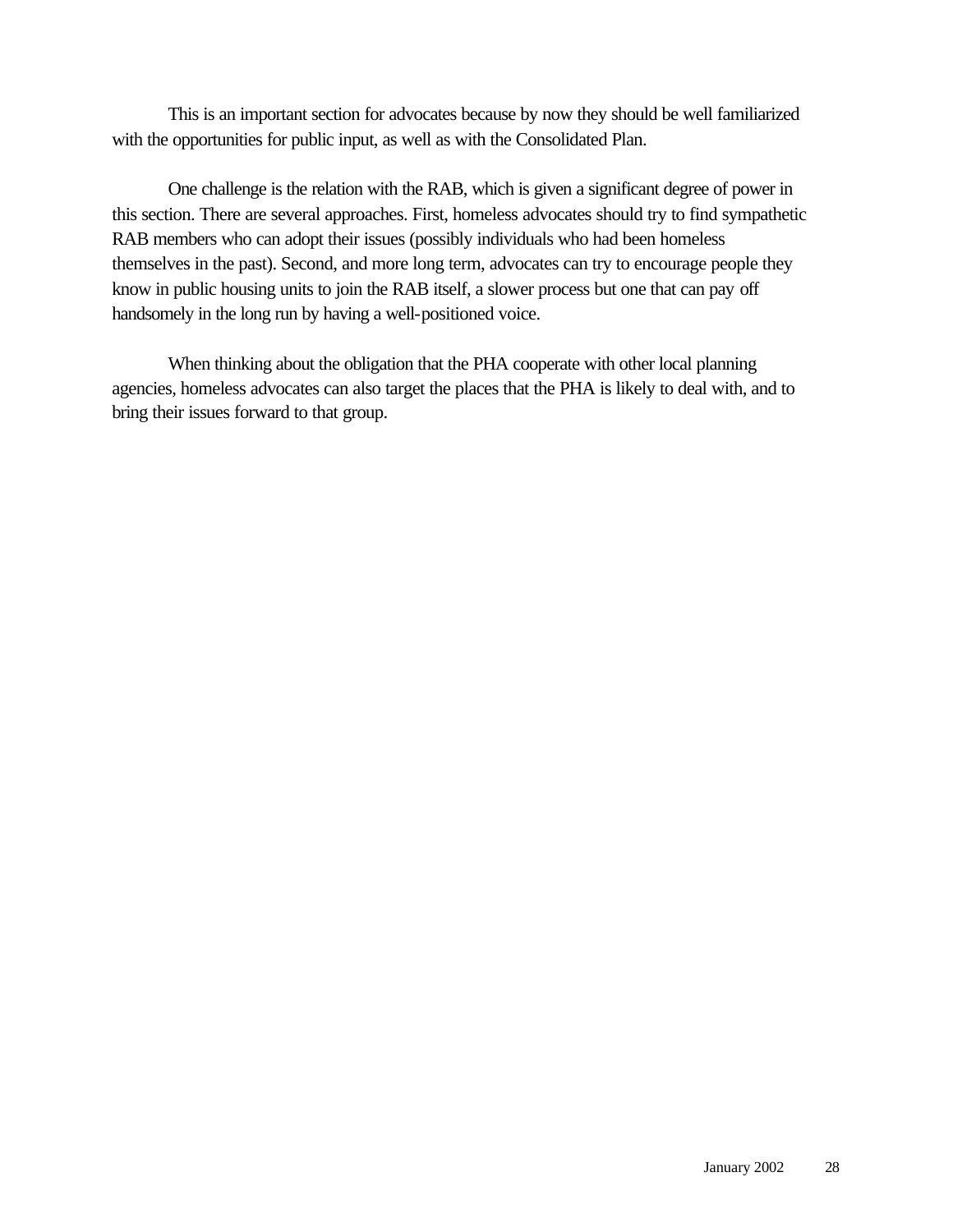# **CONCLUSION**

The Congressionally-mandated process that Public Housing Authorities must follow in order to develop their 5- and 1- year plans provides numerous opportunities for homeless advocates to make a positive and lasting impact for their clients. Although advocates may not be familiar with this process, it is easy to learn the steps and to share ideas with the PHA authorities and Resident Advisory Board members. Many advocates are already involved in (or can become involved in) the local Continuum of Care Committee.

This booklet has provided an overview of the Plan and the avenues for community input. Now, you are ready to begin to be an active participant in determining how your local PHA can focus resources and attention on the needs of homeless men, women and children in your community.

# **FOR MORE INFORMATION**

If you have questions on anything in this booklet or about the planning process please contact your local legal services organization. In Michigan, you can locate your local legal services organization online at www.mlan.net.

Advocates in Michigan can also contact:

 The Center for Civil Justice at 989-755-3120 or 800-724-7441 or info@ccj-mi.org. The Michigan Poverty Law Program – 734-998-6100 ext 21 or schaafs@umich.edu .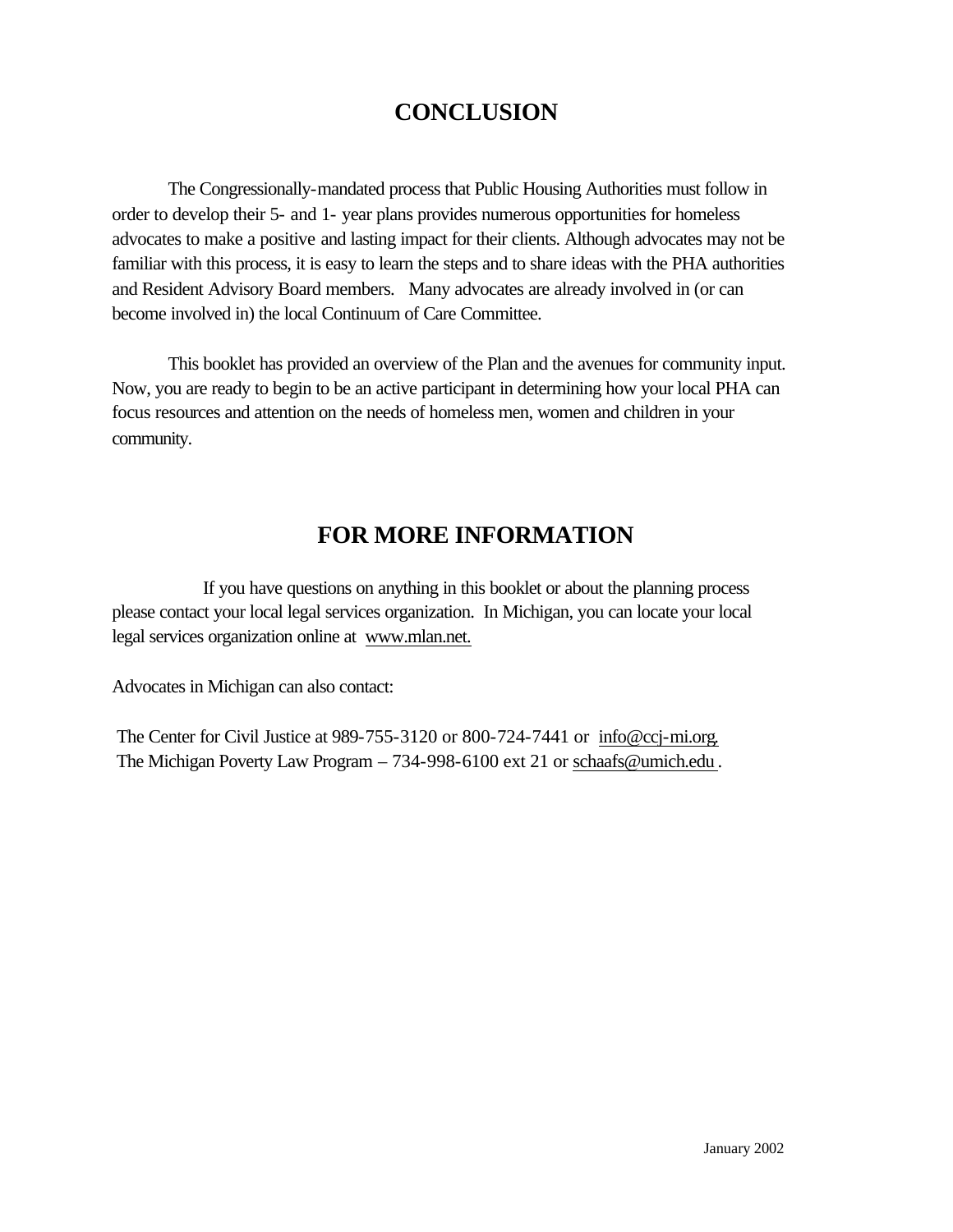# **APPENDIX A**

# **Avenues For Public Participation In Developing The Consolidated Plan**

The ConPlan is a useful advocacy tool for directing federal money toward activities beneficial to homeless people. *ConPlans are used to demonstrate needs and emphasize the severe needs of those with extremely low incomes. However, the priorities that are set and the activities funded often do not follow the identified needs.* Advocates can participate in a variety of ways in order to attract resources for extremely low-income people, so that the most severe needs get a "high" priority.

**EXAMPLES:** During the development of a HUD Consolidated Plan, there must be a written "citizen participation plan" available to the public. This plan must "provide for" and "encourage" public involvement in developing the ConPlan, whenever any "Substantial Amendment" to the plan is proposed, and when drafting the Annual Performance Report. The jurisdiction drafting or amending the plan or report must encourage involvement by low-income people, especially in low-income neighborhoods. The relevant governmental jurisdictions are "expected to take whatever actions are appropriate to encourage involvement by: "minorities," people who do not speak English, and disabled people. Jurisdictions must also encourage involvement by public and assisted housing residents. For local jurisdictions (not states) the public must have "reasonable and timely" access to local meetings.

Public hearings must be held after "adequate" notice to the public. Publishing small print notices in the newspaper a few days before the hearing is not adequate notice. The regulations say that, "two weeks notice is adequate". Public hearings must be held at times and places convenient for low-income people. Where there are a "significant" number of people who do not speak English, the Plan must show how they can be involved. People must be able to review records from the last five years that are related to the ConPlan and any use of federal money covered by the ConPlan. The jurisdiction must give written, "meaningful", and "timely" responses to written public complaints.

**STRATEGIES:** What follows is a list of steps that communities might consider when thinking about becoming involved in the ConPlan Process. One of the most important aspects of this is to understand the calendar of events and their mandatory sequence. Furthermore, since the process often takes a long time, advocates should begin to build relationships with local planners far in advance of the actual hearings.

**Get Organized -** Advocates can request that the local planning authority inform them about the sequence of events leading up to the creation of the ConPlan. If someone requests this information, the planning authority must send it to them. It is a good idea to ask for an opportunity review a draft plan as soon as it can be made available, even if it is not the draft that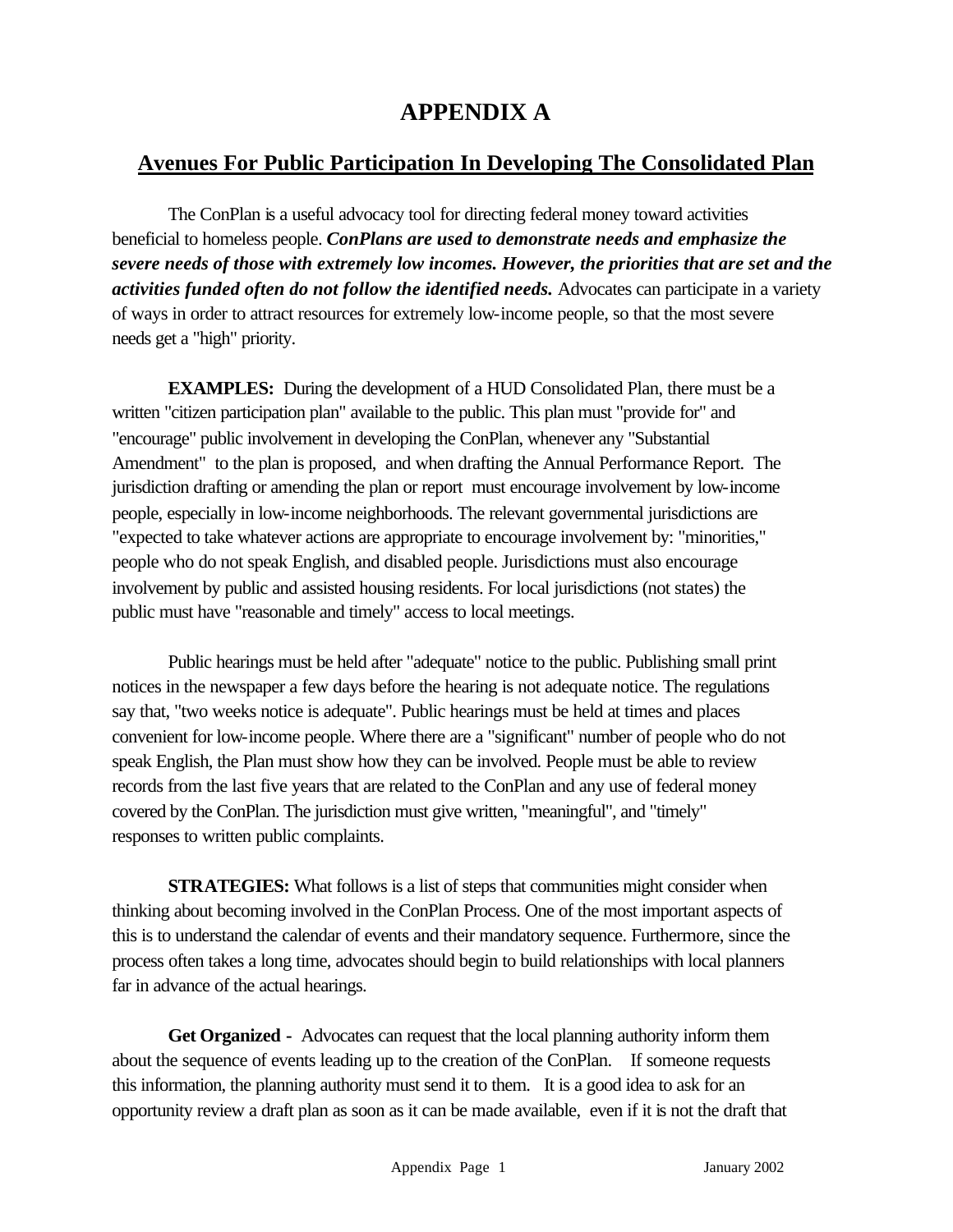will ultimately be made available to the public for comment.

**Create A Core Working Group -** In order to assure broad community awareness of planning, advocates should form a team of community leaders that will be able to lead the process and form relations with other affected constituents.

**Learn The Basics -** This step includes reviewing the documents, obtaining a copy of the citizen participation plan, as well as obtaining and reviewing the various performance reports

**Document The Local Housing and Shelter Needs -** Advocates should provide an effective needs statement. Use information available from your own research and from the types of documents and web sites that are referenced in the appendices.

**Analyze The Housing Market -** This step includes items such as documenting the loss of affordable housing due to 'elderly only' designation, as well as taking an inventory of existing resources in the community.

**Identify Barriers -** What are ways that the Plan is not working most effectively to help homeless clients? What are the groups or individuals that will work against you?

**Develop Goals and Strategies -** What are the most important goals of your group? How could the Con Plan better reflect the needs that you have identified? How could the resources in your community be used to address these needs?

**Participate And React -** Advocates should try, if possible, to start a dialogue with the drafters of the Consolidated Plan about their concerns even before the public comment period. Once the draft plan is published, advocates should submit written comments, attend public hearings and give feedback. They should utilize the "substantial amendments" requirement which requires the jurisdiction to offer 30 days for public comment prior to adopting such an amendment. If your jurisdiction is proposing a substantial amendment and failing to provide an opportunity for public comment, then a complaint can be filed with HUD.

**Advocate to Amend the Plan -** Plans can be amended. If an advocacy strategy is not effective before the Plan is submitted, it may be possible to work to amend the approved plan.

*This list adapted from* "Seizing The Moment: Using HUD's Consolidated Plan To Identify Affordable Housing Opportunities For Homeless People With Serious Mental Illnesses" 1999 Technical Assistance Collaborative, Inc. Also, helpful is "HUD's Consolidated Plan: An Action Guide for Involving Low Income Communities." Center for Community Change.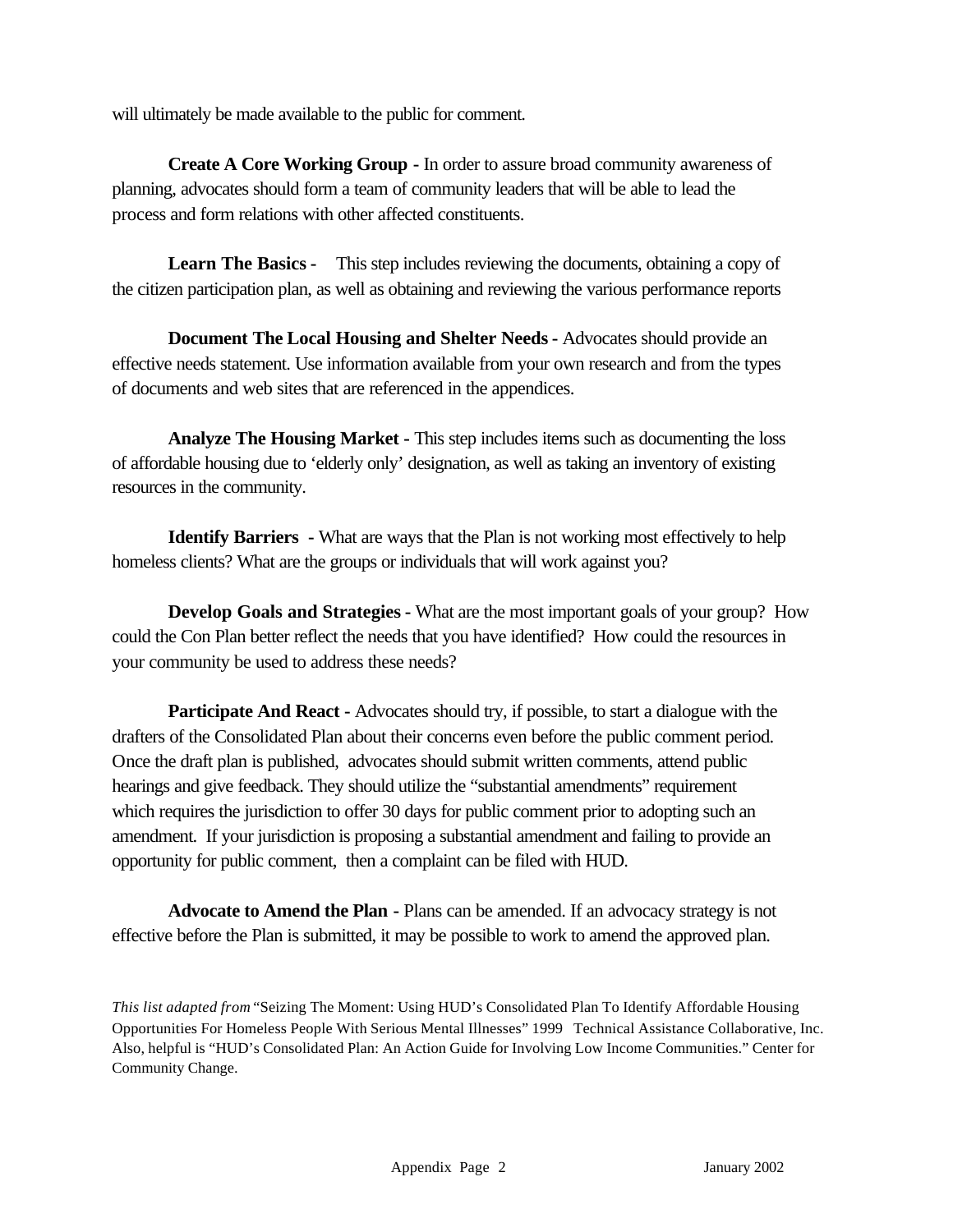# **APPENDIX B**

# **Components Of The PHA Plan--Overview**

This list provides an overview of the required sections of the PHA Plan. Local housing offices have wide discretion in shaping each of these sections. We discuss several of these sections in more detail later.

Mission Statement Goals and Objectives Table Of Contents

- 1. Statement of Housing Needs
- 2. Statement of Financial Resources
- 3. Policies Governing Eligibility, Selection and Admissions
- 4. Rent Determination Policies
- 5. Operations and Management Policies
- 6. Grievance Procedures
- 7. Capital Improvement Needs
- 8. Demolition and Disposition
- 9. Designation Of Housing For Elderly /Disabled Individuals Or Families
- 10. Conversion of Public Housing to Tenant-Based Assistance
- 11. Homeownership Programs Administered by PHA
- 12. Community Service and Self-Sufficiency Programs
- 13. Safety and Crime Prevention Measures
- 14. Pets
- 15. Civil Rights Certifications
- 16. Fiscal Audit
- 17. Asset Management
- 18. Other Information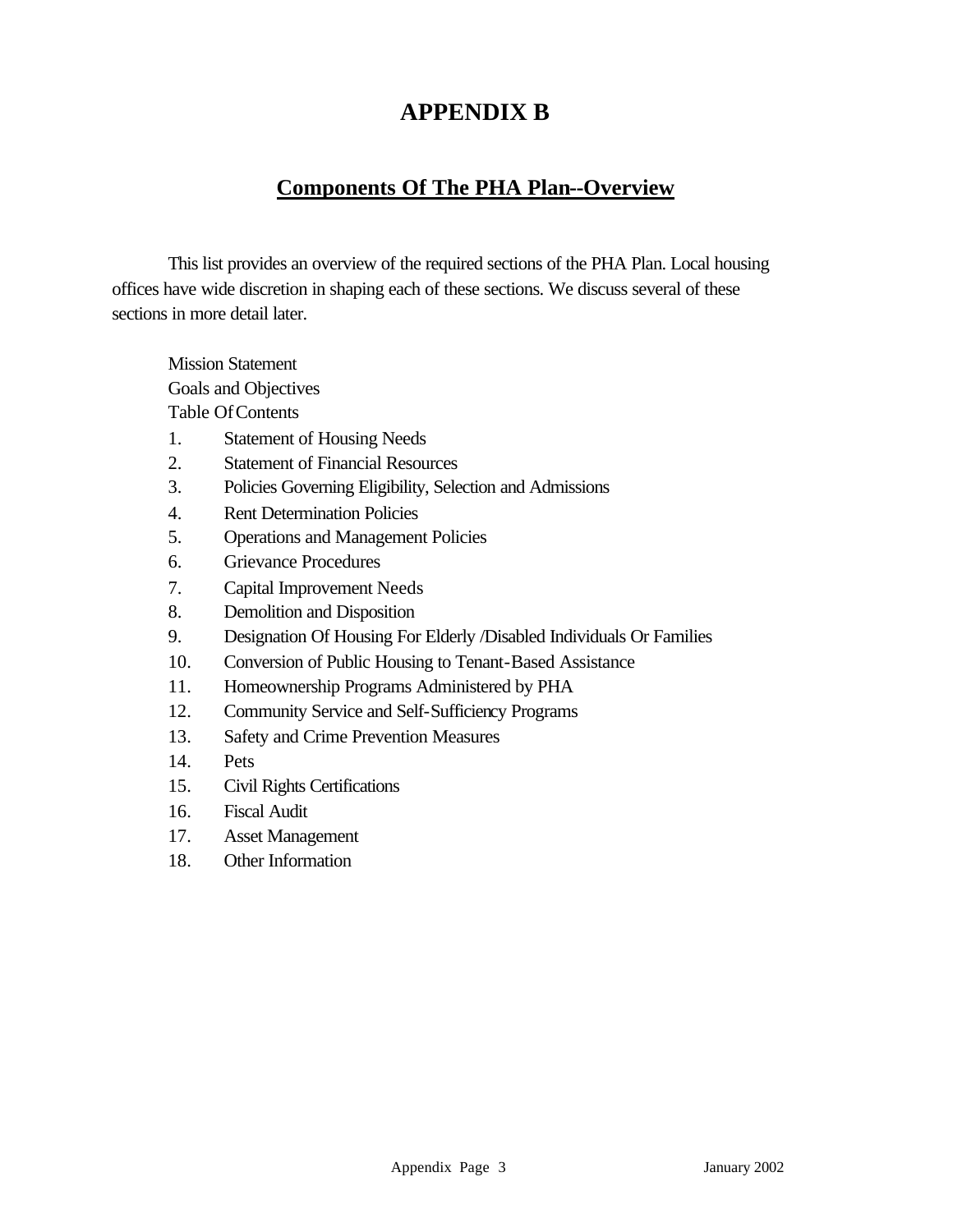# **APPENDIX C**

# **Documenting Housing Needs In Your Community**

PHAs must describe local housing need in their annual plan, and state how they intend to meet those needs with their resources. Housing needs are assessed based on factors such as the affordability, supply, quality, accessibility, size and location of units. Furthermore, these factors must be specifically assessed for different economic, racial and age groups. The PHA must rank these facts based on the severity of the need for each of these groups.

When advocates provide this information to PHAs it makes make their jobs easier. *More importantly, providing full and accurate information will create accountability for the PHAs and will help ensure that your clients and members are served.*

As has been presented earlier in this booklet, the information provided in the plans will have a significant influence on the programming. Holding the PHA accountable to the Consolidated Plan's description of housing needs in its own plan is an effective negotiating strategy. Later, if the PHA takes an adverse action, having housing need well documented in the annual plan will provide a basis for discussing whether the action was appropriate.

The information you acquire that describes housing needs is useful for meeting with other public officials, the media. It is also helpful for writing grant proposals.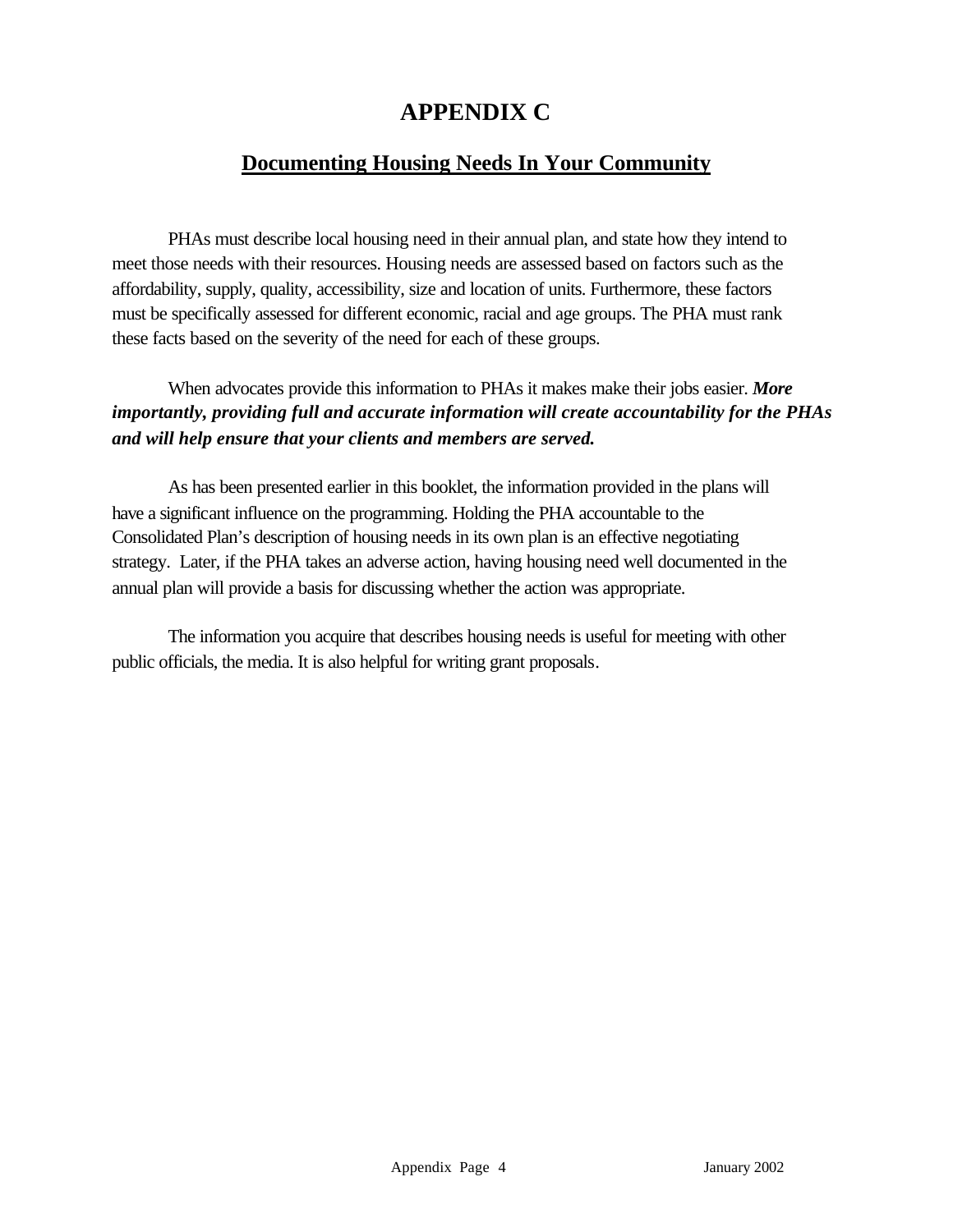# **APPENDIX D**

# **Useful Information About Housing Needs In Your Community**

The Consolidated Plan is likely to have a lot of information contained in it. Homeless advocates should ask, "Is this right? Does it paint a complete picture? Are the sources accurate? Are they out of date?" Advocates should think about what they know of the barriers that homeless members of their communities face and assess whether the numbers accord with what they have learned.

There are ways to think about the housing needs in a community. Among the most pertinent topics are:

- -Availability of housing in general
- -Rents of available housing
- -Poverty rates
- -Minority poverty rates
- -Rates of homelessness
- -Rates of TANF receipts
- -Rates of disability benefits
- -Apartment conditions
- -Overcrowding
- -Eviction statistics in local courts
- -Rent burdens on poor people as a portion of total income
- -Availability of subsidized housing in the community
- -Difficulty in using Section 8 vouchers in your community
- -Available jobs and transportation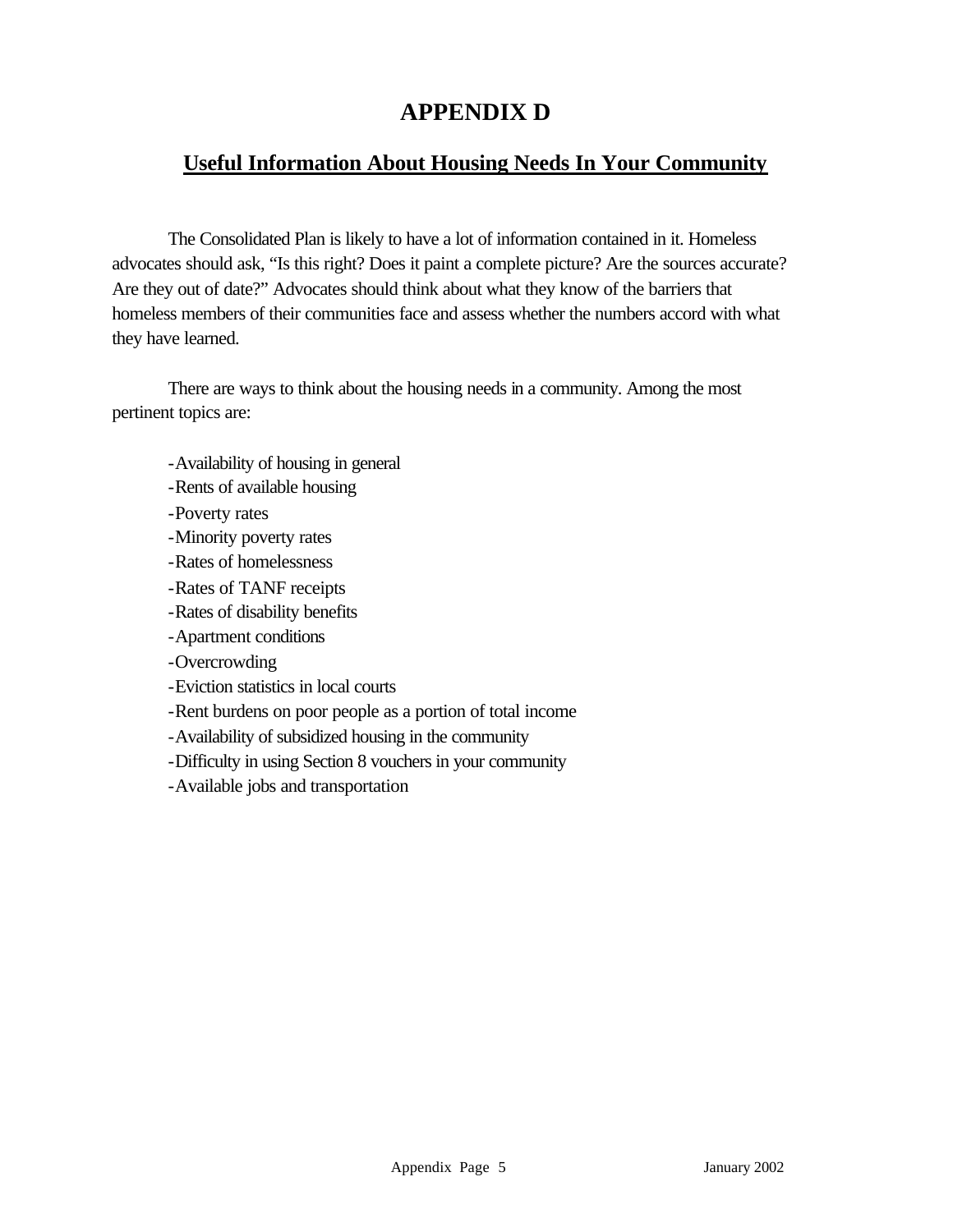# **APPENDIX E**

# **Where to Get Information**

Once you have thought about what issues you want to look at, you must then collect the information. There is no one place where all of the data exists. *This is not secret information- most of it already exists and is available to you!* Among the most effectively places to go for relevant information include:

- -Data your organization already collects
- -Personal histories of your clients and members
- -Consolidated Plan
- -Analysis of Impediments to Fair Housing (part of the Con Plan)
- -Other non-profits in your area
- -Public school information
- -Newspapers
- -Other government sources
- -Census data
- -World Wide Web
- -University researchers and students

A very helpful list of relevant data sources and web sites related to housing needs, together with links, can be found on the web site for the Center on Budget and Policy Priorities at http://www.cbpp.org/11-30-01hous.htm .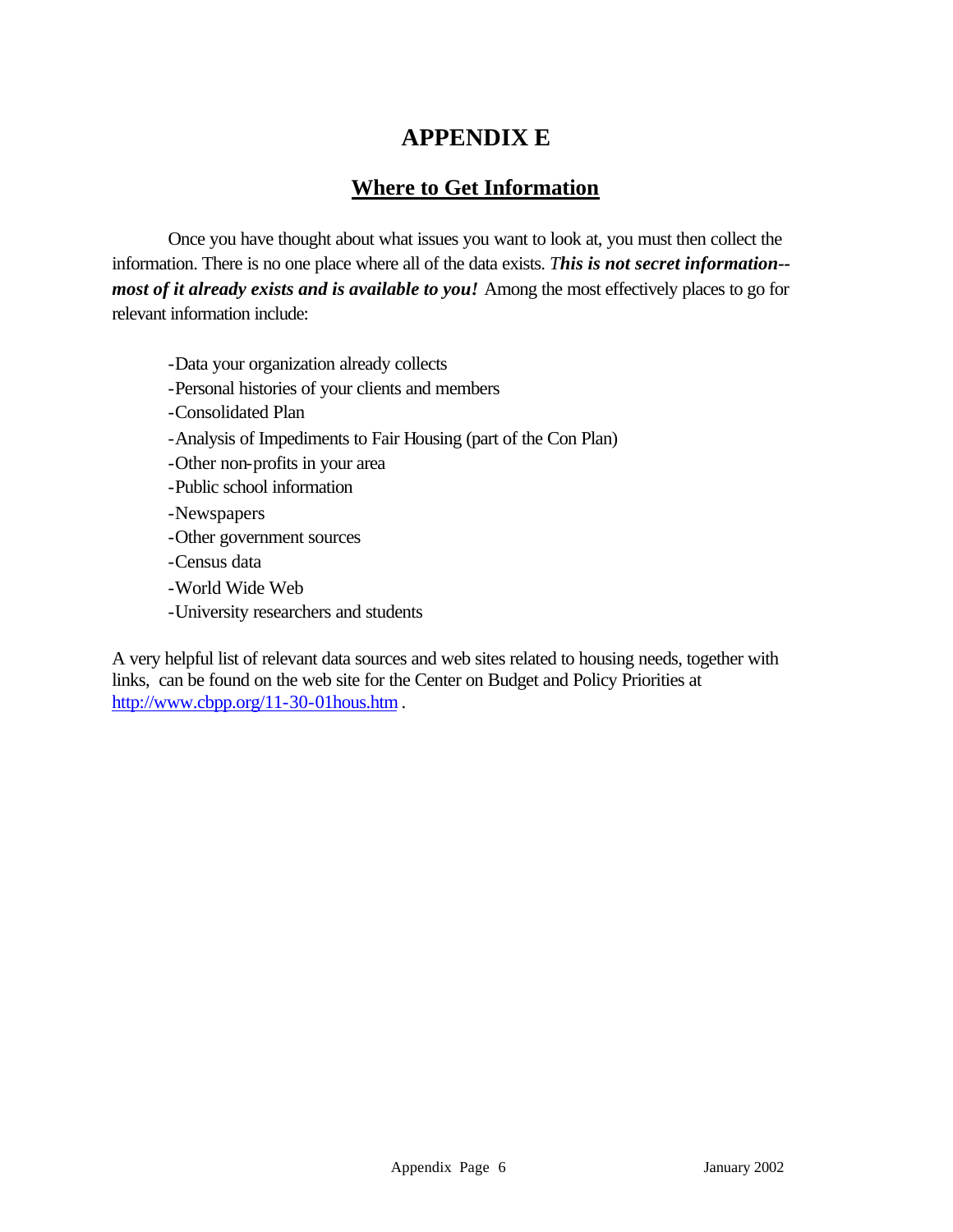# **APPENDIX F**

# **Key Documents**

#### **1) The HUD Consolidated Plan (5-year plan and 1-year updates)**

Consolidated Plan are issued every five years with annual updates and amendments

You must figure out which jurisdiction you are in: call the Planning / Development Department of your city/town or DHCD.

Executive Summaries of all Michigan Con Plans are on the Web at www.hud.gov/states.html *.* The full documents are available from your town / city hall or DHCD.

#### **2) The PHA Plan (5-year plan and 1-year updates)**

#### **3) The Continuum of Care Plan**

This plan is developed by the local Continuum of Care which includes various social services organizations and homelessness advocates. The Continuum of Care group makes decisions on how various governmental program funds should be allocated within its jurisdiction (usually but not always a single county) . This plan should be coordinated with the ConPlan and the PHA Plan. For more information on the Michigan COC groups and plans, see the MSHDA site. For general information, see the HUD site, specifically www.hud.gov/offices/cpd/homeless/library/coc/cocguide/index.cfm. Special information for disability advocates is available at http://www.tacinc.org/hc/CofC.htm.

#### **4) Other Government Reports**

The Planning/Development Department of your town/city may have other documents regarding housing need, plans for subsidized housing, etc.

#### **5) World Wide Web**

**CCC: Center for Community Change www.communitychange.org/modlcpp2.txt** A 'model citizen participation plan' for the Consolidated Plan, from the Center for Community Change. This site has lots of other useful materials on the planning process, including a checklist for adequate citizen participation and a book that can be ordered.

#### **CENSUS: www.census.gov**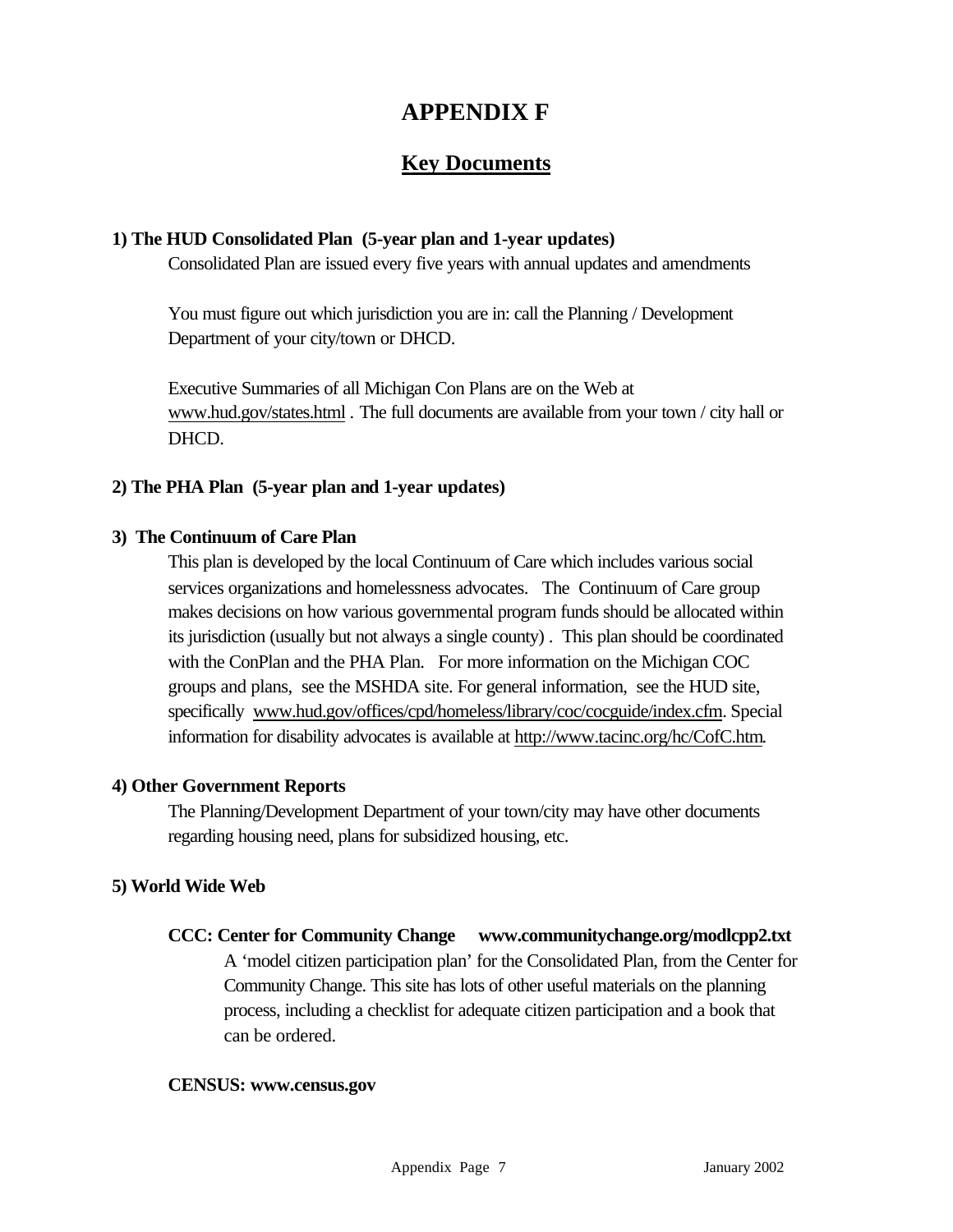#### **CLICD: www.clicd.org/partic/index.htm**

An entire book on citizen participation in the HUD Consolidated Planning process. Includes many 'best practices' lists and samples. Also relevant to more specific Housing Authority planning process. From the **Coalition for Low Income Community Development.**

**HUD: United States Department of Housing and Urban Development www.hud.gov** Description of programs, locations, local info, maps, homelessness and neighborhood info, how to contact HUD.

#### **HUDCLIPS: www.hudclips.org**

Rules and regulations, notices, letters

**HUD Policy Development and Research: www.huduser.org**

Publications about affordable housing, homelessness, housing for special needs, public and assisted housing, rent, income limits, etc.

- **LSNC: Legal Services of Northern California www.lsnc.net/housing\_pha\_plans.html** Excellent resources, including sample community comments for one housing authority. From Legal Services of Northern CA.
- **MCAH: Michigan Coalition Against Homelessness www.orgsites.com/mi/mcahassoc/** A site with general information for homelessness advocates.
- **MSHDA: Michigan State Housing Development Authority. www.mshda.org** Demographic profiles of each community in MI, state wide reports on housing need and fair housing. Information on MSHDA's housing programs.
- **NLIHC: National Low Income Housing Coalition www.nlihc.org** Advocacy materials, web links. Includes, "Out of Reach", a report discussing the gap between rents and the ability of low income people to pay them.
- **NRCHMI: National Resource Center on Homelessness and Mental Illness. www.prainc.com/nrc/index.html.** Includes the downloadable Seizing the Moment: Using HUD's Consolidated Plan to Identify Housing Opportunities for Homeless People with Serious Mental Illnesses."
- **TAC The Technical Assistance** Collaborative www.tacinc.org Works on issues related to persons with disabilities, substance abuse problems, and on issues of affordable housing. Includes information on how to work on these issues within the Continuum of Care planning process.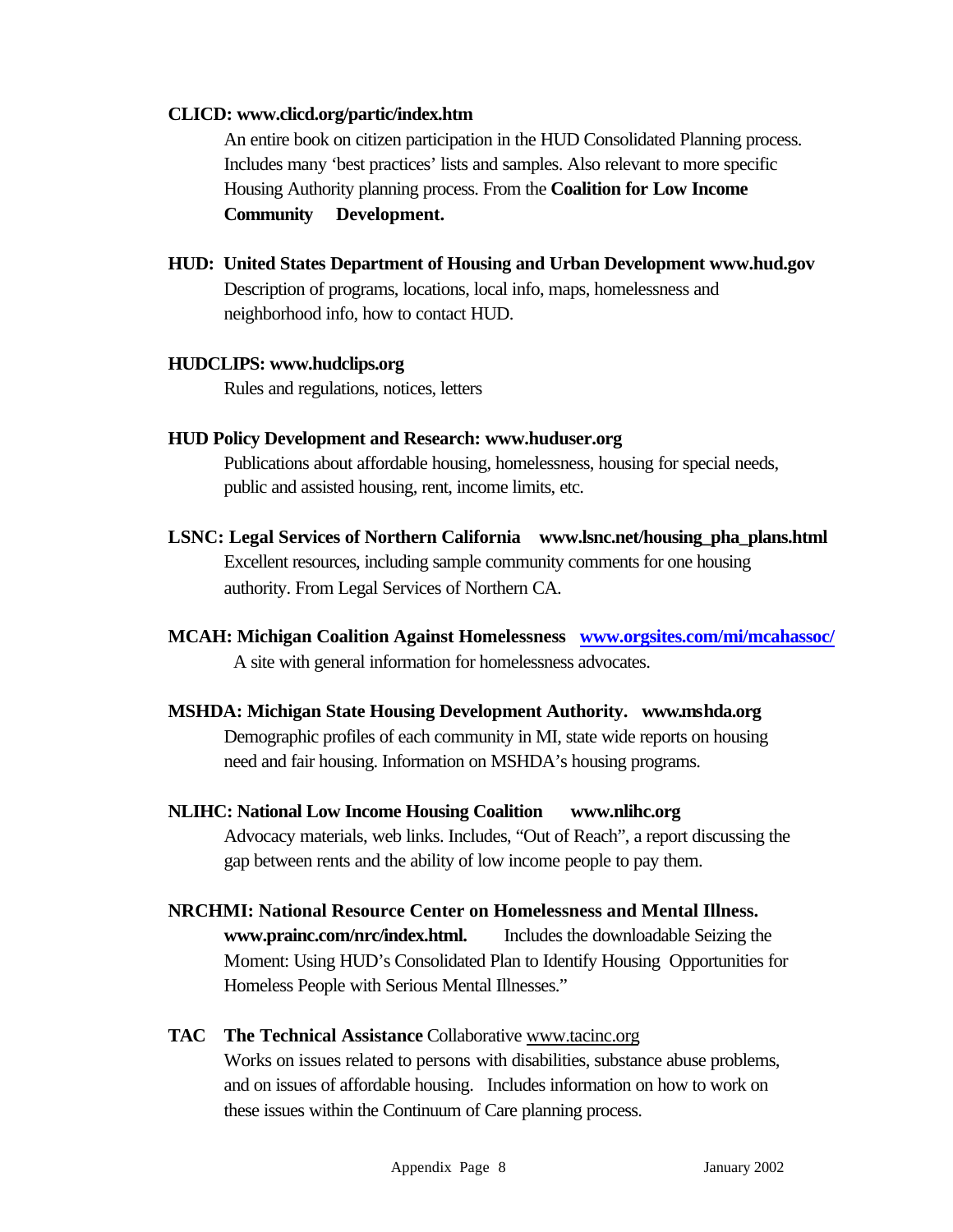# **APPENDIX G**

# <u>Fiscal Year Start Dates for Public Housing Commissions in Michigan</u>

|                      |       | <u>UKAND LEDUE</u>   | UI/UI |
|----------------------|-------|----------------------|-------|
| <b>ALBION</b>        | 10/01 | <b>GRAYLING</b>      | 04/01 |
| <b>ALGONAC</b>       | 04/01 | <b>GREENVILLE</b>    | 07/01 |
| <b>ALLEN PARK</b>    | 01/01 | <b>HAMTRAMCK</b>     | 01/01 |
| <b>ALMA</b>          | 01/01 | <b>HANCOCK HA</b>    | 01/01 |
| <b>ALPENA</b>        | 01/01 | <b>HERMANSVILLE</b>  | 04/01 |
| <b>ANN ARBOR</b>     | 07/01 | <b>HIGHLAND PARK</b> | 10/01 |
| <b>BALDWIN</b>       | 10/01 | <b>HILLSDALE</b>     | 07/01 |
| <b>BANGOR</b>        | 10/01 | <b>HOUGHTON</b>      | 01/01 |
| <b>BARAGA</b>        | 07/01 | <b>INGHAM COUNTY</b> | 10/01 |
| <b>BATH CHARTER</b>  | 01/01 | <b>INKSTER</b>       | 01/01 |
| <b>BATTLE CREEK</b>  | 10/01 | <b>IONIA</b>         | 10/01 |
| <b>BAY CITY</b>      | 10/01 | <b>IRON RIVER</b>    | 01/01 |
| <b>BAY COUNTY</b>    | 01/01 | <b>IRON MOUNTAIN</b> | 01/01 |
| <b>BEDFORD TWP</b>   | 10/01 | <b>IRON COUNTY</b>   | 10/01 |
| <b>BELDING</b>       | 07/01 | <b>IRONWOOD</b>      | 07/01 |
| <b>BENTON HARBOR</b> | 10/01 | <b>ISHPEMING</b>     | 01/01 |
| <b>BENTON TWP</b>    | 10/01 | <b>JACKSON</b>       | 04/01 |
| <b>BESSEMER</b>      | 07/01 | <b>KENT COUNTY</b>   | 07/01 |
| <b>BIG RAPIDS</b>    | 04/01 | <b>KINGSFORD</b>     | 04/01 |
| <b>BOYNE CITY</b>    | 10/01 | <b>L'ANSE</b>        | 04/01 |
| <b>BRONSON</b>       | 07/01 | <b>LAKE LINDEN</b>   | 01/01 |
| <b>CADILLAC</b>      | 01/01 | <b>LANSING</b>       | 07/01 |
| <b>CALUMET</b>       | 07/01 | <b>LAPEER</b>        | 07/01 |
| <b>CASEVILLE</b>     | 04/01 | <b>LAURIUM</b>       | 10/01 |
| <b>CHARLEVOIX</b>    | 04/01 | <b>LINCOLN PARK</b>  | 04/01 |
| <b>CHEBOYGAN</b>     | 04/01 | <b>LIVONIA</b>       | 01/01 |
| <b>CLINTON TWP</b>   | 04/01 | <b>LUCE COUNTY</b>   | 01/01 |
| <b>COLDWATER</b>     | 04/01 | <b>LUNA PIER</b>     | 07/01 |
| <b>COVERT</b>        | 07/01 | <b>MACKINAC CNTY</b> | 07/01 |
| <b>DEARBORN</b>      | 10/01 | <b>MADISON HTS</b>   | 07/01 |
| <b>DEARBORN HTS</b>  | 01/01 | <b>MANISTEE</b>      | 01/01 |
| <b>DETROIT</b>       | 07/01 | <b>MANISTIQUE</b>    | 01/01 |
| <b>DOWAGIAC</b>      | 10/01 | <b>MARQUETTE</b>     | 10/01 |
| <b>DUNDEE</b>        | 10/01 | <b>MARYSVILLE</b>    | 04/01 |
| <b>EAST TAWAS</b>    | 01/01 | <b>MELVINDALE</b>    | 01/01 |
| <b>EAST JORDAN</b>   | 01/01 | <b>MENOMINEE</b>     | 04/01 |
| <b>EASTPOINTE</b>    | 07/01 | <b>MSHDA</b>         | 07/01 |
| <b>ECORSE</b>        | 07/01 | <b>MIDDLEVILLE</b>   | 07/01 |
| <b>ELKRAPIDS</b>     | 10/01 | <b>MONROE</b>        | 10/01 |
| <b>ESCANABA</b>      | 10/01 | MONTCALM CNTY        | 01/01 |
| <b>EVART</b>         | 01/01 | <b>MOUNT CLEMENS</b> | 07/01 |
| <b>FERNDALE</b>      | 01/01 | <b>MT PLEASANT</b>   | 04/01 |
| <b>FLINT</b>         | 07/01 | <b>MUNISING</b>      | 01/01 |
| <b>GLADSTONE</b>     | 04/01 |                      |       |
| <b>GLADWIN CITY</b>  | 07/01 |                      |       |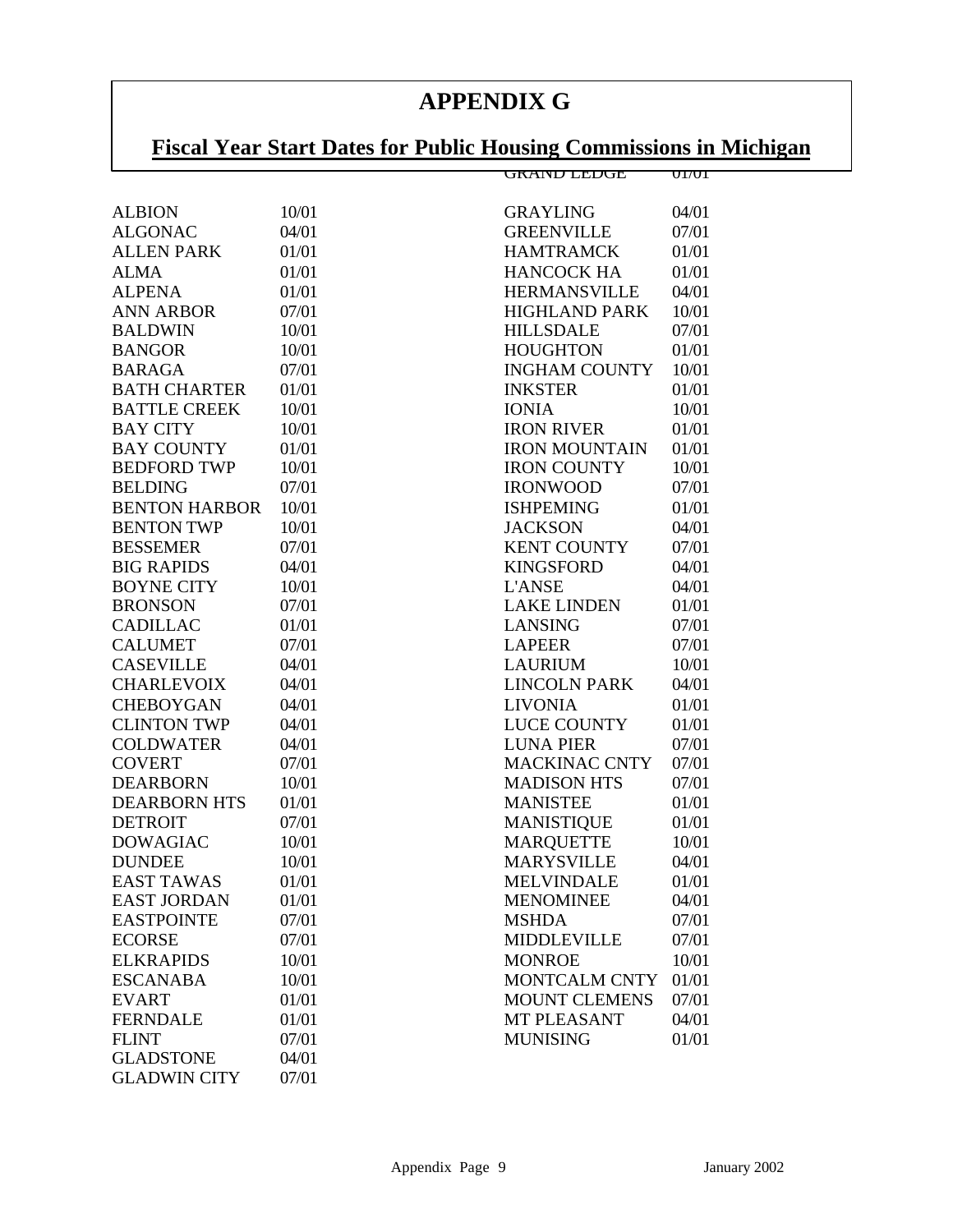|                      |       | <b>SAGINAW</b>          | 07/01 |
|----------------------|-------|-------------------------|-------|
| <b>MUSKEGON HTS</b>  | 04/01 | <b>SAINT LOUIS</b>      | 07/01 |
| <b>MUSKEGON</b>      | 10/01 | <b>SAINT JOSEPH</b>     | 04/01 |
| <b>NEGAUNEE</b>      | 01/01 | <b>SARANAC</b>          | 04/01 |
| <b>NEW HAVEN</b>     | 04/01 | <b>SAULT STE MARIE</b>  | 04/01 |
| <b>NILES</b>         | 01/01 | <b>SCHOOLCRFT CTY</b>   | 04/01 |
| <b>NORTHVILLE</b>    | 01/01 | <b>SOUTH LYON</b>       | 07/01 |
| <b>ONTONAGON</b>     | 07/01 | <b>SOUTH HAVEN</b>      | 07/01 |
| PAW PAW              | 01/01 | <b>SOUTHFIELD</b>       | 10/01 |
| <b>PLYMOUTH</b>      | 10/01 | <b>ST. CLAIR SHORES</b> | 01/01 |
| <b>PONTIAC</b>       | 04/01 | <b>ST. CLAIR</b>        | 01/01 |
| <b>PORT HURON</b>    | 07/01 | STAMBAUGH               | 07/01 |
| <b>POTTERVILLE</b>   | 10/01 | <b>STERLING HTS</b>     | 10/01 |
| <b>RAPID RIVER</b>   | 07/01 | <b>STURGIS</b>          | 10/01 |
| <b>REDFORD TWP</b>   | 04/01 | <b>TAYLOR</b>           | 04/01 |
| <b>REED CITY</b>     | 07/01 | TRAVERSE CITY           | 07/01 |
| <b>RIVER ROUGE</b>   | 07/01 | <b>WAKEFIELD</b>        | 07/01 |
| <b>ROCKFORD</b>      | 04/01 | <b>WAYNE</b>            | 01/01 |
| <b>ROCKWOOD</b>      | 04/01 | <b>WAYNE COUNTY</b>     | 01/01 |
| <b>ROGERS CITY</b>   | 07/01 | <b>WESTLAND</b>         | 07/01 |
| <b>ROMULUS</b>       | 01/01 | <b>WYOMING</b>          | 04/01 |
| <b>ROSEVILLE</b>     | 04/01 | <b>YPSILANTI</b>        | 07/01 |
| <b>ROYAL OAK TWP</b> | 04/01 |                         |       |

ROYAL OAK 07/01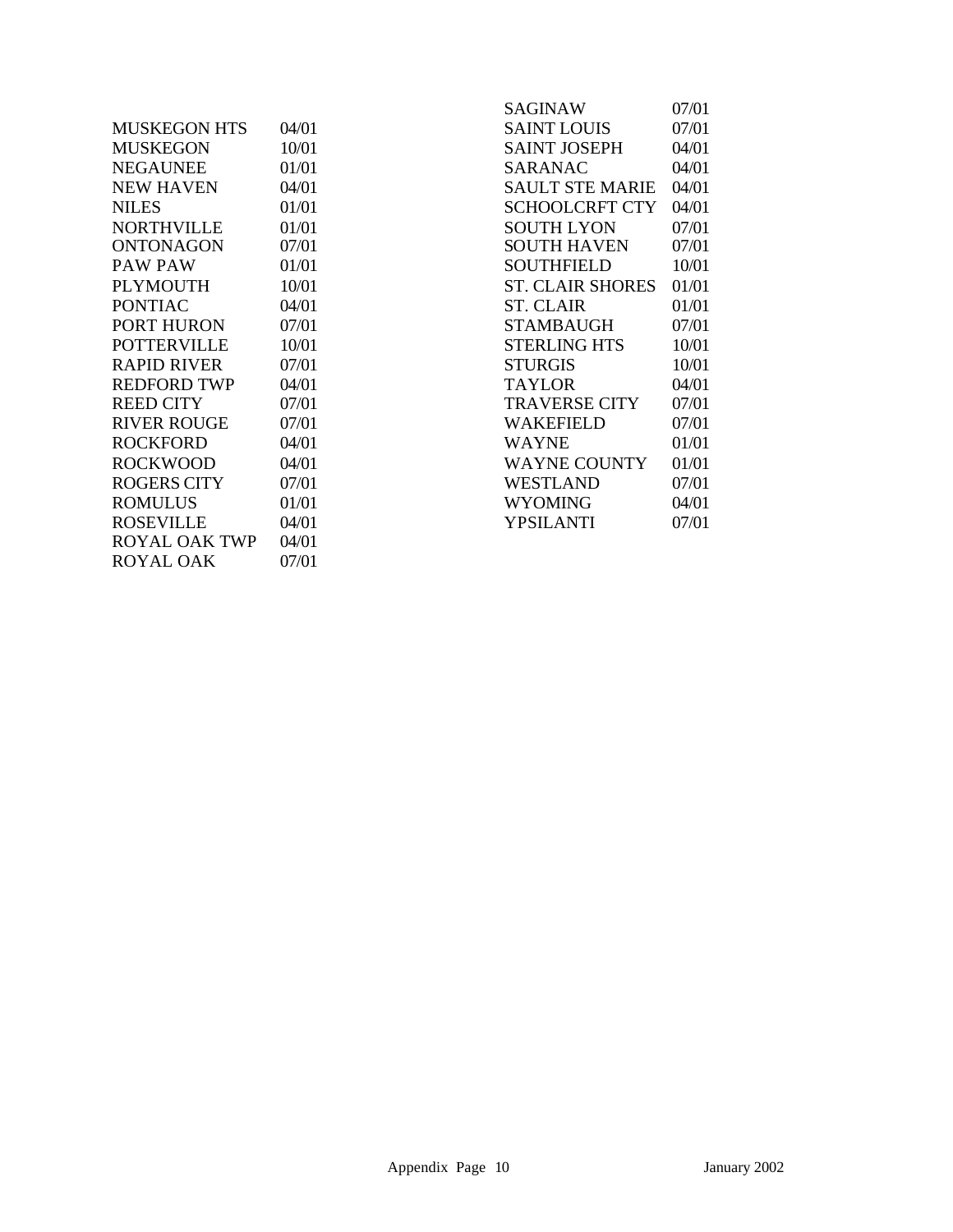# G**LOSSARY**

Annual PHA Plan: Federal law requires all public housing authorities (PHAs) to state in the Plan their policies in 18 subject areas for their public housing and Section 8 voucher programs. The plan is then submitted to HUD for review and approval.

Area Median Income (AMI): Each year, HUD determines the median income in every U.S. metropolitan area or county, with some adjustments for family size and other factors. These figures are then placed in 3 categories - 80% (low income), 50%(very low income) and 30% (extremely low income) of median income - which are used to determine who is eligible for federally funded housing programs. (This year's area median incomes are included in this booklet).

Consolidated Plan (Con Plan): A document submitted to HUD and used as the planning document for a jurisdiction (a state, city, or town, including a consortium of several cities or towns) for funds received under one of several HUD programs (including the Community Development Block Grant, Emergency Shelter Grant, HOME, and HOPWA programs). The Plan must describe the jurisdiction's estimated housing needs, with the number and type of families in need of housing assistance for extremely low-income, low-income, moderate-income, and middle-income families as renters and owners, for elderly persons, for single persons, for large families, for persons with HIV/AIDS and their families, and for persons with disabilities. It must describe the nature and extent of homelessness in the jurisdiction and include a strategic plan for addressing housing and homeless needs.

Disabled Family: A family whose head, spouse, or sole member is a person with disabilities, or two or more persons with disabilities living together, or one or more persons with disabilities living with one or more live-in aides.

Elderly Family (federal definition): A family whose head or spouse (or sole member) is an person who is at least 62 years of age; or two or more persons who are at least 62 years of age living together; or one or more persons who are at least 62 years of age living with one or more live-in aides.

Extremely Low Income (ELI) Families: Those families with income at or below 30% of area median income.

Fair Market Rent (FMR): The amount of rent (including utilities) determined by HUD to be a fair rent for a particular area, usually set at the  $40<sup>th</sup>$  percentileof the overall rent levels for the area. PHAs use the FMR (90 to 110% of it) to determine the *payment standard*, which is the maximum subsidy amount that a housing agency can pay under the Section 8 voucher program.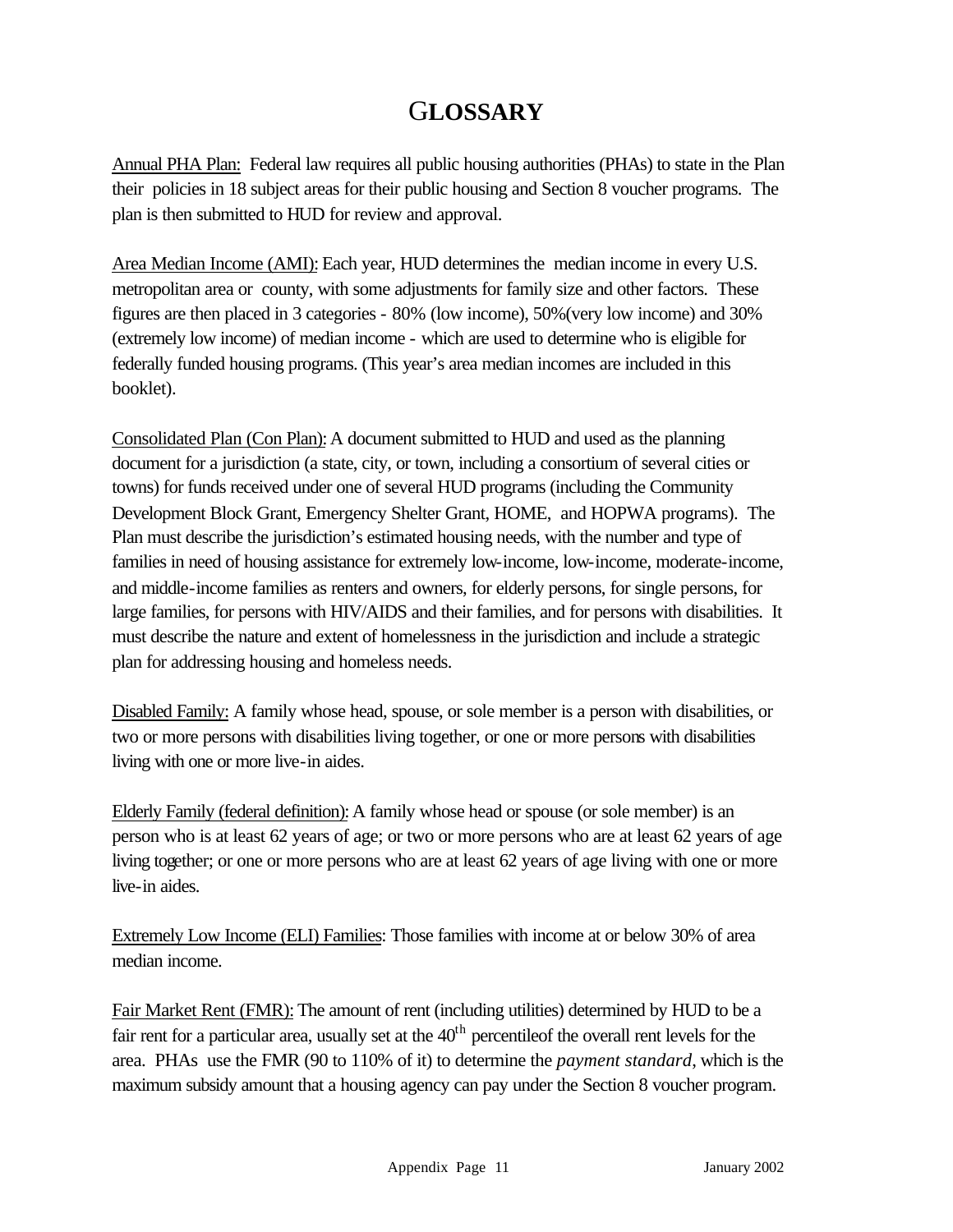Five Year Plan: Starting in Fiscal Year 2000, HUD requires all housing authorities to articulate their housing mission every five years and submit it to HUD.

HUD (U.S. Department of Housing and Urban Development): The federal agency that develops, funds, administers, and regulates public and subsidized housing programs.

Low Income Families: Families with incomes between 51% and 80% of area median income.

Person with disabilities: A person who: (1) has a disability as defined in 42 United States Code, sec. 423 [essentially the definition for SSI and SSDI eligibility: the inability to engage in substantial, gainful activity due to disability expected to last at least 12 months or result in death]; or (2) is determined, pursuant to regulations issued by the Secretary of HUD, to have a physical, mental, or emotional impairment which (a) is expected to be of long, continued and indefinite duration, (b) substantially impedes his or her ability to live independently, and (c) is of a nature that could be improved by more suitable housing conditions, or (d) has a developmental disability as defined in 42 U.S.C. sec. 6001(7). Such term shall not exclude persons who have the disease of AIDS or any conditions arising from the etiologic agent for AIDS.

Public Housing: The HUD program that provides funding for local PHAs to own, operate and maintain rental housing for low income households

Public housing authority (PHA): A generic term which applies to a local government low income housing provider. A PHA may administer both state and federal public housing programs and the tenant-based Section 8 voucher program, and a Section 8 moderate rehabilitation (mod rehab) program.

Quality Housing and Work Responsibility Act of 1998: The law passed in October1998 which requires, among other things, the drafting of the Annual and Five Year Plans. This law also gave PHAs more autonomy over the running of their public housing and Section 8 voucher programs.

Section 8: A federal subsidy program that can be either tenant or project-based. Tenant-based Section 8, known as the voucher ("housing choice voucher") program is usually administered by a local PHA. Under the voucher program, an eligible low income household enters into a lease agreement with a qualified private landlord who contracts with the PHA to receive a monthly rental subsidy payment from the PHA, on behalf of the household. Rather than being assigned to individual households, project-based Section 8 subsidies are attached to units in multifamily rental properties whose owners have entered into contracts with HUD to operate the properties as affordable low income housing.

Tenant-based assistance: A subsidy that is attached to the tenant and is mobile (known as "portable"), because the tenant has flexibility in choosing where to use the subsidy. An example